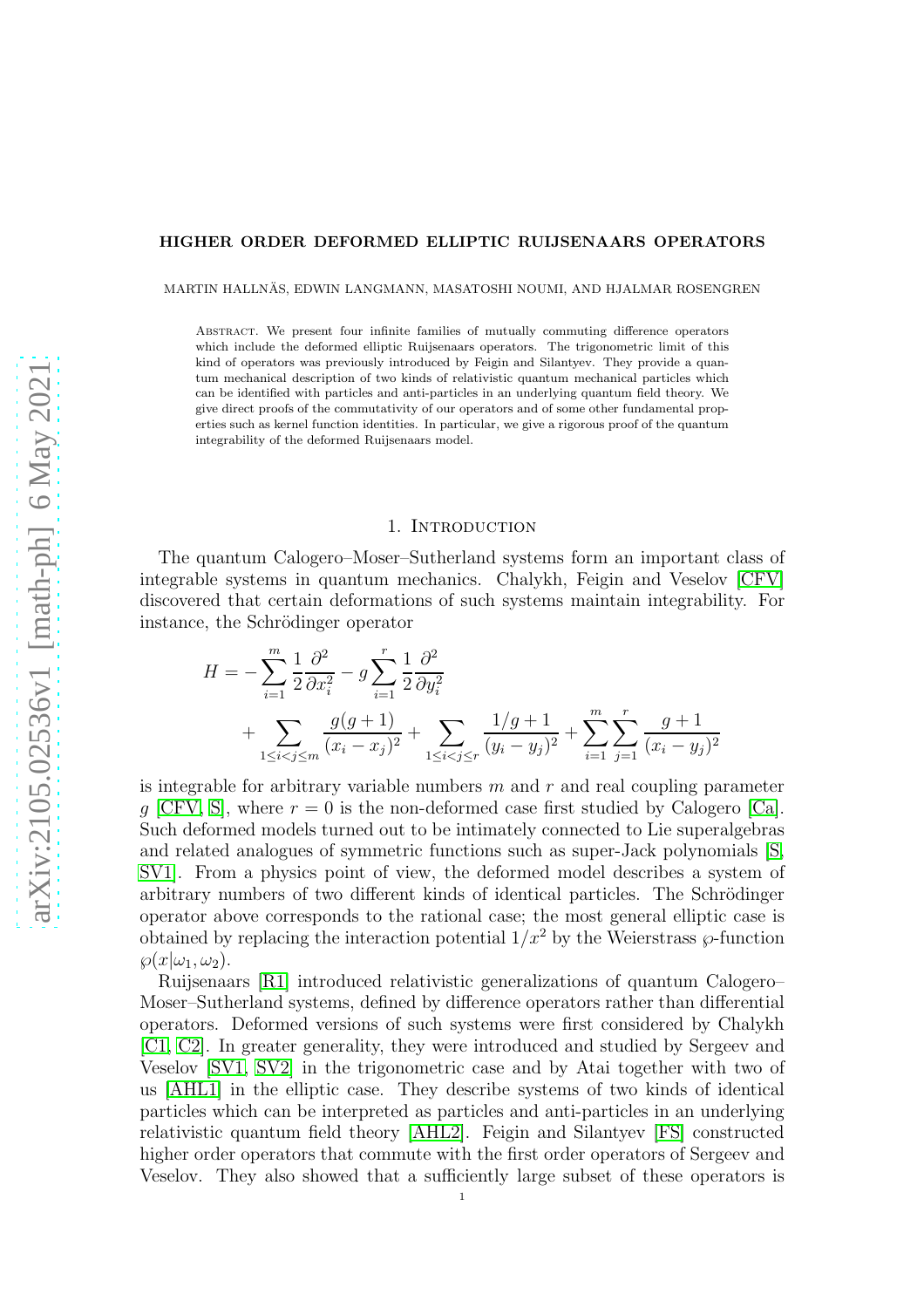algebraically independent, concluding that the deformed models remain integrable in the relativistic setting.

In the present paper, we introduce and study elliptic extensions of the operators of Feigin and Silantyev. To be more precise, for fixed non-negative integers  $m$  and  $r$ , we introduce a family of operators (see  $(2.7)$ ) for the explicit expression)

<span id="page-1-0"></span>
$$
H_{m,r}^{(k)}(x_1, \dots, x_m; y_1, \dots, y_r; \delta, \kappa), \qquad k \in \mathbb{Z}_{\geq 0}.
$$
 (1.1)

They are linear combinations of shift operators acting on functions in the x- and y-variables as

$$
f(x_1,\ldots,x_m;y_1,\ldots,y_r)\mapsto f(x_1+\mu_1\delta,\ldots,x_m+\mu_m\delta;y_1-I_1\kappa,\cdots,y_r-I_r\kappa),
$$

where  $\mu_j \in \mathbb{Z}_{\geq 0}$ ,  $I_j \in \{0,1\}$  and the total degree  $\sum_j \mu_j + \sum_j I_j$  is fixed to k. The parameters  $\delta$  and  $\kappa$  are related to the standard parameters of Macdonald polynomial theory by  $q = e^{2i\pi\delta}$ ,  $t = e^{2i\pi\kappa}$ . The Ruijsenaars operators correspond to the case  $m = 0$  and the case  $r = 0$  give the operators of Noumi and Sano [\[NS\]](#page-28-4).

Up to a similarity transformation, the Hamiltonian and momentum operator of the Ruijsenaars model are linear combinations of the operator  $H_{0,r}^{(1)}$  and the same operator with  $(\delta, \kappa)$  replaced by  $(-\delta, -\kappa)$ . As we explain in Appendix [A,](#page-22-0) a similar relation holds between the deformed Ruijsenaars model from [\[AHL1\]](#page-27-4) and the operators  $H_{m,r}^{(1)}$ . Thus, it is essential to consider commutation relations between  $H_{m,r}^{(k)}$  and appropriate modifications of these operators. It turns out that there are four mutually commuting infinite families, given by [\(1.1\)](#page-1-0) together with

<span id="page-1-4"></span><span id="page-1-3"></span><span id="page-1-2"></span><span id="page-1-1"></span>
$$
H_{r,m}^{(k)}(y_1, \ldots, y_r; x_1, \ldots, x_m; -\kappa, -\delta), \qquad k \in \mathbb{Z}_{\geq 0}, \qquad (1.2a)
$$

$$
H_{m,r}^{(k)}(x_1 - \delta, \dots, x_m - \delta; y_1 + \kappa, \dots, y_r + \kappa; -\delta, -\kappa), \qquad k \in \mathbb{Z}_{\geq 0}, \qquad (1.2b)
$$

$$
H_{r,m}^{(k)}(y_1 + \kappa, \dots, y_r + \kappa; x_1 - \delta, \dots, x_m - \delta; \kappa, \delta), \qquad k \in \mathbb{Z}_{\geq 0}.
$$
 (1.2c)

Roughly speaking, in [\(1.2a\)](#page-1-1) we have interchanged the roles of the x- and  $y$ variables, in [\(1.2b\)](#page-1-2) we have reversed the direction of the shift operators and in  $(1.2c)$  we have made both these changes. The shifts in the x- and y-variables present in [\(1.2b\)](#page-1-2) and [\(1.2c\)](#page-1-3) could be eliminated by an overall translation (see [\(A.2\)](#page-24-0)), but we avoid that since it would make most of our formulas slightly more complicated.

The main result of the present paper is that the four infinite families of operators [\(1.1\)](#page-1-0) and [\(1.2\)](#page-1-4) mutually commute. Moreover, we prove that for generic  $\delta$  and  $\kappa$ , the operators  $H_{m,r}^{(k)}$  are algebraically independent for  $1 \leq k \leq m+r$ . This gives a rigorous proof that the deformed elliptic Ruijsenaars model is quantum integrable, which has until now been an unsolved problem. We also prove that the operators [\(1.2a\)](#page-1-1) are in the algebraic closure of the operators [\(1.1\)](#page-1-0) (and vice versa). This generalizes the result of [\[NS\]](#page-28-4) that the Noumi–Sano operators are in the algebraic closure of the Ruijsenaars operators. The other two families are clearly outside this closure, since they act by shifts in the opposite direction. Finally, we show that our operators satisfy kernel function identities with respect to the same kernel function that was obtained in [\[AHL1\]](#page-27-4) in the first order case.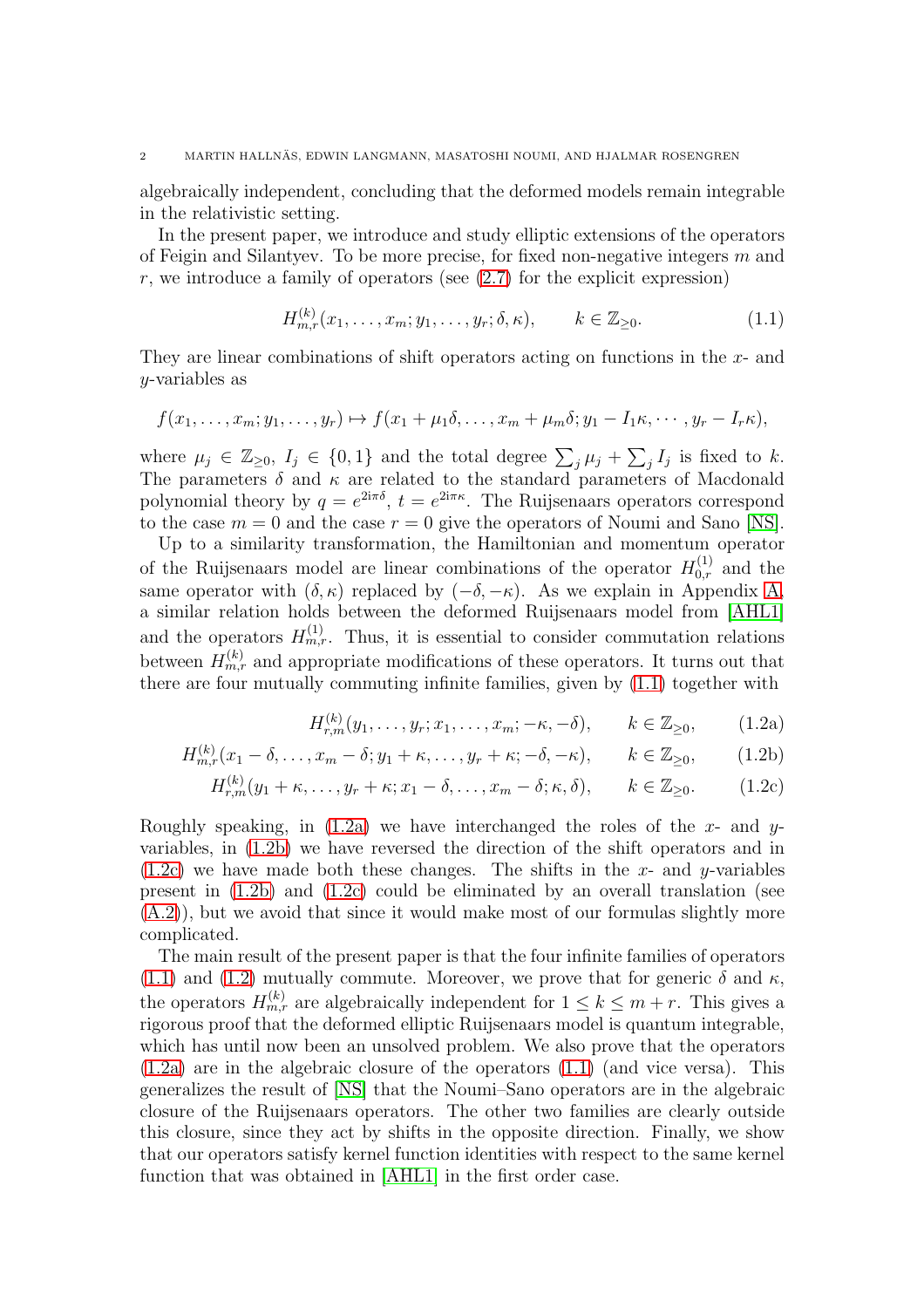In the main text, we present and prove the results in an additive notation close to the one used by Ruijsenaars [\[R1\]](#page-28-2). For the convenience of the reader, in Appendix [B](#page-24-1) we give the key formulas in the multiplicative notation generalizing the one used in the theory of Macdonald polynomials [\[M\]](#page-28-6).

Acknowledgements: M. N. is grateful to the Knut and Alice Wallenberg Foundation for funding his guest professorship at KTH. Financial support from the Swedish Research Council is acknowledged by M. H. (Reg. nr. 2018-04291) and H. R. (Reg. nr. 2020-04221).

#### 2. Main results

We fix a non-zero odd entire function  $x \mapsto [x]$ , which satisfies the identity

<span id="page-2-0"></span>
$$
[x+y][x-y][u+v][u-v]+[x+v][x-v][y+u][y-u] = [x+u][x-u][y+v][y-v]. \tag{2.1}
$$

A generic such function can be written

<span id="page-2-2"></span>
$$
[x] = Ce^{cx^2} \sigma(x|\omega_1, \omega_2), \qquad (2.2)
$$

where  $\sigma$  is the Weierstrass sigma function [\[WW\]](#page-28-7). For our purposes, the prefactor  $Ce^{cx^2}$  can be viewed as a normalization and plays no essential role. Degenerate cases include the trigonometric solutions  $[x] = \sin(\pi x/\omega)$ , the hyperbolic solutions  $[x] = \sinh(\pi x/\omega)$  and the rational solution  $[x] = x$ .

Throughout,  $\delta$  and  $\kappa$  are fixed parameters. For simplicity, we will assume that

<span id="page-2-1"></span>
$$
[n\delta] \neq 0, \quad [n\kappa] \neq 0, \qquad n \in \mathbb{Z}_{>0}.
$$
 (2.3)

See the end of Appendix [A](#page-22-0) for a discussion of this condition.

For  $k \in \mathbb{Z}_{\geq 0}$  we will write

<span id="page-2-3"></span>
$$
[x]_k = [x][x + \delta] \cdots [x + (k-1)\delta]
$$
\n(2.4)

and, for negative subscripts,

$$
[x]_{-k} = \frac{1}{[x-k\delta]_k} = \frac{1}{[x-k\delta][x-(k-1)\delta]\cdots[x-\delta]}.
$$

Occasionally, we indicate the dependence on  $\delta$  as  $[x; \delta]_k$ .

We write  $T_x^{\delta}$  for the difference operator

$$
T_x^{\delta} f(x) = f(x + \delta)
$$

and, more generally,

$$
T_x^{\delta\mu}f(x_1,\dots,x_n)=f(x_1+\mu_1\delta,\dots,x_n+\mu_n\delta),
$$

when x and  $\mu$  are vectors. We will write  $\langle n \rangle = \{1, \ldots, n\}$  (the notation [n] is more common, but we wish to avoid confusion with the function satisfying [\(2.1\)](#page-2-0)). Subsets  $I \subseteq \langle n \rangle$  will be identified with vectors  $(I_1, \ldots, I_n) \in \{0,1\}^n$ , where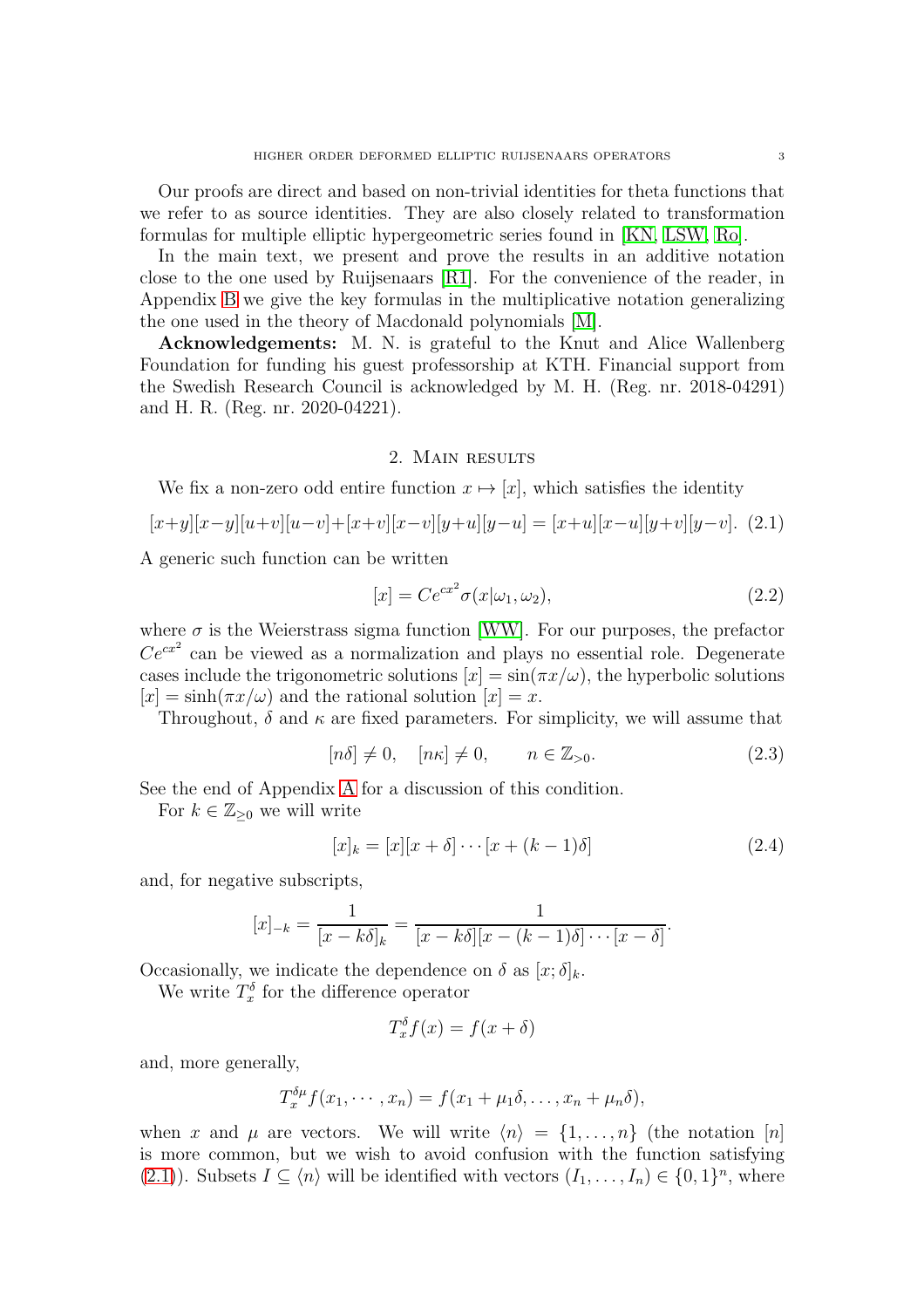$I_j = 1$  for  $j \in I$  and  $I_j = 0$  otherwise. With this identification, we can write  $T_x^{\delta I} = \prod_{j\in I} T_{x_j}^{\delta}$ . The higher order Ruijsenaars operators are defined by

<span id="page-3-3"></span>
$$
D_n^{(k)} = \sum_{I \subseteq \langle n \rangle, |I| = k} \prod_{i \in I, j \in I^c} \frac{[x_i - x_j + \kappa]}{[x_i - x_j]} \cdot T_x^{\delta I},\tag{2.5}
$$

where  $I^c$  denotes the complement of I in  $\langle n \rangle$ . It is a non-trivial fact that these operators commute for  $0 \leq k \leq n$  [\[R1\]](#page-28-2).

Noumi and Sano [\[NS\]](#page-28-4) introduced another family of elliptic difference operators, which we denote

$$
H_n^{(k)} = \sum_{\mu \in \mathbb{Z}_{\geq 0}^n, |\mu| = k} \prod_{1 \leq i < j \leq n} \frac{[x_i - x_j + (\mu_i - \mu_j)\delta]}{[x_i - x_j]} \prod_{i,j=1}^n \frac{[x_i - x_j + \kappa]_{\mu_i}}{[x_i - x_j + \delta]_{\mu_i}} \cdot T_x^{\delta \mu}.
$$

Here,  $|\mu| = \mu_1 + \cdots + \mu_n$ . They proved that they are related to the Ruijsenaars operators through the so called Wronski relation

<span id="page-3-4"></span>
$$
\sum_{k+l=K} (-1)^k [k\kappa + l\delta] D_n^{(k)} H_n^{(l)} = 0, \qquad K = 1, 2, 3, .... \qquad (2.6)
$$

This can be used to recursively write  $H_n^{(l)}$  as a polynomial in the operators  $D_n^{(k)}$ . As a consequence, all these operators commute.

In the present work we introduce and study a family of difference operators  $H_{m,r}^{(k)}$  in  $m+r$  variables

<span id="page-3-2"></span><span id="page-3-0"></span>
$$
(x_1,\ldots,x_m,y_1,\ldots,y_r),
$$

which generalize both  $D_m^{(k)}$  and  $H_r^{(k)}$ . They are defined by

<span id="page-3-1"></span>
$$
H_{m,r}^{(k)} = \sum_{\substack{\mu \in \mathbb{Z}_{\geq 0}^m, I \subseteq \langle r \rangle, \\ |\mu| + |I| = k}} C_{\mu, I}(x; y) T_x^{\delta \mu} T_y^{-\kappa I}, \tag{2.7a}
$$

where

$$
C_{\mu,I}(x;y) = (-1)^{|I|} \prod_{1 \le i < j \le m} \frac{[x_i - x_j + (\mu_i - \mu_j)\delta]}{[x_i - x_j]} \prod_{i \in I, j \in I^c} \frac{[y_i - y_j - \delta]}{[y_i - y_j]}
$$
\n
$$
\times \prod_{i,j=1}^m \frac{[x_i - x_j + \kappa]_{\mu_i}}{[x_i - x_j + \delta]_{\mu_i}} \prod_{i=1}^m \left( \prod_{j \in I} \frac{[x_i - y_j - \kappa]}{[x_i - y_j + \mu_i \delta]} \prod_{j \in I^c} \frac{[x_i - y_j - \delta]}{[x_i - y_j + (\mu_i - 1)\delta]} \right). \tag{2.7b}
$$

If  $m > 0$ ,  $H_{m,r}^{(k)}$  is well-defined only if  $[j\delta] \neq 0$  for  $1 \leq j \leq k$ , since otherwise the factor  $[x_i - x_j + \delta]_{\mu_i}$  vanishes for  $j = i$  and  $\mu_i = k$ . This is guaranteed by our assumption [\(2.3\)](#page-2-1).

Several special cases of the operators [\(2.7a\)](#page-3-1) are known in the literature. Clearly,  $H_{m,0}^{(k)}$  $m_{m,0}^{(k)}$  is equal to the Noumi–Sano operator  $H_m^{(k)}$ . The operator  $H_{0,r}^{(k)}$  is equal to the Ruijsenaars operator  $(-1)^k D_r^{(k)}$ , with  $\delta$  and  $-\kappa$  interchanged. The operators  $H_{m,r}^{(1)}$  are the deformed Ruijsenaars operators introduced in [\[AHL1\]](#page-27-4). Finally, the trigonometric limit of the general operators  $H_{m,r}^{(k)}$  were introduced by Sergeev and Veselov [\[SV1\]](#page-28-1) for  $k = 1$  and by Feigin and Silantyev [\[FS\]](#page-27-6) in general; see also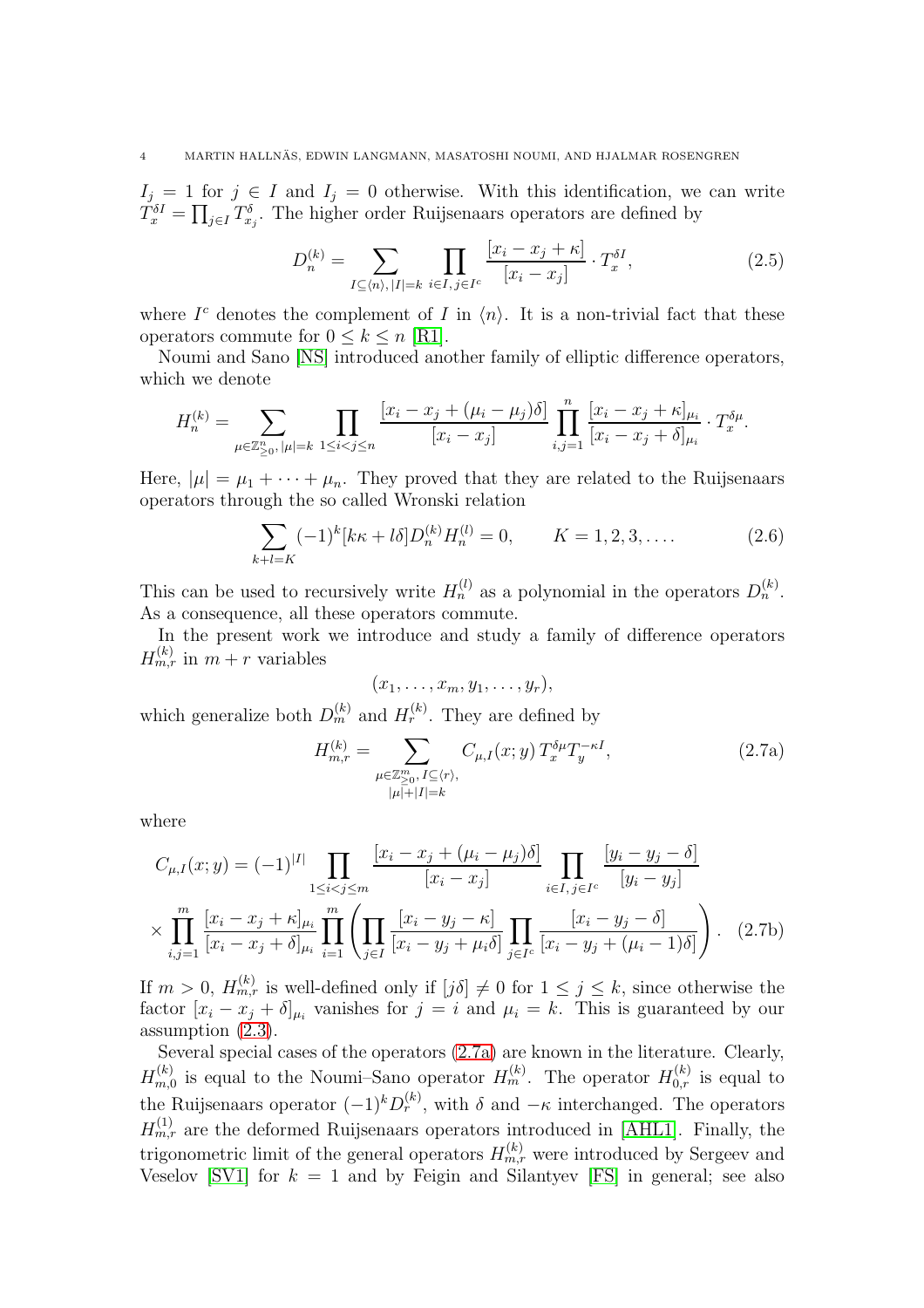[\[HLNR\]](#page-27-9). To make the connection to the operators of [\[FS\]](#page-27-6) one should rewrite [\(2.7b\)](#page-3-2) using the elementary identity

$$
\prod_{1 \le i < j \le m} \frac{[x_i - x_j + (\mu_i - \mu_j)\delta]}{[x_i - x_j]} \prod_{i,j=1}^m \frac{1}{[x_i - x_j + \delta]_{\mu_i}} = (-1)^{|\mu|} \prod_{i,j=1}^m \frac{1}{[x_i - x_j - \delta \mu_j]_{\mu_i}}.
$$

Our first main result is that these operators commute.

<span id="page-4-1"></span>**Theorem 2.1.** The operators [\(2.7a\)](#page-3-1) satisfy  $[H_{m,r}^{(k)}, H_{m,r}^{(l)}] = 0$  for all  $k, l \in \mathbb{Z}_{\geq 0}$ .

Next, we prove that  $m + r$  of the operators  $H_{m,r}^{(k)}$  are algebraically independent. We interpret this as a rigorous formulation of quantum integrability for the deformed elliptic Ruijsenaars model.

<span id="page-4-4"></span>**Theorem 2.2.** For generic  $\kappa$  and  $\delta$ , the operators  $H_{m,r}^{(k)}$ ,  $k = 1, \ldots, m + r$ , are algebraically independent.

As mentioned in the introduction, one can construct further commuting operators by making appropriate modification to  $H_{m,r}^{(k)}$ . We will first consider the family [\(1.2b\)](#page-1-2). Writing the coefficients [\(2.7b\)](#page-3-2) as  $C_{\mu,I}(x; y; \delta, \kappa)$ , we denote the corresponding operators

<span id="page-4-5"></span>
$$
\hat{H}_{m,r}^{(k)} = \sum_{\substack{\mu \in \mathbb{Z}_{\geq 0}^m, I \subseteq \langle r \rangle, \\ |\mu| + |I| = k}} C_{\mu, I}(x_1 - \delta, \dots, x_m - \delta; y_1 + \kappa, \dots, y_r + \kappa; -\delta, -\kappa) T_x^{-\delta \mu} T_y^{\kappa I}.
$$
\n(2.8)

Since they are obtained from  $H_{m,r}^{(k)}$  by a change of variables, these operators commute among themselves. Our second main result states that the two families are mutually commuting.

<span id="page-4-0"></span>**Theorem 2.3.** We have  $[H_{m,r}^{(k)}, \hat{H}_{m,r}^{(l)}] = 0$  for all  $k, l \in \mathbb{Z}_{\geq 0}$ .

In the special case  $m = 0$ , Theorem [2.3](#page-4-0) follows from Theorem [2.1](#page-4-1) and the observation that [\[R1\]](#page-28-2)

$$
\hat{H}_{0,r}^{(k)} = H_{0,r}^{(r-k)} \left( H_{0,r}^{(r)} \right)^{-1}
$$

We stress that when  $m > 0$  this simple argument does not work, and Theorem [2.1](#page-4-1) requires a separate proof.

Next, we consider the family [\(1.2a\)](#page-1-1), which we denote

$$
D_{m,r}^{(k)} = \sum_{\substack{\mu \in \mathbb{Z}_{\geq 0}^r, I \subseteq \langle m \rangle, \\ |\mu| + |I| = k}} C_{\mu, I}(y; x; -\kappa, -\delta) T_x^{\delta I} T_y^{-\kappa \mu}.
$$

The Ruijsenaars operator [\(2.5\)](#page-3-3) can be written  $D_m^{(k)} = (-1)^k D_{m,k}^{(k)}$  $\binom{K}{m,0}$ . Our third main result states that the Wronski relation [\(2.6\)](#page-3-4) extends to the deformed case  $r > 0$ .

<span id="page-4-2"></span>**Theorem 2.4.** The operators  $D_{m,r}^{(k)}$  and  $H_{m,r}^{(l)}$  are related by

<span id="page-4-3"></span>
$$
\sum_{k+l=K} [k\kappa + l\delta] D_{m,r}^{(k)} H_{m,r}^{(l)} = 0, \qquad K \in \mathbb{Z}_{>0}.
$$
 (2.9)

.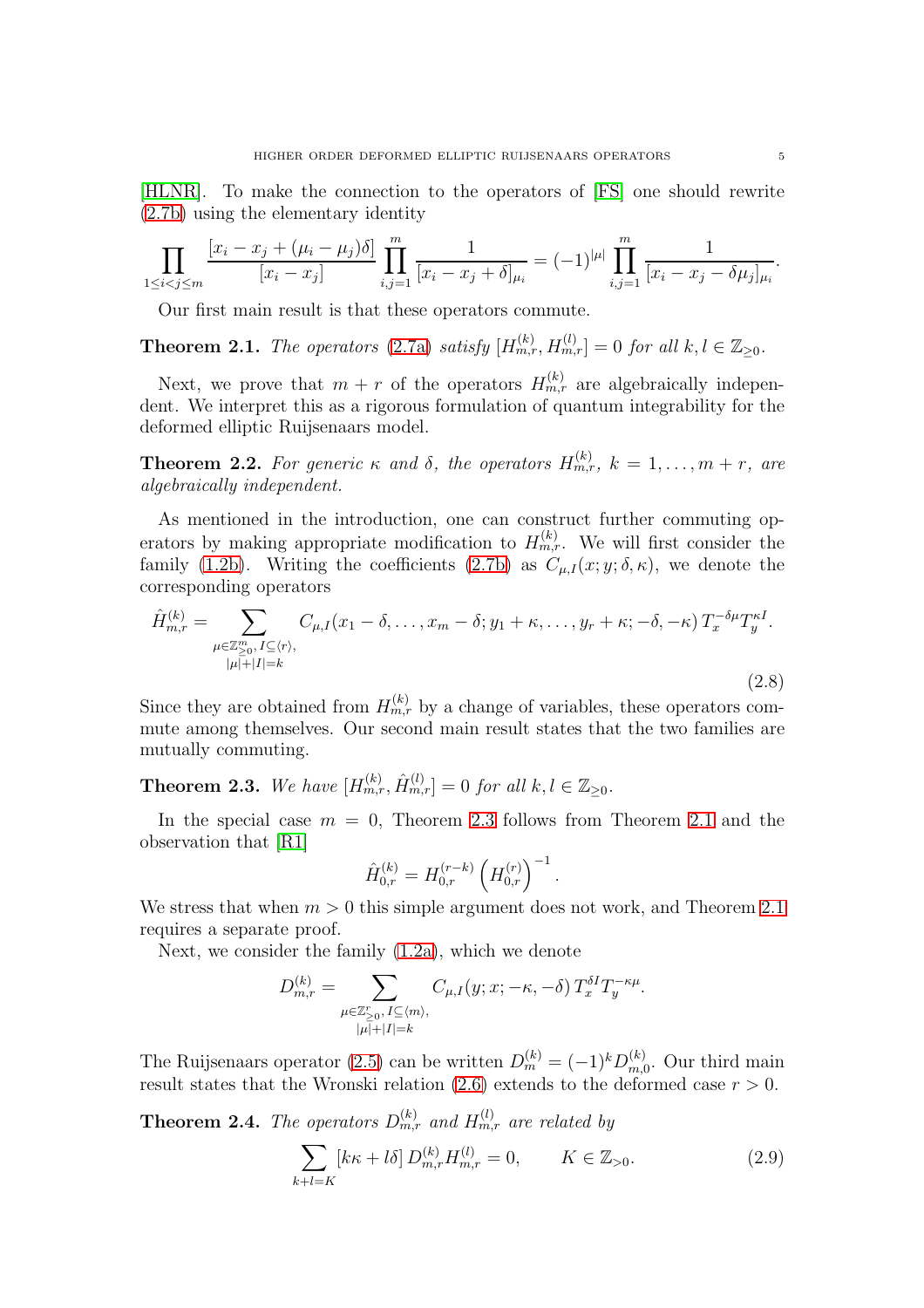#### 6 MARTIN HALLNÄS, EDWIN LANGMANN, MASATOSHI NOUMI, AND HJALMAR ROSENGREN

Since  $D_{m,r}^{(0)} = id$ , we can alternatively write

<span id="page-5-0"></span>
$$
H_{m,r}^{(K)} = -\frac{1}{[K\delta]} \sum_{k=1}^{K} [k\kappa + (K - k)\delta] D_{m,r}^{(k)} H_{m,r}^{(K-k)}.
$$
 (2.10)

This gives a recursion for computing  $H_{m,r}^{(l)}$  as a polynomial in the operators  $D_{m,r}^{(k)}$ . As a consequence, we have the following result.

<span id="page-5-1"></span>**Corollary 2.5.** The operator  $H_{m,r}^{(l)}$  is in the algebra generated by  $D_{m,r}^{(k)}$  for  $1 \leq$  $k \leq l$ . In particular,  $[D_{m,r}^{(k)}, H_{m,r}^{(l)}] = 0$  for  $k, l \in \mathbb{Z}_{\geq 0}$ .

In [\[NS\]](#page-28-4), the recursion [\(2.10\)](#page-5-0) for  $r = 0$  is solved explicitly in terms of determinants. This solution extends immediately to general r.

<span id="page-5-4"></span>**Corollary 2.6.** The operator  $H_{m,r}^{(l)}$  can be expressed in terms of the operators  $D_{m,r}^{(k)}$ as

$$
H_{m,r}^{(l)} = (-1)^l \det_{1 \le i,j \le l} \left( \frac{[(i-j+1)\kappa + (j-1)\delta]}{[i\delta]} D_{m,r}^{(i-j+1)} \right),
$$

where matrix elements with  $i - j + 1 < 0$  are interpreted as zero.

Interchanging  $\delta$  and  $-\kappa$  gives the inverse relation

$$
D_{m,r}^{(l)} = (-1)^l \det_{1 \le i,j \le l} \left( \frac{[(i-j+1)\delta + (j-1)\kappa]}{[i\kappa]} H_{m,r}^{(i-j+1)} \right).
$$

The identities in [\[NS,](#page-28-4) Prop. 1.4] also extend immediately to our more general operators; we will not reproduce them here.

The fourth family of operators is

$$
\hat{D}_{m,r}^{(k)} = \sum_{\substack{\mu \in \mathbb{Z}_{\geq 0}^r, I \subseteq \langle m \rangle, \\ |\mu| + |I| = k}} C_{\mu,I}(y_1 + \kappa, \dots, y_r + \kappa; x_1 - \delta, \dots, x_m - \delta; \kappa, \delta) T_x^{-\delta I} T_y^{\kappa \mu}.
$$

It follows from Corollary [2.5](#page-5-1) that  $\hat{D}_{m,r}^{(k)}$  is a polynomial in  $\hat{H}_{m,r}^{(l)}$  for  $l \leq k$ . We can now conclude that all these operators commute.

<span id="page-5-5"></span>**Corollary 2.7.** For fixed m and r, and arbitrary  $k_j \in \mathbb{Z}_{\geq 0}$ , the operators  $H_{m,r}^{(k_1)}$ ,  $\hat{H}_{m,r}^{(k_2)}$ ,  $D_{m,r}^{(k_3)}$  and  $\hat{D}_{m,r}^{(k_4)}$  commute.

Finally, we consider the so called kernel function. To this end, we fix a meromorphic solution  $G_{\delta}$  to the functional equation

<span id="page-5-6"></span>
$$
G_{\delta}(x+\delta) = [x]G_{\delta}(x). \tag{2.11}
$$

In the generic case,  $G_{\delta}$  can be constructed from Ruijsenaars' elliptic gamma function, see [\(B.3\)](#page-26-0) below.

<span id="page-5-3"></span>Theorem 2.8. Assuming that

<span id="page-5-2"></span>
$$
(m-n)\kappa = (r-s)\delta,
$$
\n(2.12)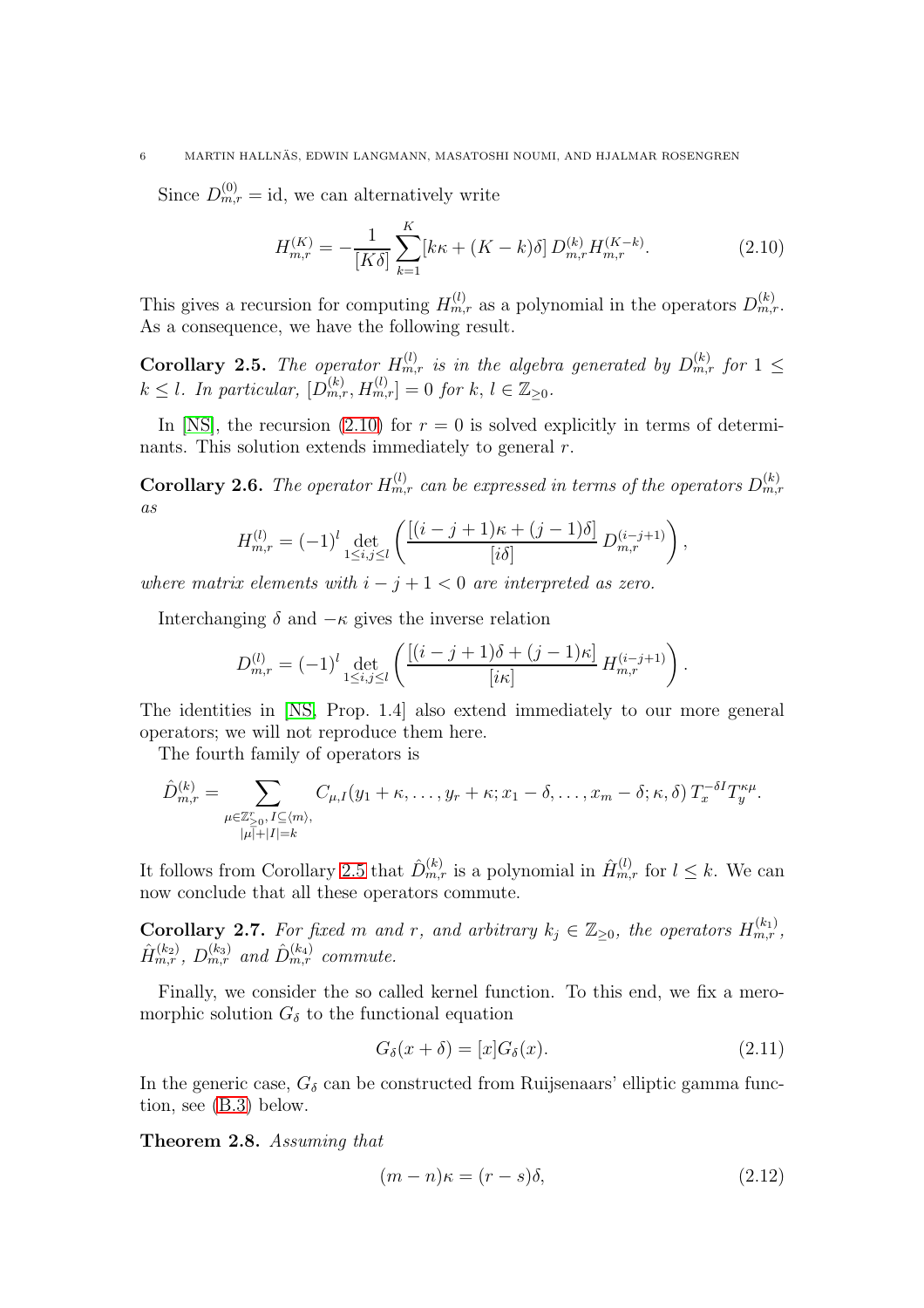the function

$$
\Phi^{(m,r,n,s)}(x_1, \ldots, x_m; y_1, \ldots, y_r; X_1, \ldots, X_n; Y_1, \ldots, Y_s)
$$
\n
$$
= \prod_{\substack{1 \le i \le m, \\ 1 \le j \le n}} \frac{G_{\delta}(x_i + X_j - \kappa)}{G_{\delta}(x_i + X_j)} \prod_{\substack{1 \le i \le r, \\ 1 \le j \le s}} \frac{G_{-\kappa}(y_i + Y_j + \delta)}{G_{-\kappa}(y_i + Y_j)}
$$
\n
$$
\times \prod_{\substack{1 \le i \le m, \\ 1 \le j \le n}} [x_i + Y_j] \prod_{\substack{1 \le i \le r, \\ 1 \le j \le n}} [y_i + X_j] \quad (2.13)
$$

satisfies the kernel function identity

<span id="page-6-0"></span>
$$
H_{m,r}^{(k)}(x;y)\Phi^{(m,r,n,s)}(x;y;X;Y) = H_{n,s}^{(k)}(X;Y)\Phi^{(m,r,n,s)}(x;y;X;Y),\tag{2.14}
$$

where we indicate on which variables the difference operators act.

In particular,  $(2.14)$  holds when  $m = n$  and  $r = s$ . However, also exceptional cases when  $\kappa/\delta \in \mathbb{Q}$  may be of interest. The so called balancing condition [\(2.12\)](#page-5-2) stems from the fact that the sum of the zeroes of an elliptic function (modulo periods) equals the sum of the poles. This condition seems to be unavoidable in the elliptic case, but in the trigonometric case there is a modified version of [\(2.14\)](#page-6-0) without this condition [\[HLNR\]](#page-27-9).

## <span id="page-6-4"></span><span id="page-6-3"></span>3. Source identities

Clearly, the commutation relation in Theorem [2.1](#page-4-1) can be be translated to an identity involving the coefficients [\(2.7b\)](#page-3-2). This is also the case for Theorem [2.3,](#page-4-0) Theorem [2.4](#page-4-2) and Theorem [2.8.](#page-5-3) We refer to these scalar equations for the coefficients as source identities for the corresponding facts about operators. It turns out that the operator identities can be obtained from the same source identities as in the non-deformed case  $(r = 0)$ , but with the variables specialized in a non-obvious way.

Theorem [2.1](#page-4-1) and Theorem [2.3](#page-4-0) will both be derived from the source identity [\[R1,](#page-28-2) Thm. A.2]

<span id="page-6-1"></span>
$$
\sum_{I \subseteq \langle n \rangle, |I| = k} \prod_{i \in I, j \in I^c} \frac{[z_i - z_j - a][z_i - z_j - b]}{[z_i - z_j][z_i - z_j - a - b]}
$$
  
= 
$$
\sum_{I \subseteq \langle n \rangle, |I| = n - k} \prod_{i \in I, j \in I^c} \frac{[z_i - z_j - a][z_i - z_j - b]}{[z_i - z_j][z_i - z_j - a - b]}.
$$
 (3.1a)

Ruijsenaars used this identity to prove commutativity of the operators [\(2.5\)](#page-3-3). In the case of Theorem [2.3](#page-4-0) we need to combine [\(3.1\)](#page-6-1) with an argument of analytic continuation. Incidentally, this leads to a new proof of an elliptic hypergeometric transformation formula due to Langer, Schlosser and Warnaar [\[LSW\]](#page-27-8).

For the Wronski relation [\(2.9\)](#page-4-3), the source identity is the same as the one used by Noumi and Sano [\[NS\]](#page-28-4) in the case  $r = 0$ , that is,

<span id="page-6-2"></span>
$$
\sum_{I \subseteq \langle n \rangle} (-1)^{|I|} \frac{[|z| - |w| + |I|a]}{[|z| - |w|]} \prod_{i \in I, j \in I^c} \frac{[z_i - z_j + a]}{[z_i - z_j]} \prod_{i \in I, j \in \langle n \rangle} \frac{[z_i - w_j]}{[z_i - w_j + a]} = 0.
$$
\n(3.1b)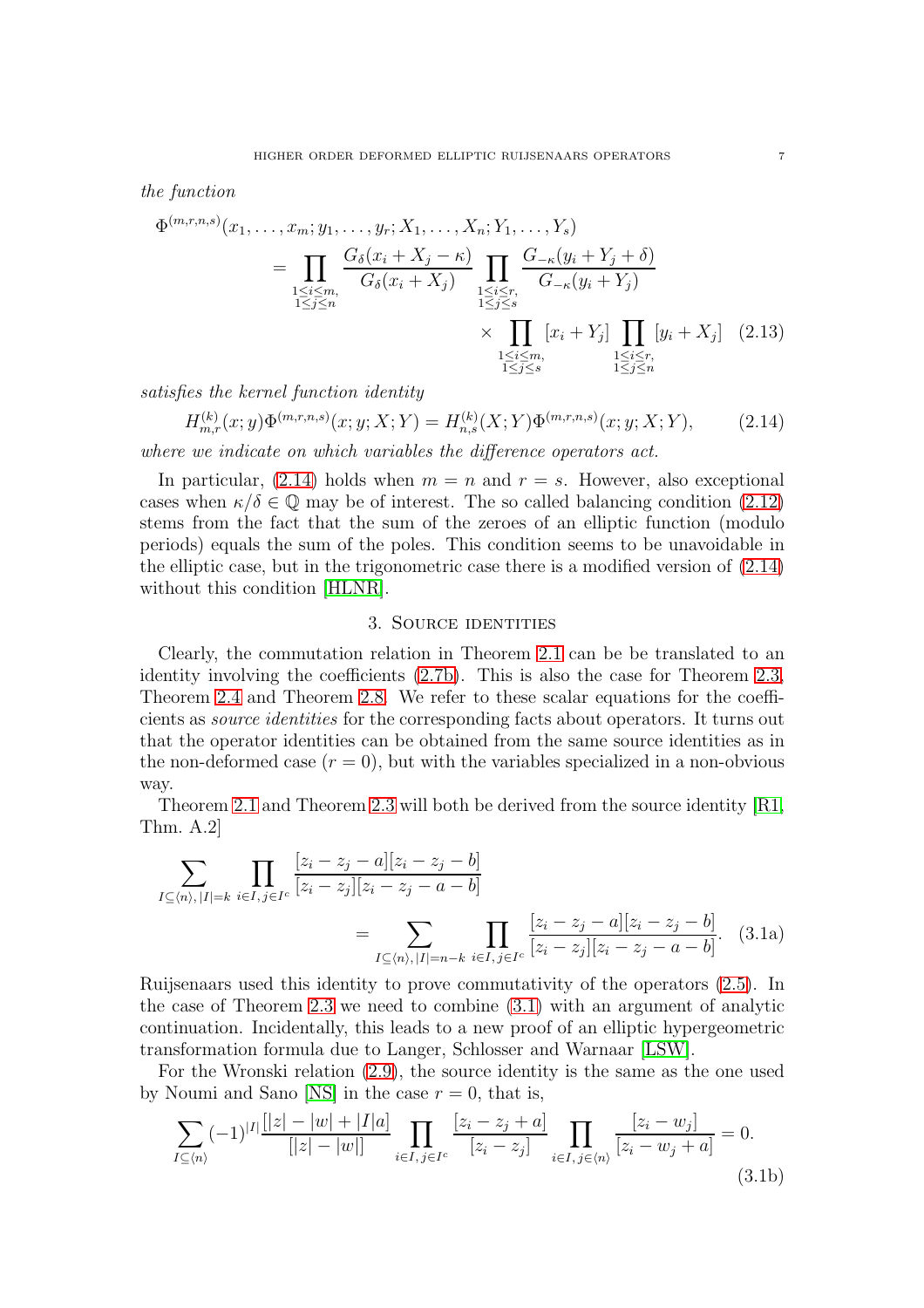Here, the notation  $|z| = \sum_j z_j$  is used also for complex vectors.

Finally, the kernel function identity [\(2.14\)](#page-6-0) will be obtained from the Kajihara– Noumi identity [\[KN\]](#page-27-7)

$$
\sum_{I \subseteq \langle n \rangle, |I| = k} \prod_{i \in I, j \in I^c} \frac{[z_i - z_j - a]}{[z_i - z_j]} \prod_{i \in I, j \in \langle n \rangle} \frac{[z_i + w_j + a]}{[z_i + w_j]}
$$
\n
$$
= \sum_{I \subseteq \langle n \rangle, |I| = k} \prod_{i \in I, j \in I^c} \frac{[w_i - w_j - a]}{[w_i - w_j]} \prod_{i \in I, j \in \langle n \rangle} \frac{[w_i + z_j + a]}{[w_i + z_j]}.
$$
\n(3.1c)

The same identity was used by Ruijsenaars [\[R3\]](#page-28-8) to prove the non-deformed case  $(m = n = 0)$  of  $(2.14)$ . Just as for Theorem [2.3,](#page-4-0) it must in the general case be combined with an analytic continuation argument.

Although the three source identities [\(3.1\)](#page-6-1) may look similar at first glance, none of them seem to follow easily from the others. Both [\(3.1b\)](#page-6-2) and [\(3.1c\)](#page-7-0) can be derived as consequences of the Frobenius determinant evaluation [\[F\]](#page-27-10)

$$
\det_{1 \le i,j \le n} \left( \frac{[\lambda + z_i + w_j]}{[\lambda][z_i + w_j]} \right) = \frac{[\lambda + |z| + |w|] \prod_{1 \le i < j \le n} [z_i - z_j][w_i - w_j]}{[\lambda] \prod_{1 \le i,j \le n} [z_i + w_j]}.
$$

However, we are not aware of an analogous proof of [\(3.1a\)](#page-6-3).

## <span id="page-7-0"></span>4. COMMUTATIVITY

In this section we prove Theorem [2.1.](#page-4-1) Consider the product

<span id="page-7-1"></span>
$$
H_{m,r}^{(k)}H_{m,r}^{(l)} = \sum_{\substack{\mu,\nu \in \mathbb{Z}_{\geq 0}^m, I, J \subseteq \langle r \rangle, \\ |\mu| + |I| = k, |\nu| + |J| = l}} C_{\mu,I}(x;y)C_{\nu,J}(x+\delta\mu;y-\kappa J) T_x^{\delta(\mu+\nu)}T_y^{-\kappa(I+J)}.
$$
 (4.1)

Here,  $I + J$  means the sum of the corresponding sequences in  $\{0, 1\}^r$ . It will be convenient to introduce the sets

$$
K = I \cap J, \quad L = I \triangle J, \quad M = \langle r \rangle \setminus (I \cup J), \quad P = I \setminus J, \quad Q = J \setminus I,
$$

where  $\triangle$  denotes symmetric difference. We then have the disjoint unions

$$
\langle r \rangle = K \sqcup L \sqcup M, \qquad L = P \sqcup Q.
$$

Substituting  $\nu \mapsto \lambda - \mu$ , [\(4.1\)](#page-7-1) takes the form

$$
H_{m,r}^{(k)}H_{m,r}^{(l)} = \sum_{\substack{\lambda \in \mathbb{Z}_{\geq 0}^m, K, L \subseteq \langle r \rangle, \\ K \cap L = \emptyset, |\lambda| + 2|K| + |L| = k+l}} S_k(x;y) T_x^{\delta \lambda} T_y^{-\kappa(2K+L)},
$$

where

<span id="page-7-2"></span>
$$
S_k(x; y) = \sum_{\substack{0 \le \mu_j \le \lambda_j, 1 \le j \le m, \\P \sqcup Q = L, |\mu| + |P| = k - |K|}} C_{\mu, K \cup P}(x; y) C_{\lambda - \mu, K \cup Q}(x + \delta \mu; y - \kappa(K \cup P)). \tag{4.2}
$$

Hence, the commutativity is equivalent to the symmetry

<span id="page-7-3"></span>
$$
S_k(x; y) = S_{|\lambda|+2|K|+|L|-k}(x; y), \tag{4.3}
$$

for fixed  $\lambda$ , K and L.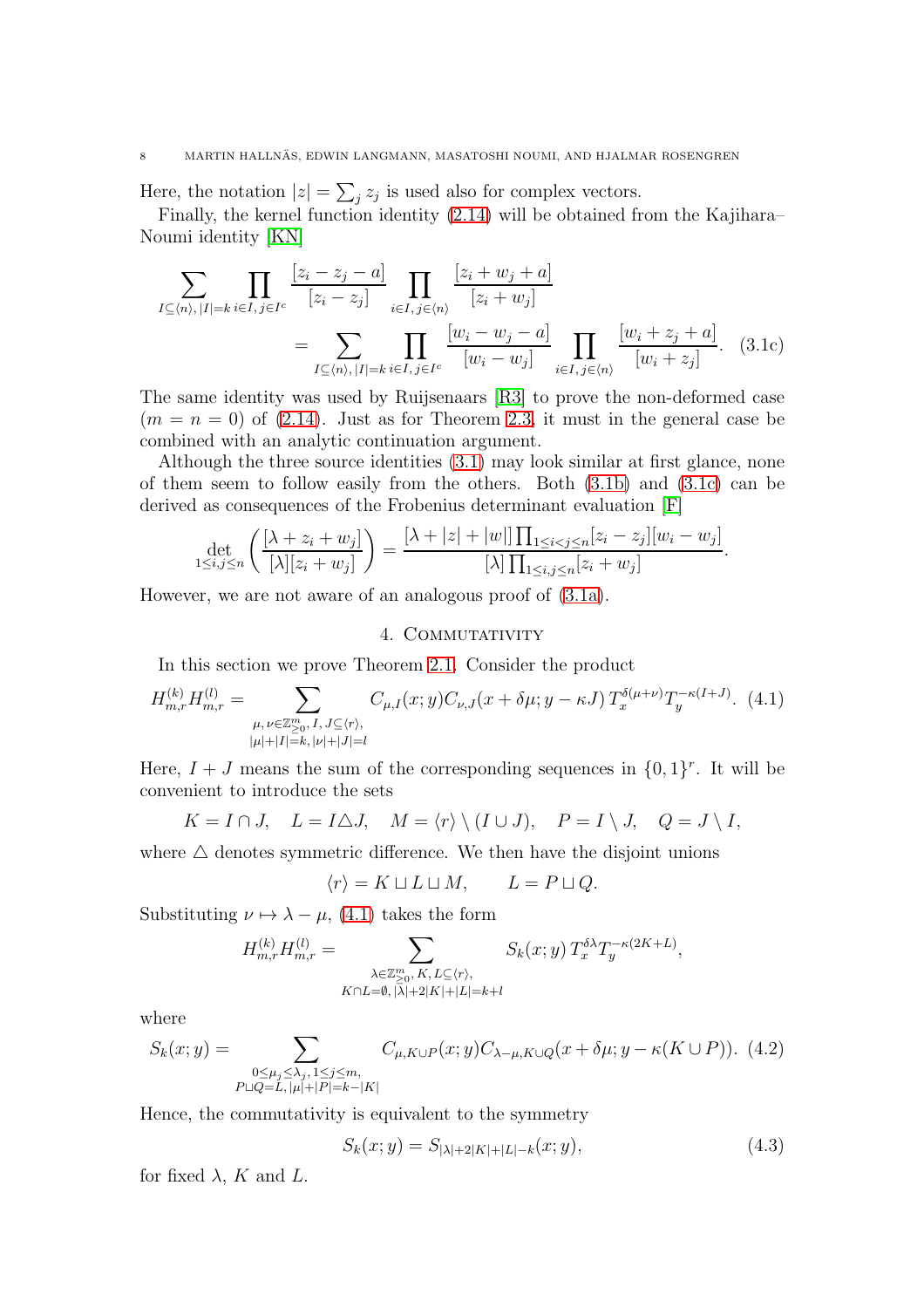We now insert the expression  $(2.7b)$  into  $(4.2)$ . Consider first the factors involving only y-variables. They have the form

$$
\prod_{i \in K \sqcup P, j \in M \sqcup Q} \frac{[y_i - y_j - \delta]}{[y_i - y_j]} \prod_{t \in K \sqcup Q, u \in M \sqcup P} \frac{[y_t - y_u + \varepsilon_{t,u} \kappa - \delta]}{[y_t - y_u + \varepsilon_{t,u} \kappa]},
$$

where

$$
\varepsilon_{t,u} = (K \sqcup P)_u - (K \sqcup P)_t = \begin{cases} 1, & t \in Q, u \in P, \\ -1, & t \in K, u \in M, \\ 0, & \text{else.} \end{cases}
$$

The factors with  $(i, j) \in P \times Q$  and  $(t, u) \in Q \times P$  can be combined as

<span id="page-8-1"></span><span id="page-8-0"></span>
$$
\prod_{i \in P, j \in Q} \frac{[y_i - y_j - \delta][y_i - y_j - \kappa + \delta]}{[y_i - y_j][y_i - y_j - \kappa]} \tag{4.4}
$$

and the remaining factors can be written

$$
\prod_{i \in K, j \in M} \frac{[y_i - y_j - \delta][y_i - y_j - \kappa - \delta]}{[y_i - y_j][y_i - y_j - \kappa]} \times \prod_{i \in L, j \in M} \frac{[y_i - y_j - \delta]}{[y_i - y_j]} \prod_{i \in K, j \in L} \frac{[y_i - y_j - \delta]}{[y_i - y_j]}, \quad (4.5)
$$

For our purpose, the only relevant factors are [\(4.4\)](#page-8-0), since [\(4.5\)](#page-8-1) can be cancelled from [\(4.3\)](#page-7-3).

The factors in  $(4.2)$  involving only x-variables can be expressed as

$$
\prod_{1 \leq i < j \leq m} \frac{[x_i - x_j + (\mu_i - \mu_j)\delta]}{[x_i - x_j]} \prod_{i,j=1}^m \frac{[x_i - x_j + \kappa]_{\mu_i}}{[x_i - x_j + \delta]_{\mu_i}} \\
\times \prod_{1 \leq i < j \leq m} \frac{[x_i - x_j + (\lambda_i - \lambda_j)\delta]}{[x_i - x_j + (\mu_i - \mu_j)\delta]} \prod_{i,j=1}^m \frac{[x_i - x_j + (\mu_i - \mu_j)\delta + \kappa]_{\mu_i}}{[x_i - x_j + (\mu_i - \mu_j + 1)\delta]_{\mu_i}} \\
= \prod_{1 \leq i < j \leq m} \frac{[x_i - x_j + (\lambda_i - \lambda_j)\delta]}{[x_i - x_j]} \prod_{i,j=1}^m \frac{[x_i - x_j + \kappa]_{\lambda_i}}{[x_i - x_j + \delta]_{\lambda_i}} \\
\times \prod_{i,j=1}^m \frac{[x_i - x_j + \delta]_{\mu_i - \mu_j}[x_i - x_j + \kappa]_{\mu_i}[x_i - x_j - \lambda_j\delta]_{\mu_i}}{[x_i - x_j + \kappa]_{\mu_i - \mu_j}[x_i - x_j + \delta]_{\mu_i}[x_i - x_j - (\lambda_j - 1)\delta - \kappa]_{\mu_i}},
$$

where the first two double products can be cancelled from [\(4.3\)](#page-7-3).

Finally, the factors that mix  $x$ -variables and  $y$ -variables are

$$
\prod_{i=1}^{m} \left( \prod_{j \in K \sqcup P} \frac{[x_i - y_j - \kappa]}{[x_i - y_j + \mu_i \delta]} \prod_{j \in M \sqcup Q} \frac{[x_i - y_j - \delta]}{[x_i - y_j + (\mu_i - 1)\delta]} \right) \times \prod_{i=1}^{m} \left( \prod_{j \in K \sqcup Q} \frac{[x_i - y_j + \mu_i \delta - Q_j \kappa]}{[x_i - y_j + \lambda_i \delta + K_j \kappa]} \prod_{j \in M \sqcup P} \frac{[x_i - y_j + (\mu_i - 1)\delta + P_j \kappa]}{[x_i - y_j + (\lambda_i - 1)\delta + P_j \kappa]} \right).
$$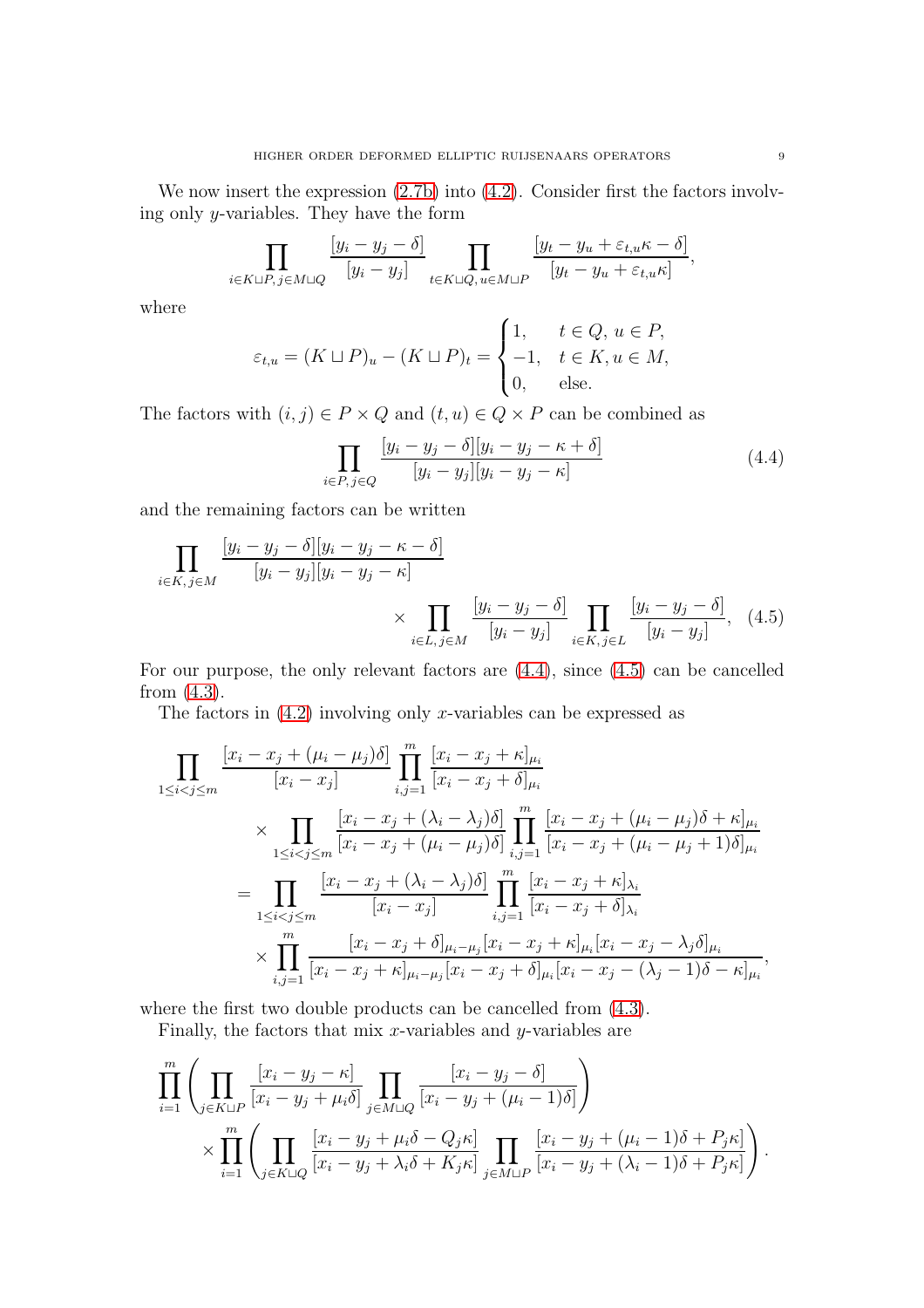Here, all factors with  $j \in K \sqcup M$  can be cancelled from [\(4.3\)](#page-7-3). The remaining factors can be written

$$
\prod_{i=1}^{m} \left( \prod_{j \in P} \frac{[x_i - y_j - \kappa][x_i - y_j + (\mu_i - 1)\delta + \kappa]}{[x_i - y_j + \mu_i \delta][x_i - y_j + (\lambda_i - 1)\delta + \kappa]} \right)
$$
\n
$$
\times \prod_{j \in Q} \frac{[x_i - y_j - \delta][x_i - y_j + \mu_i \delta - \kappa]}{[x_i - y_j + (\mu_i - 1)\delta][x_i - y_j + \lambda_i \delta]} \right).
$$

From this expression, we factor out

$$
\prod_{i=1}^{m} \prod_{j \in P \sqcup Q} \frac{[x_i - y_j - \kappa]}{[x_i - y_j + \lambda_i \delta]},
$$

which can again be cancelled from  $(4.3)$ , and are left with

$$
\prod_{i=1}^{m} \left( \prod_{j \in P} \frac{[x_i - y_j + \lambda_i \delta][x_i - y_j + (\mu_i - 1)\delta + \kappa]}{[x_i - y_j + \mu_i \delta][x_i - y_j + (\lambda_i - 1)\delta + \kappa]} \right) \times \prod_{j \in Q} \frac{[x_i - y_j - \delta][x_i - y_j + \mu_i \delta - \kappa]}{[x_i - y_j + (\mu_i - 1)\delta][x_i - y_j - \kappa]} \right).
$$

To summarize, to prove Theorem [2.1](#page-4-1) it is enough to verify that [\(4.3\)](#page-7-3) holds with

$$
S_k = \sum_{\substack{0 \le \mu_j \le \lambda_j, 1 \le j \le m, \\ P \sqcup Q = L, |\mu| + |P| = k - |K|}} \prod_{i \in P, j \in Q} \frac{[y_i - y_j - \delta][y_i - y_j - \kappa + \delta]}{[y_i - y_j][y_i - y_j - \kappa]}
$$
  

$$
\times \prod_{i,j=1}^m \frac{[x_i - x_j + \delta]_{\mu_i - \mu_j} [x_i - x_j + \kappa]_{\mu_i} [x_i - x_j - \lambda_j \delta]_{\mu_i}}{[x_i - x_j + \kappa]_{\mu_i - \mu_j} [x_i - x_j + \delta]_{\mu_i} [x_i - x_j - (\lambda_j - 1)\delta - \kappa]_{\mu_i}}
$$
  

$$
\times \prod_{i=1}^m \left( \prod_{j \in P} \frac{[x_i - y_j + \lambda_i \delta][x_i - y_j + (\mu_i - 1)\delta + \kappa]}{[x_i - y_j + \mu_i \delta][x_i - y_j + (\lambda_i - 1)\delta + \kappa]} \right)
$$
  

$$
\times \prod_{j \in Q} \frac{[x_i - y_j - \delta][x_i - y_j + \mu_i \delta - \kappa]}{[x_i - y_j + (\mu_i - 1)\delta][x_i - y_j - \kappa]}
$$

(which differs from  $(4.2)$  by a factor independent of k). It is enough to do this for  $L = \langle r \rangle$ , since the general case then follows by changing the variables  $\{y_1, \ldots, y_r\}$ to  $\{y_j\}_{j\in L}$ . We have thus reduced Theorem [2.1](#page-4-1) to the following identity.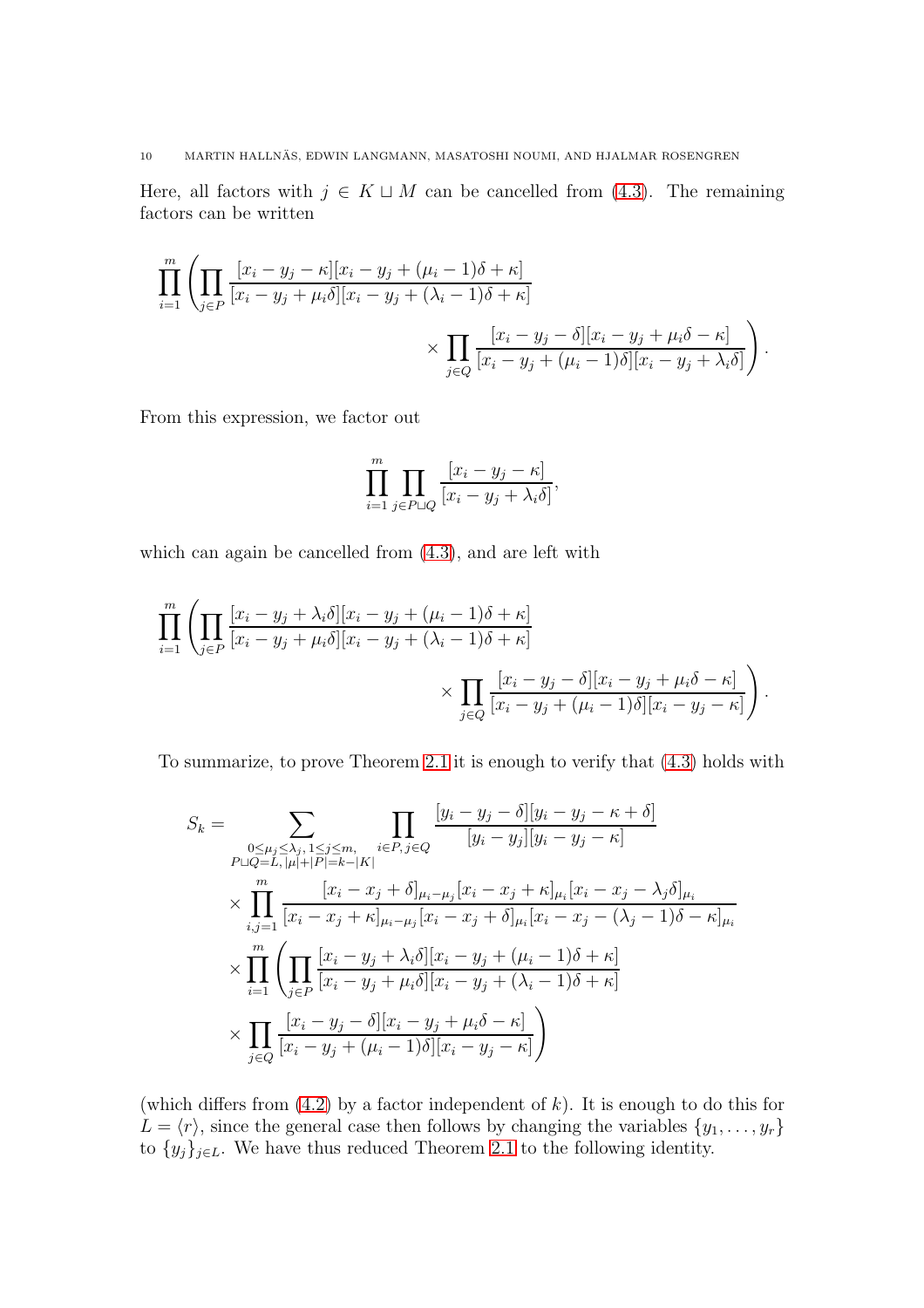<span id="page-10-0"></span>Proposition 4.1. For  $\lambda \in \mathbb{Z}_{\geq 0}^m$ , let

$$
S_k = \sum_{\substack{0 \le \mu_j \le \lambda_j, 1 \le j \le m \\ P \subseteq \langle r \rangle, |\mu| + |P| = k}} \prod_{i \in P, j \in P^c} \frac{[y_i - y_j - \delta][y_i - y_j + \delta - \kappa]}{[y_i - y_j][y_i - y_j - \kappa]}
$$
  
\$\times \prod\_{i,j=1}^m \left( \frac{[x\_i - x\_j + \delta]\_{\mu\_i - \mu\_j}}{[x\_i - x\_j + \kappa]\_{\mu\_i - \mu\_j}} \frac{[x\_i - x\_j + \kappa]\_{\mu\_i}[x\_i - x\_j - \lambda\_j \delta]\_{\mu\_i}}{[x\_i - x\_j - (\lambda\_j - 1)\delta - \kappa]\_{\mu\_i}} \right)}\$  
\$\times \prod\_{i=1}^m \left( \prod\_{j \in P} \frac{[x\_i - y\_j + \lambda\_i \delta][x\_i - y\_j + (\mu\_i - 1)\delta + \kappa]}{[x\_i - y\_j + \mu\_i \delta][x\_i - y\_j + (\lambda\_i - 1)\delta + \kappa]} \right\$  
\$\times \prod\_{j \in P^c} \frac{[x\_i - y\_j - \delta][x\_i - y\_j + \mu\_i \delta - \kappa]}{[x\_i - y\_j - \kappa][x\_i - y\_j + (\mu\_i - 1)\delta]} \right).

Then,  $S_k = S_{|\lambda|+r-k}$ .

As we explain in §[6,](#page-13-0) Proposition [4.1](#page-10-0) is closely related to an elliptic hypergeometric transformation formula due to Langer, Schlosser and Warnaar [\[LSW\]](#page-27-8).

*Proof.* Consider [\(3.1a\)](#page-6-3) with  $a = \delta$ ,  $b = \kappa - \delta$  and

$$
(z_1, ..., z_n) = (x_1, x_1 + \delta, ..., x_1 + (\lambda_1 - 1)\delta, ..., x_m, x_m + \delta, ..., x_m + (\lambda_m - 1)\delta, y_1, ..., y_r),
$$
 (4.6)

where  $n = |\lambda| + r$ . As usual, we identify sets  $I \subseteq \langle n \rangle$  with sequences in  $\{0, 1\}^n$ . We claim that, to give a non-zero contribution to the sums in  $(3.1a)$ , I has to be of the form

<span id="page-10-1"></span>
$$
I = (\underbrace{1,\ldots,1}_{\mu_1},\underbrace{0,\ldots,0}_{\lambda_1-\mu_1},\ldots,\underbrace{1,\ldots,1}_{\mu_m},\underbrace{0,\ldots,0}_{\lambda_m-\mu_m},P),
$$

where  $0 \leq \mu_k \leq \lambda_k$  for each k and  $P \subseteq \langle r \rangle$ . Otherwise, there is an index k such that  $z_{k+1} = z_k + \delta$ ,  $k \notin I$  and  $k+1 \in I$ . Then, the corresponding term in [\(3.1a\)](#page-6-3) contains the factor  $[z_{k+1} - z_k - \delta] = 0$ .

The general term in [\(3.1a\)](#page-6-3) can be written  $F(\delta)/F(\kappa)$ , where

$$
F(c) = \prod_{i \in I, j \in I^c} \frac{[z_i - z_j - c]}{[z_i - z_j - c + \delta]}.
$$

Specializing z as in [\(4.6\)](#page-10-1),  $F(c)$  splits naturally into four parts, depending on whether  $z_i$  and  $z_j$  are specialized to shifted x-variables or to y-variables. The first part is

$$
F_1(c) = \prod_{i,j=1}^m \prod_{\substack{1 \le k \le \mu_i, \\ \mu_j+1 \le l \le \lambda_j}} \frac{[x_i - x_j + (k-l)\delta - c]}{[x_i - x_j + (k-l+1)\delta - c]}
$$
  
= 
$$
\prod_{i,j=1}^m \prod_{k=1}^{\mu_i} \frac{[x_i - x_j + (k-\lambda_j)\delta - c]}{[x_i - x_j + (k-\mu_j)\delta - c]} = \prod_{i,j=1}^m \frac{[x_i - x_j + (1-\lambda_j)\delta - c]_{\mu_i}}{[x_i - x_j + (1-\mu_j)\delta - c]_{\mu_i}},
$$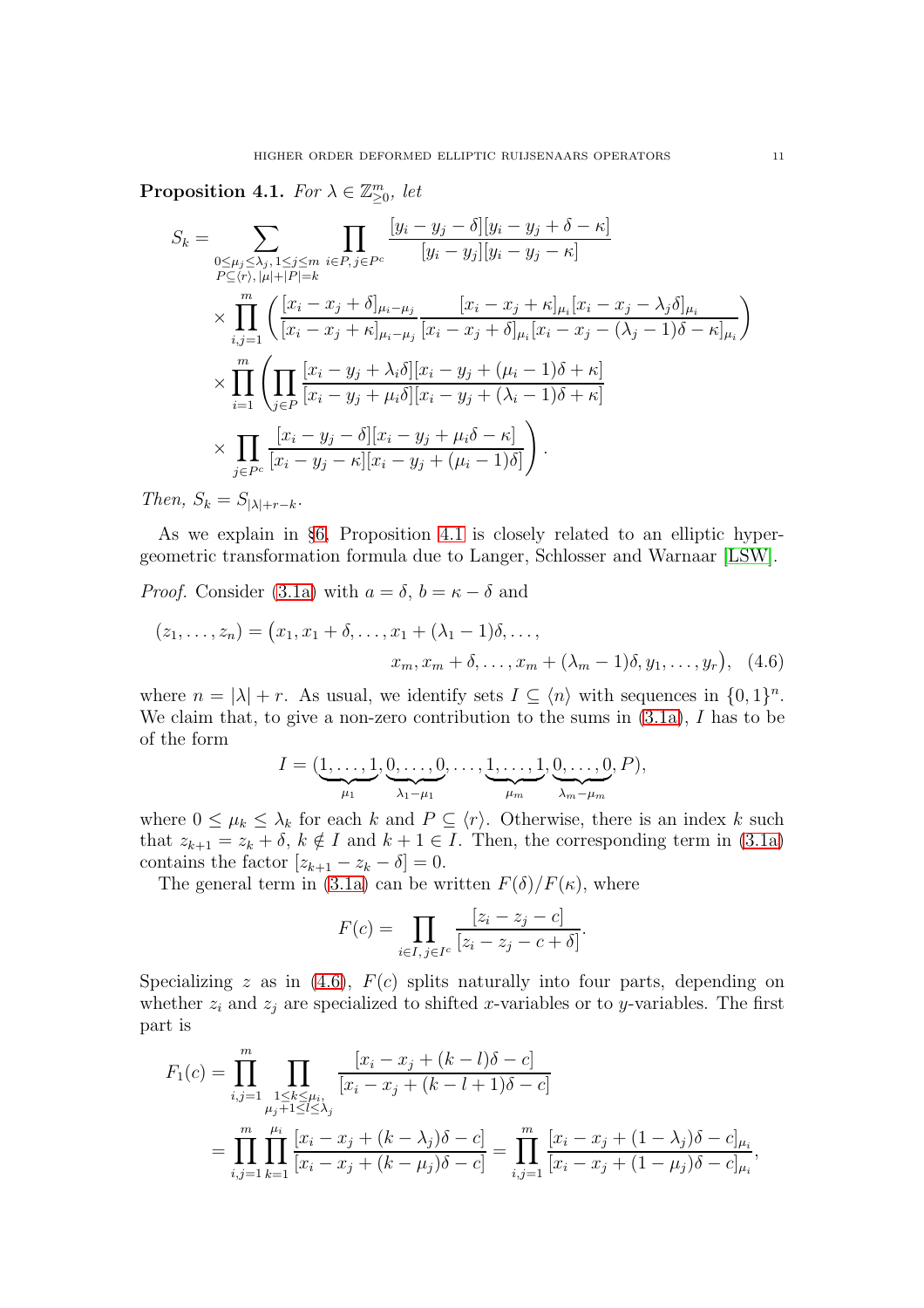where we used that the product in  $l$  telescopes. Using that

$$
[x_i - x_j + (1 - \mu_j)\delta - c]_{\mu_i} = (-1)^{\mu_i} \frac{[x_j - x_i + c]_{\mu_j}}{[x_j - x_i + c]_{\mu_j - \mu_i}},
$$

we obtain

<span id="page-11-0"></span>
$$
F_1(c) = (-1)^{m|\mu|} \prod_{i,j=1}^m \frac{[x_i - x_j + c]_{\mu_i - \mu_j} [x_i - x_j + (1 - \lambda_j)\delta - c]_{\mu_i}}{[x_i - x_j + c]_{\mu_i}}.
$$
(4.7a)

The second part of the product, when  $z_i$  is specialized to a shifted x-variable and  $z_j$  to a y-variable, can be written

$$
F_2(c) = \prod_{i=1}^m \prod_{j \in P^c} \prod_{k=1}^{\mu_i} \frac{[x_i + (k-1)\delta - y_j - c]}{[x_i + k\delta - y_j - c]} = \prod_{i=1}^m \prod_{j \in P^c} \frac{[x_i - y_j - c]}{[x_i - y_j + \mu_i \delta - c]} \tag{4.7b}
$$

and similarly the third part is

$$
F_3(c) = \prod_{i=1}^m \prod_{j \in P} \prod_{k=\mu_i+1}^{\lambda_i} \frac{[x_i + (k-1)\delta - y_j + c]}{[x_i + (k-2)\delta - y_j + c]} = \prod_{i=1}^m \prod_{j \in P} \frac{[x_i - y_j + (\lambda_i - 1)\delta + c]}{[x_i - y_j + (\mu_i - 1)\delta + c]}.
$$
\n(4.7c)

Finally, the last part is simply

$$
F_4(c) = \prod_{i \in P, j \in P^c} \frac{[y_i - y_j - c]}{[y_i - y_j + \delta - c]}.
$$
 (4.7d)

The general term of the sums in [\(3.1a\)](#page-6-3) is

$$
\frac{F_1(\delta)F_2(\delta)F_3(\delta)F_4(\delta)}{F_1(\kappa)F_2(\kappa)F_3(\kappa)F_4(\kappa)}.
$$

Inserting the explicit expressions  $(4.7)$  yields the desired result.

## 5. Algebraic independence

We will now prove Theorem [2.2.](#page-4-4) We will first give a proof of algebraic independence in the special case  $\kappa = \delta$ , and then deduce the general case.

<span id="page-11-1"></span>**Lemma 5.1.** For  $\kappa = \delta$ , the operators  $H_{m,r}^{(k)}$ ,  $k = 1, \ldots, m + r$ , are algebraically independent.

Proof. It is easy to check that

$$
C_{\mu,I}(x;y)\Big|_{\kappa=\delta} = (-1)^{|I|} F(x;y)^{-1} T_x^{\delta \mu} T_y^{-\delta I} F(x;y),
$$

where

$$
F(x; y) = \frac{\prod_{1 \le i < j \le m} [x_i - x_j] \prod_{1 \le i < j \le r} [y_i - y_j]}{\prod_{1 \le i \le m, 1 \le j \le r} [x_i - y_j - \delta]}.
$$

It follows that

$$
H_{m,r}^{(k)}(x;y)\Big|_{\kappa=\delta}=F(x;y)^{-1}\sum_{\substack{\mu\in\mathbb{Z}_{\geq 0}^m,\,I\subseteq\langle r\rangle,\\|\mu|+|I|=k}}(-1)^{|I|}T_x^{\delta\mu}T_y^{-\delta I}F(x;y).
$$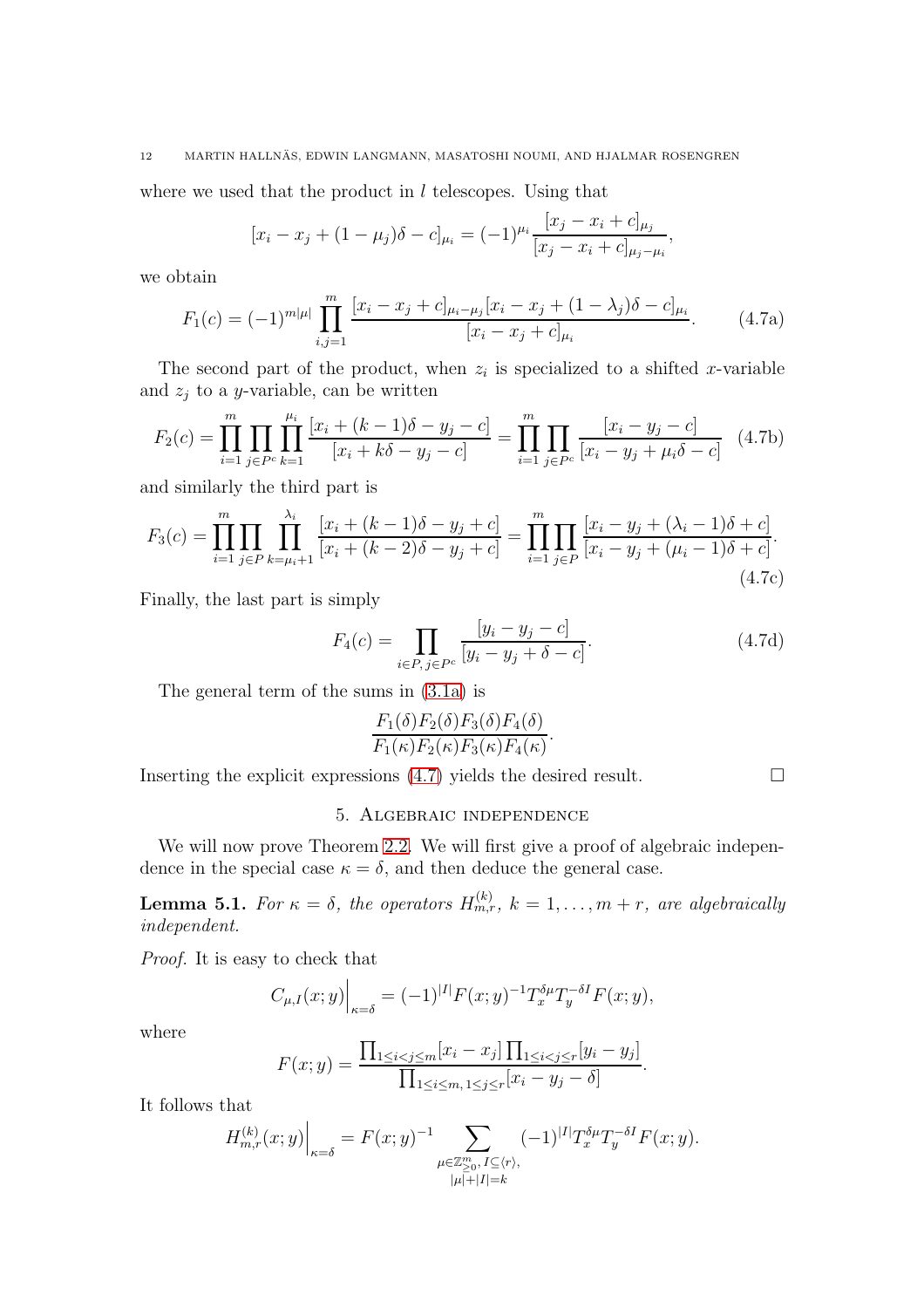Thus, it is enough to prove algebraic independence of the operators

$$
\sum_{\substack{\mu \in \mathbb{Z}_{\geq 0}^m, I \subseteq \langle r \rangle, \\ |\mu| + |I| = k}} (-1)^{|I|} T_x^{\delta \mu} T_y^{-\delta I} = \sum_{\substack{i \geq 0, 0 \leq j \leq r, \\ i+j=k}} (-1)^j h_i(T_x^{\delta}) e_j(T_y^{-\delta}), \qquad 1 \leq k \leq m+r,
$$

where  $h_i$  and  $e_j$  denote homogeneous and elementary symmetric polynomials, respectively. This is in turn equivalent to algebraic independence of the polynomials

$$
h_{m,r}^{(k)}(\xi;\eta) = \sum_{\substack{i \ge 0, 0 \le j \le r, \\ i+j=k}} (-1)^j h_i(\xi) e_j(\eta), \qquad 1 \le k \le m+r,
$$

which belong to the ring

$$
\mathbb{C}[\xi_1,\ldots,\xi_m,\eta_1,\ldots,\eta_r]^{S_m\times S_r}=\mathbb{C}[e_1(\xi),\ldots,e_m(\xi),e_1(\eta),\ldots,e_r(\eta)].
$$

We introduce the total order on the monomials

 $e_r(\eta)^{l_r}\cdots e_1(\eta)^{l_1}e_m(\xi)^{k_m}\cdots e_1(\xi)^{k_1}$ 

corresponding to lexicographic order of the multi-indices  $(l_r, \ldots, l_1, k_m, \ldots, k_1)$ .

It is well-known that

 $h_i(\xi) = (-1)^{i-1} e_i(\xi) + \text{lower order terms}, \qquad 1 \le i \le m.$ 

Hence, for  $1 \leq k \leq r$  we have

$$
h_{m,r}^{(k)}(\xi;\eta) = (-1)^k e_k(\eta) + \text{lower order terms},
$$

whereas for  $r + 1 \leq k \leq m + r$ ,

$$
h_{m,r}^{(k)}(\xi;\eta) = (-1)^r h_{k-r}(\xi)e_r(\eta) + \text{lower order terms}
$$
  
= 
$$
(-1)^{k+1} e_{k-r}(\xi)e_r(\eta) + \text{lower order terms.}
$$

It follows that the polynomial

<span id="page-12-0"></span>
$$
h_{m,r}^{(1)}(\xi;\eta)^{\lambda_1}\cdots h_{m,r}^{(m+r)}(\xi;\eta)^{\lambda_{m+r}}, \qquad \lambda_1,\ldots,\lambda_{m+r} \in \mathbb{Z}_{\geq 0}
$$
 (5.1)

has leading term

$$
e_1(\eta)^{\lambda_1} \cdots e_{r-1}(\eta)^{\lambda_{r-1}} e_r(\eta)^{\lambda_r+\lambda_{r+1}+\cdots+\lambda_{m+r}} e_1(\xi)^{\lambda_{r+1}} \cdots e_m(\xi)^{\lambda_{m+r}},
$$

up to an irrelevant sign factor. Since these terms are all distinct, the polynomials [\(5.1\)](#page-12-0) are linearly independent. Equivalently,  $h_{m,r}^{(k)}$  are algebraically independent for  $1 \leq k \leq m+r$ .

We will now prove Theorem [2.2.](#page-4-4) Algebraic independence is equivalent to linear independence of the operators

<span id="page-12-1"></span>
$$
H_{m,r}^{\lambda} = (H_{m,r}^{(1)})^{\lambda_1} \cdots (H_{m,r}^{(m+r)})^{\lambda_{m+r}}, \qquad \lambda \in \mathbb{Z}_{\geq 0}^{m+r}.
$$
 (5.2)

These operators have the form

$$
H_{m,r}^\lambda = \sum_{|\mu|+|\nu| = \|\lambda\|} C_{\mu,\nu}^\lambda(x;y) T_x^{\delta \mu} T_y^{-\kappa \nu},
$$

where the coefficients  $C_{\mu,\nu}^{\lambda}$  are meromorphic and

 $\|\lambda\| = \lambda_1 + 2\lambda_2 + \cdots + (m+r)\lambda_{m+r}.$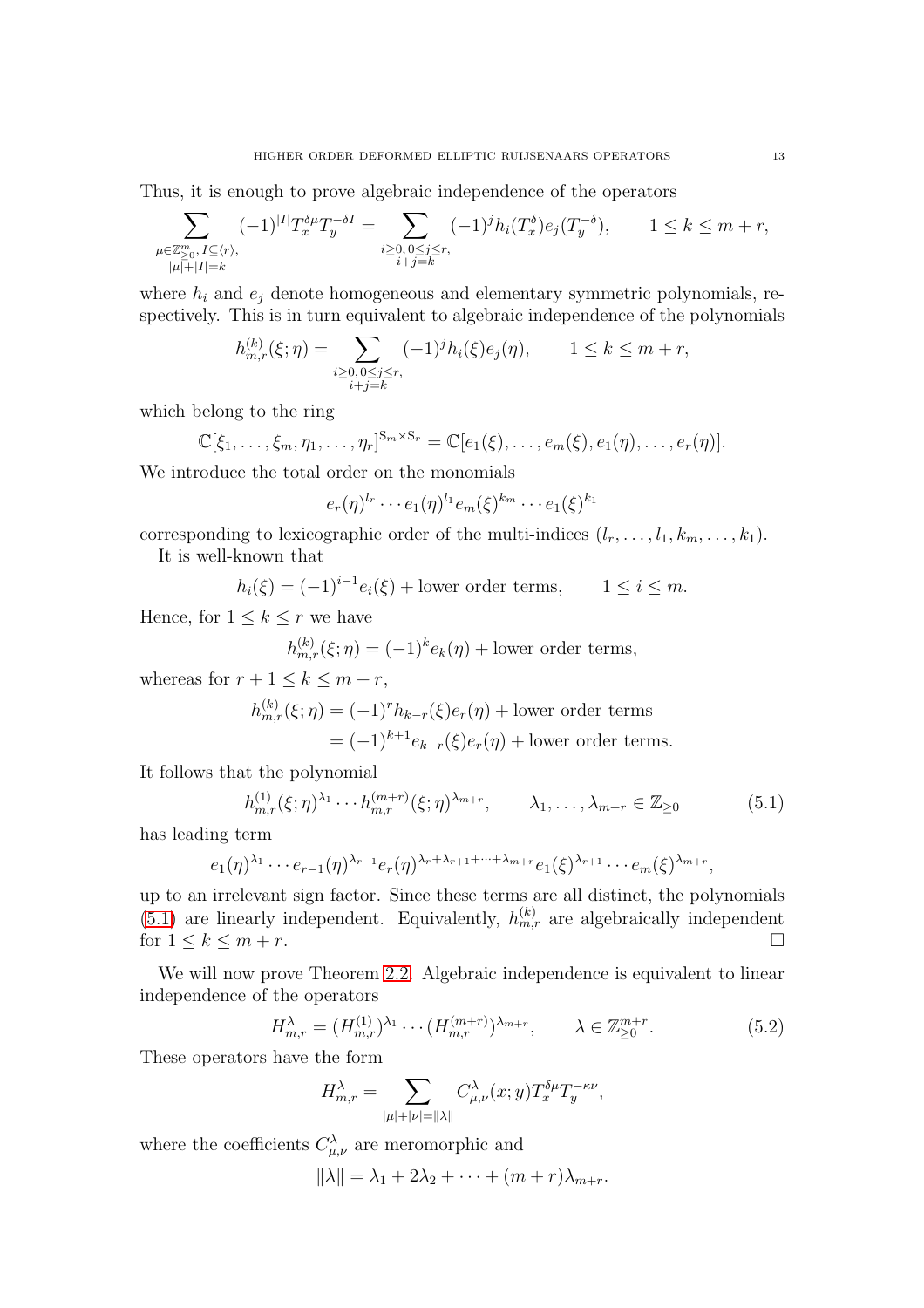A linear relation

$$
\sum_\lambda c_\lambda H^\lambda_{m,r}=0
$$

between the operators [\(5.2\)](#page-12-1) is equivalent to the corresponding relations

$$
\sum_{\|\lambda\| = |\mu| + |\nu|} c_{\lambda} C^{\lambda}_{\mu,\nu}(x; y) = 0, \qquad \mu \in \mathbb{Z}_{\geq 0}^m, \quad \nu \in \mathbb{Z}_{\geq 0}^r
$$

between the coefficients. In particular, the operators are linearly independent if and only if the matrices

$$
(C^\lambda_{\mu,\nu}(x;y))_{|\mu|+|\nu|=N,\, \|\lambda\|=N}
$$

of meromorphic functions have maximal rank for each  $N \in \mathbb{Z}_{\geq 0}$ . Since we know from Lemma [5.1](#page-11-1) that this is the case when  $\kappa = \delta$ , it must be true for generic values of  $\kappa$  and  $\delta$ .

## 6. Second commutation relation

<span id="page-13-0"></span>The proof of Theorem [2.3](#page-4-0) is similar to that of Theorem [2.1.](#page-4-1) We write [\(2.8\)](#page-4-5) as

<span id="page-13-1"></span>
$$
\hat{H}_{m,r}^{(k)} = \sum_{\substack{\mu \in \mathbb{Z}_{\geq 0}^m, I \subseteq \langle r \rangle, \\ |\mu| + |I| = k}} D_{\mu,I}(x;y) T_x^{-\delta \mu} T_y^{\kappa I},
$$

where

$$
D_{\mu, I}(x; y)
$$
  
=  $(-1)^{|I|}$ 
$$
\prod_{1 \le i < j \le m} \frac{[x_i - x_j - (\mu_i - \mu_j)\delta]}{[x_i - x_j]} \prod_{i,j=1}^m \frac{[x_j - x_i + \kappa]_{\mu_i}}{[x_j - x_i + \delta]_{\mu_i}} \prod_{i \in I, j \in I^c} \frac{[y_i - y_j + \delta]}{[y_i - y_j]}
$$

$$
\times \prod_{i=1}^m \left( \prod_{j \in I} \frac{[x_i - y_j - \delta]}{[x_i - y_j - (\mu_i + 1)\delta - \kappa]} \prod_{j \in I^c} \frac{[x_i - y_j - \kappa]}{[x_i - y_j - \mu_i \delta - \kappa]} \right). \tag{6.1}
$$

This gives

$$
H_{m,r}^{(k)}\hat{H}_{m,r}^{(l)} = \sum_{\substack{\lambda \in \mathbb{Z}^m, K \in \{-1,0,1\}^r, \\|\lambda| + |K| = k-l}} \sum_{\substack{\mu \in \mathbb{Z}_{\geq 0}^m, I \subseteq \langle r \rangle, \\|\mu| + |I| = k}} C_{\mu,I}(x;y) D_{\mu-\lambda,I-K}(x+\delta \mu; y - \kappa I) T_x^{\delta \lambda} T_y^{-\kappa K}.
$$

Here, we should interpret  $D_{\mu-\lambda,I-K}$  as zero unless  $\mu_j \geq \lambda_j$  and  $I_j - K_j \in \{0,1\}$ for all  $j$ . In the notation

$$
K^{i} = \{ j \in \langle r \rangle; K_{j} = i \}, \qquad i = -1, 0, 1,
$$

the latter condition is equivalent to  $K^1 \subseteq I \subseteq K^0 \cup K^1$ . Then,  $I - K = K^{-1} \cup (I \cap$  $K^0$ ). Writing  $\hat{H}_{m,r}^{(l)}H_{m,r}^{(k)}$  in the same way we find that Theorem [2.3](#page-4-0) is equivalent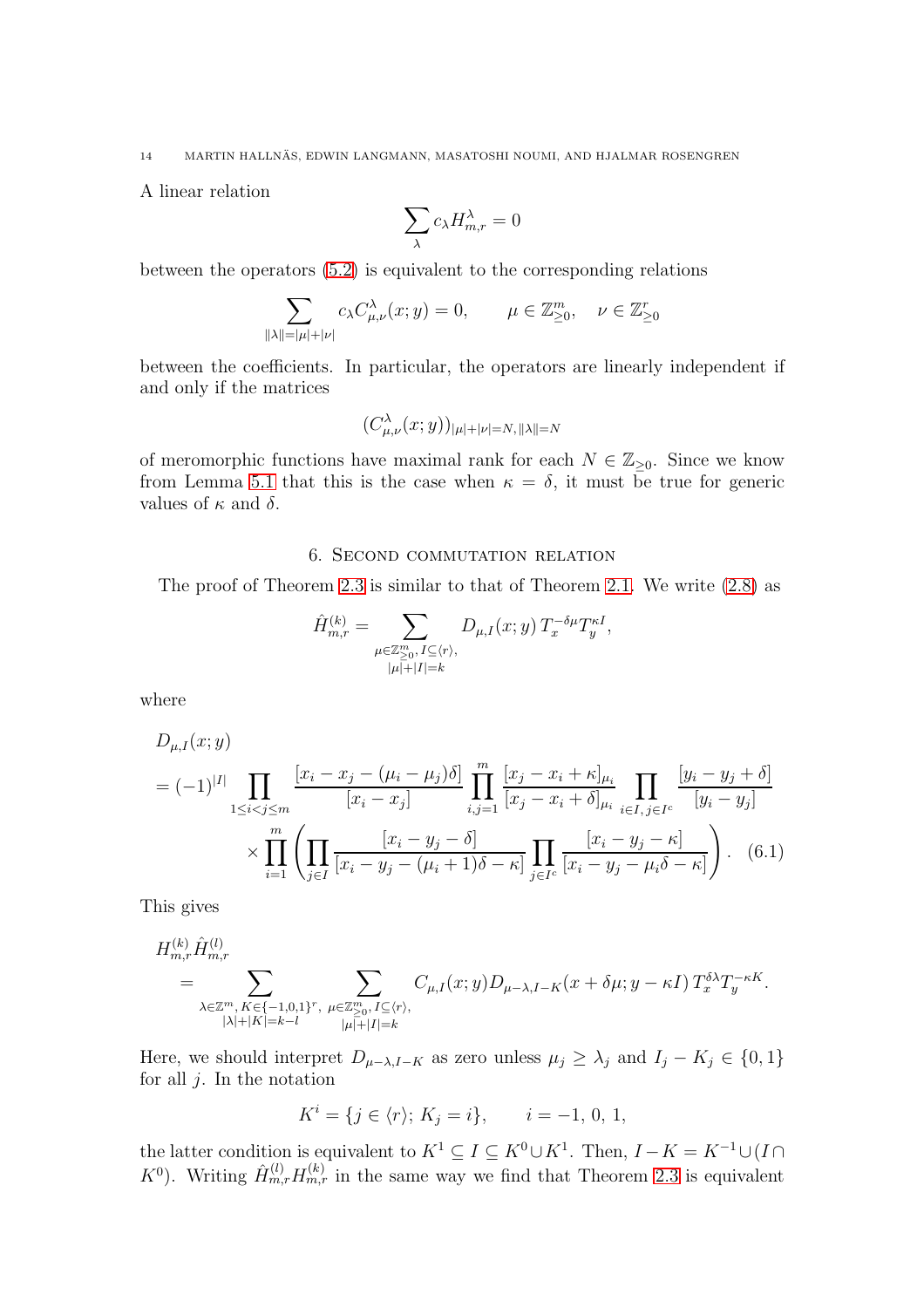to the scalar equations

$$
\sum_{\substack{\mu_j \ge \max(0,\lambda_j), 1 \le j \le m, \\ K^1 \subseteq I \subseteq K^0 \cup K^1, \\ |\mu| + |I| = k}} C_{\mu, I}(x; y) D_{\mu - \lambda, I - K}(x + \delta \mu; y - \kappa I) \n= \sum_{\substack{\mu_j \ge \max(0,\lambda_j), 1 \le j \le m, \\ K^1 \subseteq I \subseteq K^0 \cup K^1, \\ |\mu| + |I| = k}} C_{\mu, I}(x - \delta(\mu - \lambda); y + \kappa (I - K)) D_{\mu - \lambda, I - K}(x; y).
$$
(6.2)

We want to factor

<span id="page-14-0"></span>
$$
C_{\mu,I}(x;y)D_{\mu-\lambda,I-K}(x+\delta\mu;y-\kappa I)=F(x;y)G(x;y),
$$

where  $F$  is independent of  $\mu$  and  $I$ , and  $G$  is normalized to take the value 1 if  $\mu = 0$  and  $I = K^1$ . Inserting the explicit expressions [\(2.7b\)](#page-3-2) and [\(6.1\)](#page-13-1), we find after a tedious computation that

$$
F(x; y) = (-1)^{|K|} \prod_{1 \le i < j \le m} \frac{[x_i - x_j + (\lambda_i - \lambda_j)\delta]}{[x_i - x_j]} \prod_{i \in K^0, j \in K^{-1}} \frac{[y_i - y_j - \delta]}{[y_i - y_j]}
$$
\n
$$
\times \prod_{i \in K^1, j \in K^0} \frac{[y_i - y_j - \delta]}{[y_i - y_j]} \prod_{i \in K^1, j \in K^{-1}} \frac{[y_i - y_j - \delta][y_i - y_j - \delta - \kappa]}{[y_i - y_j][y_i - y_j - \kappa]}
$$
\n
$$
\times \prod_{i=1}^m \left( \prod_{j \in K^{-1}} \frac{[x_i - y_j - \delta]}{[x_i - y_j + (\lambda_i - 1)\delta - \kappa]} \prod_{j \in K^0} \frac{[x_i - y_j - \kappa]}{[x_i - y_j + \lambda_i \delta - \kappa]}
$$
\n
$$
\times \prod_{j \in K^1} \frac{[x_i - y_j - \kappa]}{[x_i - y_j + \lambda_i \delta]} \right),
$$

$$
G(x; y) = \prod_{i \in (K^{0} \cap I), j \in (K^{0} \setminus I)} \frac{[y_{i} - y_{j} - \delta][y_{i} - y_{j} + \delta - \kappa]}{[y_{i} - y_{j}][y_{i} - y_{j} - \kappa]} \\
\times \prod_{i,j=1}^{m} \left( \frac{[x_{i} - x_{j} + \delta]_{\mu_{i} - \mu_{j}}}{[x_{i} - x_{j} + \kappa]_{\mu_{i}} [x_{i} - x_{j} + \kappa]_{\mu_{i}} [x_{i} - x_{j} + \delta]_{\mu_{i} - \lambda_{j}}}{[x_{i} - x_{j} + \delta]_{\mu_{i}} [x_{i} - x_{j} + \delta]_{\mu_{i} - \lambda_{j}}} \right) \\
\times \prod_{i=1}^{m} \left( \prod_{j \in K^{0} \cap I} \frac{[x_{i} - y_{j} + \lambda_{i} \delta - \kappa][x_{i} - y_{j} + (\mu_{i} - 1)\delta + \kappa]}{[x_{i} - y_{j} + (\lambda_{i} - 1)\delta][x_{i} - y_{j} + \mu_{i} \delta]} \\
\times \prod_{j \in K^{0} \setminus I} \frac{[x_{i} - y_{j} - \delta][x_{i} - y_{j} + \mu_{i} \delta - \kappa]}{[x_{i} - y_{j} - \kappa][x_{i} - y_{j} + (\mu_{i} - 1)\delta]} \right).
$$

In the same way, one gets

$$
C_{\mu,I}(x - \delta(\mu - \lambda); y + \kappa(I - K))D_{\mu - \lambda, I - K}(x; y)
$$
  
= 
$$
\prod_{i,j=1}^m \frac{[x_i - x_j + \kappa]_{\lambda_i - \lambda_j}}{[x_i - x_j + \delta]_{\lambda_i - \lambda_j}} F(x; y)G(\hat{x}; \hat{y}),
$$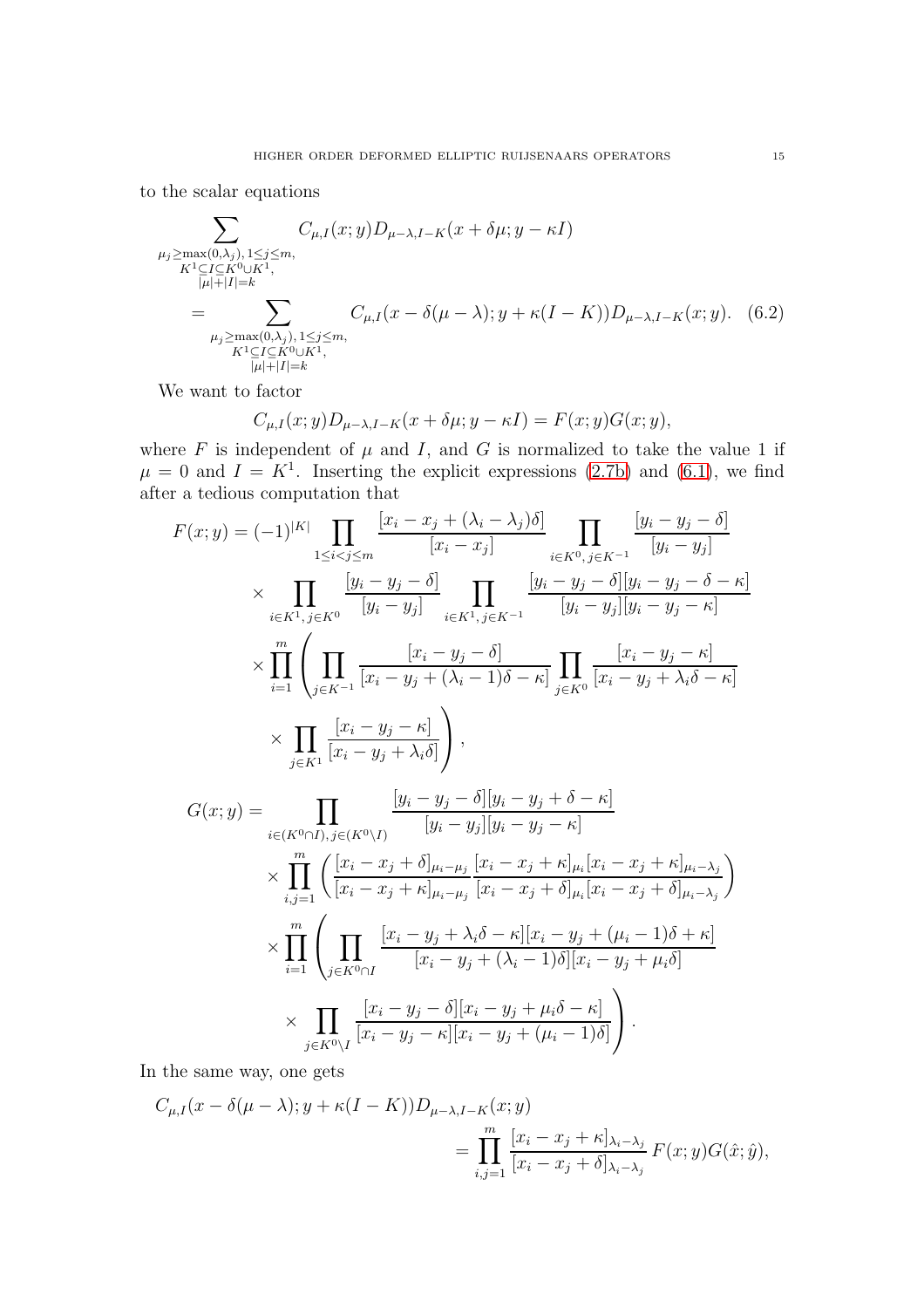where we have introduced the variables

<span id="page-15-1"></span>
$$
\hat{x}_j = -x_j - \lambda_j \delta + \kappa, \qquad \hat{y}_j = -y_j - \delta. \tag{6.3}
$$

We now observe that the variables  $y_j$  with  $j \in K^{-1} \cup K^1$  only appear in the prefactor  $F$  that can be cancelled from  $(6.2)$ . Thus, it suffices to prove the case  $K^0 = \langle r \rangle$ , that is, the identity

$$
\sum_{\substack{\mu_j \ge \max(0,\lambda_j), 1 \le j \le m, \\ I \subseteq \langle r \rangle, |\mu| + |I| = k}} G(x; y)
$$
\n
$$
= \prod_{i,j=1}^m \frac{[x_i - x_j + \kappa]_{\lambda_i - \lambda_j}}{[x_i - x_j + \delta]_{\lambda_i - \lambda_j}} \sum_{\substack{\mu_j \ge \max(0,\lambda_j), 1 \le j \le m, \\ I \subseteq \langle r \rangle, |\mu| + |I| = k}} G(\hat{x}; \hat{y}). \quad (6.4)
$$

We will identify [\(6.4\)](#page-15-0) with a version of Proposition [4.1](#page-10-0) where the conditions  $0 \leq$  $\mu_j \leq \lambda_j$  are replaced by  $\mu_j \geq \max(0, \lambda_j)$ . To this end, we first rewrite the identity  $S_k = S_{|\lambda|+r-k}$ . On the left-hand side, we note that the factor  $[x_i - x_j - \lambda_j \delta]_{\mu_i}$ vanishes if  $j = i$  and  $\mu_i > \lambda_i$ . Hence, we may ignore the restrictions  $\mu_i \leq \lambda_i$  on the summation indices. It will be convenient to introduce the variables  $z_i = -x_i - \lambda_i \delta$ . We can then write

<span id="page-15-0"></span>
$$
S_k = T_k(x; y; -x - \delta \lambda),
$$

where

$$
T_{k}(x_{1},...,x_{m}; y_{1},...,y_{r}; z_{1},...,z_{m})
$$
\n
$$
= \sum_{\mu \in \mathbb{Z}_{\geq 0}^{m}, P \subseteq \langle r \rangle, i \in P, j \in P^{c}} \prod_{[y_{i} - y_{j}][y_{i} - y_{j} - \kappa]} \frac{[y_{i} - y_{j} - \delta][y_{i} - y_{j} + \delta - \kappa]}{[y_{i} - y_{j}][y_{i} - y_{j} - \kappa]} \times \prod_{i,j=1}^{m} \left( \frac{[x_{i} - x_{j} + \delta]_{\mu_{i} - \mu_{j}}}{[x_{i} - x_{j} + \kappa]_{\mu_{i} - \mu_{j}}} \frac{[x_{i} - x_{j} + \kappa]_{\mu_{i}} [x_{i} + z_{j}]_{\mu_{i}}}{[x_{i} + z_{j} + \delta - \kappa]_{\mu_{i}}} \right) \times \prod_{i=1}^{m} \left( \prod_{j \in P} \frac{[z_{i} + y_{j}][x_{i} - y_{j} + (\mu_{i} - 1)\delta + \kappa]}{[z_{i} + y_{j} + \delta - \kappa] [x_{i} - y_{j} + \mu_{i}\delta]} \times \prod_{j \in P^{c}} \frac{[x_{i} - y_{j} - \delta][x_{i} - y_{j} + \mu_{i}\delta - \kappa]}{[x_{i} - y_{j} - \kappa] [x_{i} - y_{j} + (\mu_{i} - 1)\delta]} \right).
$$

In the sum  $S_{|\lambda|+r-k}$ , we replace  $\mu_i \mapsto \lambda_i - \mu_i$  for all i and  $P \mapsto P^c$ . By a straight-forward computation, we obtain

$$
S_{|\lambda|+r-k} = T_k(-x - \delta\lambda; \hat{y}; x),
$$

where  $\hat{y}$  is as in [\(6.3\)](#page-15-1). Thus, Proposition [4.1](#page-10-0) can be formulated as

<span id="page-15-2"></span>
$$
T_k(x; y; z) = T_k(z; \hat{y}; x),\tag{6.5}
$$

where

<span id="page-15-3"></span>
$$
x_j + z_j = -\lambda_j \delta, \qquad \lambda_j \in \mathbb{Z}_{\geq 0}, \quad j = 1, \dots, m. \tag{6.6}
$$

<span id="page-15-4"></span>**Proposition 6.1.** The identity  $(6.5)$  holds also without the condition  $(6.6)$ .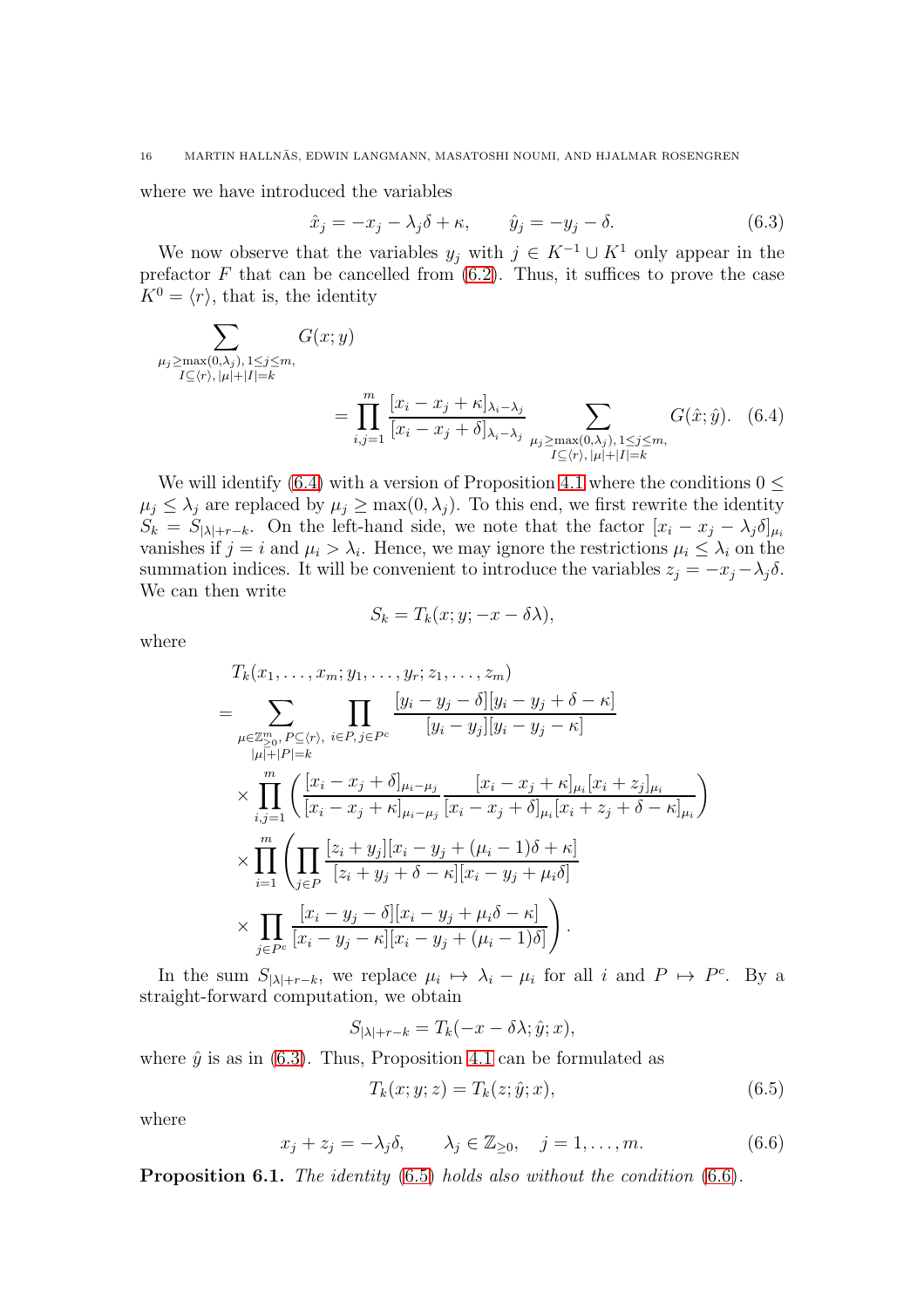Proof. We apply a standard analytic continuation argument, see e.g. [\[W\]](#page-28-9). It is straight-forward to check that each term in [\(6.5\)](#page-15-2) has the form

$$
C\prod_{j=1}^{N}\frac{[x_1+a_j]}{[x_1+b_j]},
$$

where C is independent of  $x_1$  and

$$
\sum_{j=1}^{N} (a_j - b_j) = k(\kappa - \delta).
$$

Assume that we are in a generic situation, when  $[x]$  is given by [\(2.2\)](#page-2-2). Then, all these terms have the same quasi-periodicity with respect to the lattice  $\Gamma =$  $\mathbb{Z}\omega_1 + \mathbb{Z}\omega_2$ . It follows that [\(6.5\)](#page-15-2) holds if

<span id="page-16-0"></span>
$$
x_1 \in -z_1 - \mathbb{Z}_{\geq 0}\delta + \Gamma.
$$

By our assumption  $(2.3)$ , these values are all distinct mod Γ, so by analytic con-tinuation [\(6.5\)](#page-15-2) holds for generic  $x_1$ . By symmetry, the same argument applies to the other variables  $x_i$ . .

In the special case  $r = 0$ , Proposition [6.1](#page-15-4) reduces to the elliptic hypergeometric transformation formula

$$
\sum_{\mu \in \mathbb{Z}_{\geq 0}^m, |\mu| = k} \prod_{i,j=1}^m \left( \frac{[x_i - x_j + \delta]_{\mu_i - \mu_j}}{[x_i - x_j + \kappa]_{\mu_i - \mu_j}} \frac{[x_i - x_j + \kappa]_{\mu_i} [x_i + z_j]_{\mu_i}}{[x_i - x_j + \delta]_{\mu_i} [x_i + z_j + \delta - \kappa]_{\mu_i}} \right)
$$
\n
$$
= \sum_{\mu \in \mathbb{Z}_{\geq 0}^m, |\mu| = k} \prod_{i,j=1}^m \left( \frac{[z_i - z_j + \delta]_{\mu_i - \mu_j}}{[z_i - z_j + \kappa]_{\mu_i - \mu_j}} \frac{[z_i - z_j + \kappa]_{\mu_i} [z_i + x_j]_{\mu_i}}{[z_i - z_j + \delta]_{\mu_i} [z_i + x_j + \delta - \kappa]_{\mu_i}} \right). \tag{6.7}
$$

Replacing m by  $m + 1$  and eliminating the summation index  $\mu_{m+1}$ , it is straightforward to check that this is equivalent to [\[LSW,](#page-27-8) Cor. 4.3]. Conversely, one can recover Proposition [6.1](#page-15-4) from [\(6.7\)](#page-16-0) by replacing m by  $m + r$  and then specializing  $x_j + z_j = -\delta$  for  $m + 1 \leq j \leq m + r$ . The proof of [\(6.7\)](#page-16-0) given here is very similar to that in [\[LSW\]](#page-27-8). However, the observation that [\(6.7\)](#page-16-0) can be derived from Ruijsenaars' identity [\(3.1a\)](#page-6-3) is new. In [\[LSW\]](#page-27-8), it is derived from a more complicated source identity.

We will now consider [\(6.5\)](#page-15-2) when  $z_j = \hat{x}_j$  is given by [\(6.3\)](#page-15-1). More precisely, to avoid division by zero we first multiply both sides with

$$
\prod_{i,j=1}^n \frac{[x_i + z_j + \delta - \kappa]_{\lambda_j}}{[x_i + z_j]_{\lambda_j}}
$$

and then use that

$$
\lim_{z_j \to -x_j - \lambda_j \delta + \kappa} \frac{[x_i + z_j + \delta - \kappa]_{\lambda_j} [x_i + z_j]_{\mu_i}}{[x_i + z_j]_{\lambda_j} [x_i + z_j + \delta - \kappa]_{\mu_i}} = \frac{[x_i - x_j + \kappa]_{\mu_i - \lambda_j}}{[x_i - x_j + \delta]_{\mu_i - \lambda_j}},
$$

which by definition vanishes if  $j = i$  and  $\mu_i < \lambda_i$ . On the right-hand side, we use

$$
\lim_{x_j \to -z_j - \lambda_j \delta + \kappa} \frac{[z_i + x_j + \delta - \kappa]_{\lambda_i} [z_i + x_j]_{\mu_i}}{[z_i + x_j]_{\lambda_i} [z_i + x_j + \delta - \kappa]_{\mu_i}} = \frac{[x_j - x_i + \kappa]_{\lambda_j - \lambda_i} [z_i - z_j + \kappa]_{\mu_i - \lambda_j}}{[x_j - x_i + \delta]_{\lambda_j - \lambda_i} [z_i - z_j + \delta]_{\mu_i - \lambda_j}}.
$$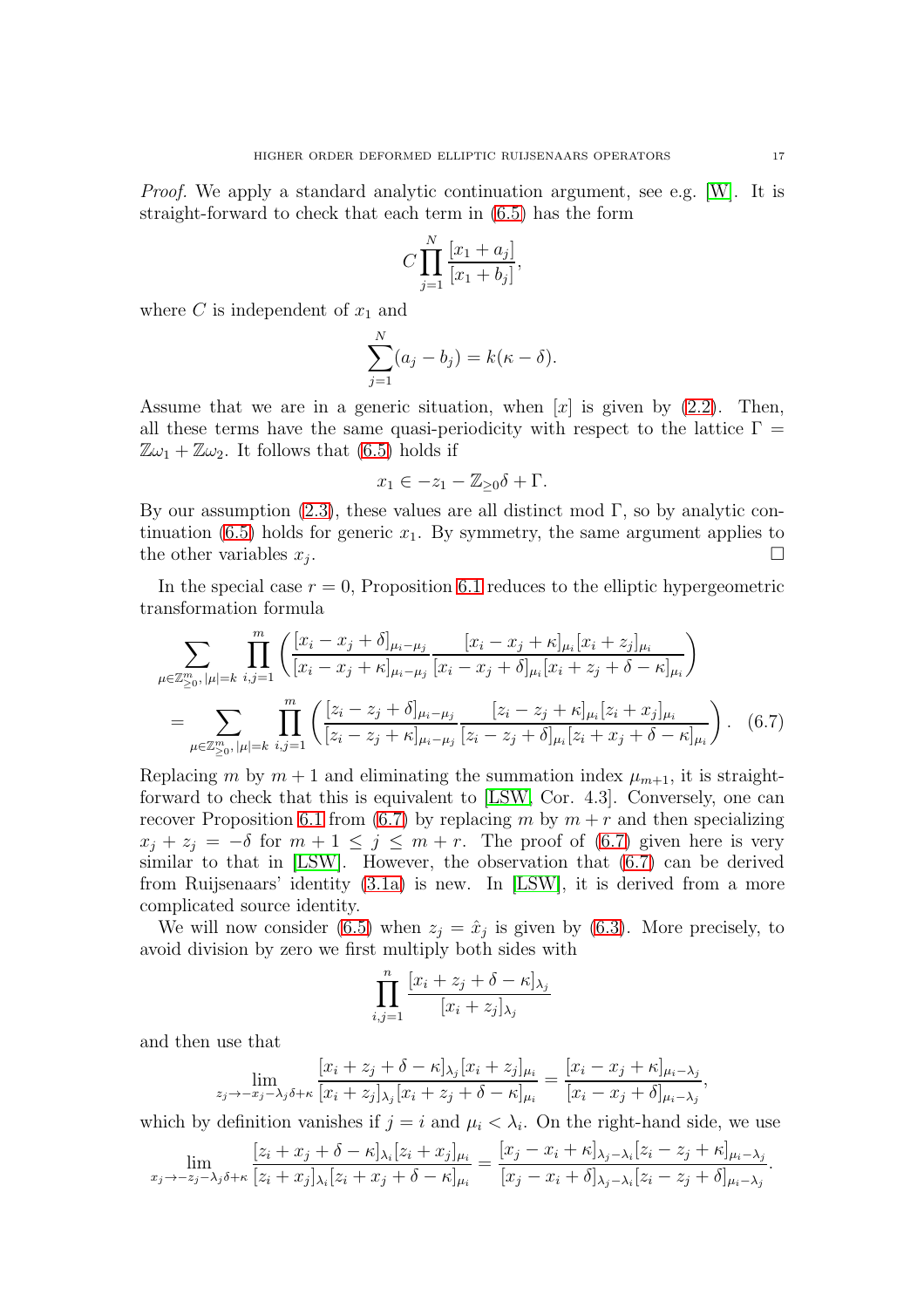It is now clear that the resulting limit case of  $(6.5)$  is  $(6.4)$  (with  $I=P$ ). This completes the proof of Theorem [2.3.](#page-4-0)

# 7. Wronski relations

We now turn to the proof of Theorem [2.4.](#page-4-2) Indicating the parameter-dependence in [\(2.7b\)](#page-3-2) as  $C_{\mu,I}(x; y; \delta, \kappa)$ , the left-hand side of [\(2.6\)](#page-3-4) may be expressed as

$$
\sum_{\substack{\mu \in \mathbb{Z}^r_{\geq 0},\, I \subseteq \langle m\rangle, \\ |\nu| \in \mathbb{Z}^m_{\geq 0},\, J \subseteq \langle r\rangle, \\ |\mu| + |I| + |\nu| + |J| = K}}[ (|\mu| + |I|) \kappa + (|\nu| + |J|) \delta ] \\ \times C_{\mu,I}(y;x; -\kappa, -\delta) C_{\nu,J}(x+\delta I; y-\kappa\mu; \delta, \kappa)\, T^{\delta(\nu+I)}_x T^{\,-\kappa(J+\mu)}_y.
$$

We make the change of variables  $\nu \mapsto \nu - I$  and  $\mu \mapsto \mu - J$ . We then have  $\nu_j \geq I_j$ and  $\mu_j \geq J_j$  for all j, that is,

$$
I \subseteq \text{supp}(\nu) = \{ j \in \langle m \rangle; \, \nu_j > 0 \}
$$

and  $J \subseteq \text{supp}(\mu)$ . This gives the expression

$$
\sum_{\substack{\mu \in \mathbb{Z}_{\geq 0}^r, \nu \in \mathbb{Z}_{\geq 0}^m, \\ |\mu| + |\nu| = K}} \left( \sum_{\substack{I \subseteq \text{supp}(\nu), \\ J \subseteq \text{supp}(\mu)}} [(|\mu| + |I| - |J|)\kappa + (|\nu| + |J| - |I|)\delta] \times C_{\mu-J,I}(y; x; -\kappa, -\delta) C_{\nu-I,J}(x + \delta I; y + \kappa(J - \mu); \delta, \kappa) \right) T_x^{\delta \nu} T_y^{-\kappa \mu}.
$$

We introduce the notation  $M = \text{supp}(\nu)$  and  $N = \text{supp}(\mu)$ , and normalize the inner sum so that the term with  $I = \emptyset$  and  $J = N$  is 1. That is, we define

$$
D_{\mu,\nu}(x;y) = \sum_{I \subseteq M, J \subseteq N} \frac{\left[ (\mu + |I| - |J|) \kappa + (|\nu| + |J| - |I|) \delta \right]}{\left[ (|\mu| - |N|) \kappa + (|\nu| + |N|) \delta \right]} \times \frac{C_{\mu-J,I}(y;x; -\kappa, -\delta) C_{\nu-I,J}(x+\delta I; y+\kappa(J-\mu); \delta, \kappa)}{C_{\mu-N,\emptyset}(y;x; -\kappa, -\delta) C_{\nu,N}(x;y+\kappa(N-\mu); \delta, \kappa)}.
$$
(7.1)

Then, Theorem [2.6](#page-3-4) is equivalent to the identity

<span id="page-17-1"></span><span id="page-17-0"></span>
$$
D_{\mu,\nu}(x;y) = 0, \qquad |\mu| + |\nu| > 0. \tag{7.2}
$$

We now insert  $(2.7b)$  into  $(7.1)$ . To distinguish the shifted factorials  $(2.4)$  with base  $\delta$  from shifted factorials with base  $-\kappa$ , we use the notation

$$
[x; -\kappa]_k = [x][x - \kappa] \cdots [x - (k-1)\kappa].
$$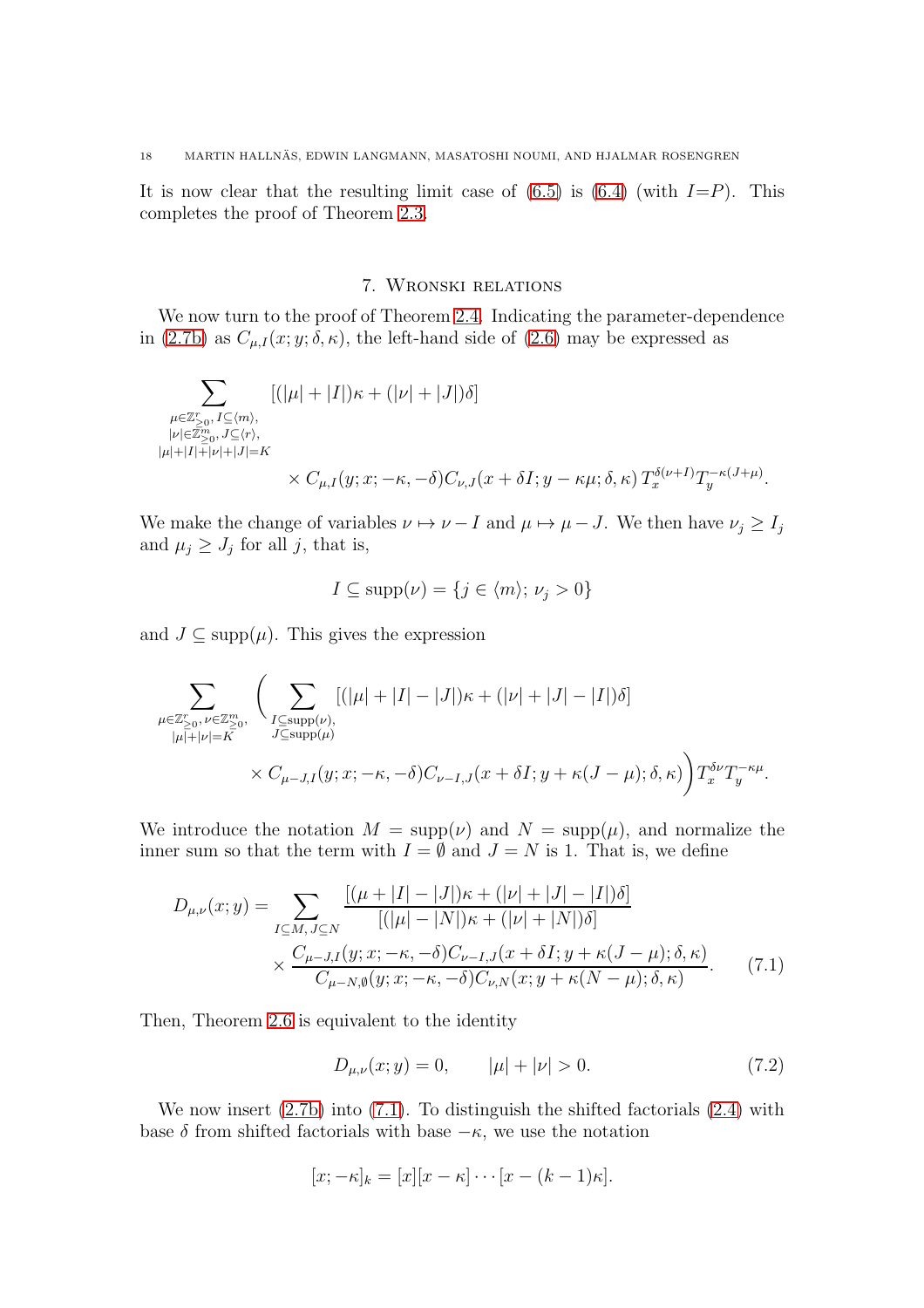By a straight-forward computation, the factors involving only y-variables can be simplified to

$$
\prod_{1 \leq i < j \leq r} \frac{[y_i - y_j + (\mu_j - J_j - \mu_i + J_i)\kappa]}{[y_i - y_j + (\mu_j - N_j - \mu_i + N_i)\kappa]} \\
\times \prod_{i,j=1}^r \frac{[y_i - y_j - \delta; -\kappa]_{\mu_i - J_i} [y_i - y_j - \kappa; -\kappa]_{\mu_i - N_i}}{[y_i - y_j - \kappa; -\kappa]_{\mu_i - J_i} [y_i - y_j - \delta; -\kappa]_{\mu_i - N_i}} \\
\times \prod_{i \in J, j \in \langle r \rangle \setminus J} \frac{[y_i - y_j + (\mu_j - \mu_i + 1)\kappa - \delta]}{[y_i - y_j + (\mu_j - \mu_i + 1)\kappa]} \\
\times \prod_{i \in N, j \in \langle r \rangle \setminus N} \frac{[y_i - y_j + (\mu_j - \mu_i + 1)\kappa]}{[y_i - y_j + (\mu_j - \mu_i + 1)\kappa - \delta]} \\
= \prod_{i \in N \setminus J} \left( \prod_{j \in J} \frac{[y_i - y_j + (\mu_j - \mu_i - 1)\kappa + \delta]}{[y_i - y_j + (\mu_j - \mu_i)\kappa]} \prod_{j \in N} \frac{[y_i - y_j - (\mu_i - 1)\kappa - \delta]}{[y_i - y_j - \mu_i\kappa]} \right).
$$

The factors involving both  $x$ - and  $y$ -variables are

$$
\prod_{i=1}^{r} \left( \prod_{j \in I} \frac{[y_i - x_j + \delta]}{[y_i - x_j - (\mu_i - J_i)\kappa]} \prod_{j \in \langle m \rangle \setminus I} \frac{[y_i - x_j + \kappa]}{[y_i - x_j - (\mu_i - J_i - 1)\kappa]} \right)
$$
\n
$$
\times \prod_{j=1}^{m} \frac{[y_i - x_j - (\mu_i - N_i - 1)\kappa]}{[y_i - x_j + \kappa]} \right)
$$
\n
$$
\times \prod_{i=1}^{m} \left( \prod_{j \in J} \frac{[x_i - y_j + I_i\delta + (\mu_j - 2)\kappa]}{[x_i - y_j + \nu_i\delta + (\mu_j - 1)\kappa]} \prod_{j \in \langle r \rangle \setminus J} \frac{[x_i - y_j + (I_i - 1)\delta + \mu_j\kappa]}{[x_i - y_j + (\nu_i - 1)\delta + \mu_j\kappa]} \right)
$$
\n
$$
\times \prod_{j \in N} \frac{[x_i - y_j + \nu_i\delta + (\mu_j - 1)\kappa]}{[x_i - y_j + (\mu_j - 2)\kappa]} \prod_{j \in \langle r \rangle \setminus N} \frac{[x_i - y_j + (\nu_i - 1)\delta]}{[x_i - y_j - \delta]}
$$
\n
$$
= \prod_{i \in I} \left( \prod_{j \in J} \frac{[x_i - y_j + \delta + (\mu_j - 2)\kappa]}{[x_i - y_j + (\mu_j - 1)\kappa]} \prod_{j \in N} \frac{[x_i - y_j - \delta]}{[x_i - y_j - \kappa]} \right)
$$
\n
$$
\times \prod_{i \in N \setminus J} \left( \prod_{j \in M \setminus I} \frac{[y_i - x_j + \delta - \mu_i\kappa]}{[y_i - x_j - (\mu_i - 1)\kappa]} \prod_{j \in M} \frac{[y_i - x_j - \nu_j\delta - (\mu_i - 1)\kappa]}{[y_i - x_j - (\nu_j - 1)\delta - \mu_i\kappa]} \right).
$$

Finally, the factors involving only  $x$ -variables are

$$
\prod_{i \in I, j \in \langle m \rangle \setminus I} \frac{[x_i - x_j + \kappa]}{[x_i - x_j]} \prod_{1 \le i < j \le m} \frac{[x_i - x_j]}{[x_i - x_j + (I_i - I_j)\delta]}
$$
\n
$$
\times \prod_{i,j=1}^m \frac{[x_i - x_j + \delta; \delta]_{\nu_i} [x_i - x_j + (I_i - I_j)\delta + \kappa; \delta]_{\nu_i - I_i}}{[x_i - x_j + \kappa; \delta]_{\nu_i} [x_i - x_j + (I_i - I_j + 1)\delta; \delta]_{\nu_i - I_i}}
$$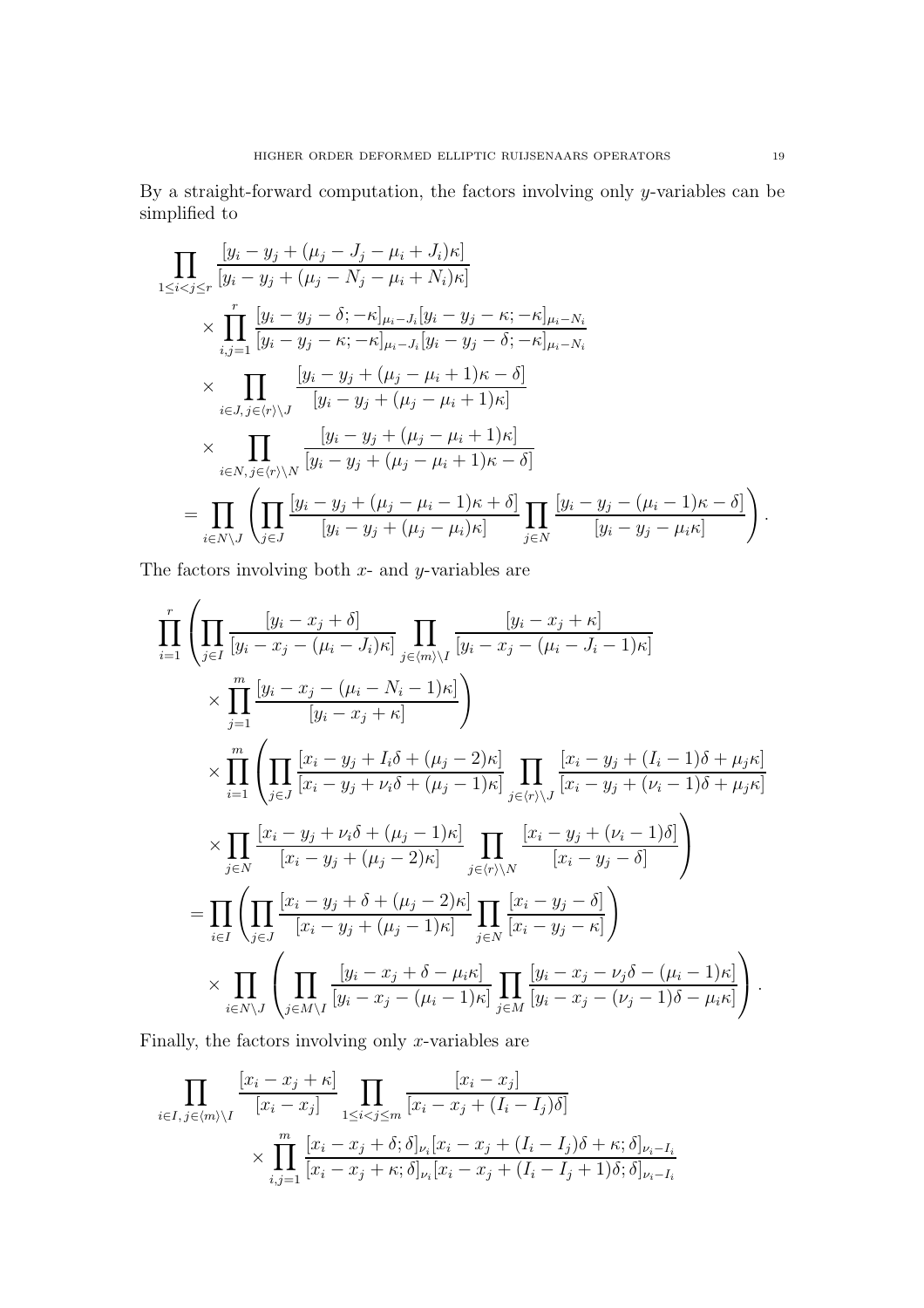20 MARTIN HALLNAS, EDWIN LANGMANN, MASATOSHI NOUMI, AND HJALMAR ROSENGREN ¨

<span id="page-19-0"></span>
$$
= \prod_{i\in I} \left( \prod_{j\in M\setminus I} \frac{[x_i - x_j + \delta - \kappa]}{[x_i - x_j]} \prod_{j\in M} \frac{[x_i - x_j - \nu_j \delta]}{[x_i - x_j - (\nu_j - 1)\delta - \kappa]} \right).
$$

We conclude that

$$
D_{\mu,\nu}(x;y) = \sum_{I \subseteq M, J \subseteq N} (-1)^{|I|+|J|+|N|} \frac{[(\mu+|I|-|J|)\kappa + (|\nu|+|J|-|I|)\delta]}{[(|\mu|-|N|)\kappa + (|\nu|+|N|)\delta]}
$$
  
\n
$$
\times \prod_{i \in I} \left( \prod_{j \in M \setminus I} \frac{[x_i - x_j + \delta - \kappa]}{[x_i - x_j]} \prod_{j \in J} \frac{[x_i - y_j + \delta + (\mu_j - 2)\kappa]}{[x_i - y_j + (\mu_j - 1)\kappa]} \right)
$$
  
\n
$$
\times \prod_{j \in M} \frac{[x_i - x_j - \nu_j \delta]}{[x_i - x_j - (\nu_j - 1)\delta - \kappa]} \prod_{j \in N} \frac{[x_i - y_j - \delta]}{[x_i - y_j - \kappa]} \right)
$$
  
\n
$$
\times \prod_{i \in N \setminus J} \left( \prod_{j \in M \setminus I} \frac{[y_i - x_j + \delta - \mu_i \kappa]}{[y_i - x_j - (\mu_i - 1)\kappa]} \prod_{j \in J} \frac{[y_i - y_j + (\mu_j - \mu_i - 1)\kappa + \delta]}{[y_i - y_j + (\mu_j - \mu_i)\kappa]} \right)
$$
  
\n
$$
\times \prod_{j \in M} \frac{[y_i - x_j - \nu_j \delta - (\mu_i - 1)\kappa]}{[y_i - x_j - (\nu_j - 1)\delta - \mu_i \kappa]} \prod_{j \in N} \frac{[y_i - y_j - (\mu_i - 1)\kappa - \delta]}{[y_i - y_j - \mu_i \kappa]}
$$
 (7.3)

We now explain how to identify  $(7.2)$  with a special case of the source identity [\(3.1b\)](#page-6-2). As a first step, we write the index set in [\(3.1b\)](#page-6-2) as a disjoint union  $\langle n \rangle =$  $M \sqcup N$ . We make a corresponding change of variables  $z_i \mapsto x_i$  for  $i \in M$ ,  $z_i \mapsto y_i$ for  $i \in N$ ,  $w_i \mapsto u_i$  for  $i \in M$  and  $w_i \mapsto v_i$  for  $i \in N$ . Finally, we make the substitutions  $I \cap M \mapsto I$ ,  $I^c \cap N \mapsto J$ . The left-hand side of [\(3.1b\)](#page-6-2) then takes the form

$$
\sum_{I \subseteq M, J \subseteq N} (-1)^{|I|+|J|+|N|} \frac{|[x|+|y|-|u|-|v|+(|I|+|N|-|J|)a]}{[|x|+|y|-|u|-|v|]}
$$
\n
$$
\times \prod_{i \in I} \left( \prod_{j \in M \setminus I} \frac{[x_i - x_j + a]}{[x_i - x_j]} \prod_{j \in J} \frac{[x_i - y_j + a]}{[x_i - y_j]} \prod_{j \in M} \frac{[x_i - u_j]}{[x_i - u_j + a]} \prod_{j \in N} \frac{[x_i - v_j]}{[x_i - v_j + a]} \right)
$$
\n
$$
\times \prod_{i \in N \setminus J} \left( \prod_{j \in M \setminus I} \frac{[y_i - x_j + a]}{[y_i - x_j]} \prod_{j \in J} \frac{[y_i - y_j + a]}{[y_i - y_j]}
$$
\n
$$
\times \prod_{j \in M} \frac{[y_i - u_j]}{[y_i - u_j + a]} \prod_{j \in N} \frac{[y_i - v_j]}{[y_i - v_j + a]} \right).
$$

Substituting  $a \mapsto \delta - \kappa$  and, for all  $i, x_i \mapsto x_i, y_i \mapsto y_i - (\mu_i - 1)\kappa, u_i \mapsto x_i + \nu_i \delta$ ,  $v_i \mapsto y_i + \delta$  in this expression gives [\(7.3\)](#page-19-0). This completes the proof of Theorem [2.4.](#page-4-2)

### 8. Kernel function identities

To prove Theorem [2.8](#page-5-3) we will be need the following elliptic hypergeometric transformation formula.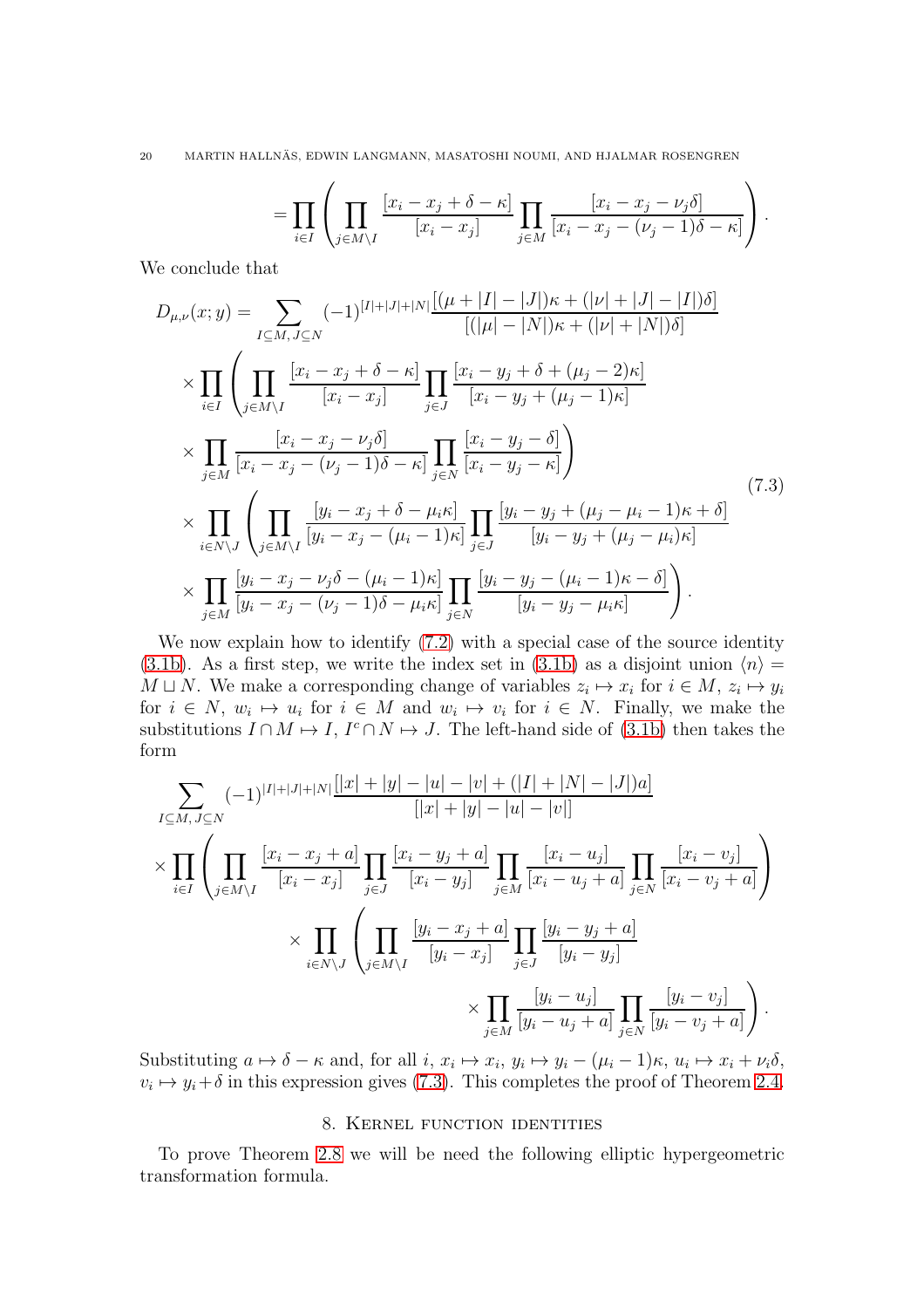<span id="page-20-0"></span>**Proposition 8.1.** Assume that the parameters  $x_1, \ldots, x_m, y_1, \ldots, y_r, X_1, \ldots, X_n$ ,  $Y_1, \ldots, Y_s$  and  $a_1, \ldots, a_{m+n}$  satisfy

<span id="page-20-3"></span><span id="page-20-1"></span>
$$
|x| + |a| + s\delta = |X| + r\delta. \tag{8.1}
$$

Then,

$$
\sum_{\mu \in \mathbb{Z}_{\geq 0}^{m}, I \subseteq (r),} (-1)^{|I|} \prod_{1 \leq i < j \leq m} \frac{[x_i - x_j + (\mu_i - \mu_j)\delta]}{[x_i - x_j]}
$$
\n
$$
\times \prod_{i \in I, j \in I^c} \frac{[y_i - y_j - \delta]}{[y_i - y_j]} \prod_{1 \leq i \leq m, j \in I^c} \frac{[x_i - y_j - \delta]}{[x_i - y_j + (\mu_i - 1)\delta]}
$$
\n
$$
\times \prod_{i=1}^m \left( \frac{\prod_{j=1}^{m+n} [x_i + a_j]_{\mu_i}}{\prod_{j=1}^m [x_i - x_j + \delta]_{\mu_i} \prod_{j=1}^n [x_i + X_j]_{\mu_i}} \prod_{j=1}^s \frac{[x_i + Y_j + \mu_i \delta]}{[x_i + Y_j]} \right)
$$
\n
$$
\times \prod_{i \in I} \left( \frac{\prod_{j=1}^{m+n} [y_i + a_j]}{\prod_{j=1}^m [y_i - x_j - \mu_j \delta] \prod_{j=1}^n [y_i + X_j]} \prod_{j=1}^s \frac{[y_i + Y_j + \delta]}{[y_i + Y_j]} \right)
$$
\n
$$
= \sum_{\mu \in \mathbb{Z}_{\geq 0}^{n}, I \subseteq (s),} (-1)^{|I|} \prod_{1 \leq i < j \leq n} \frac{[X_i - X_j + (\mu_i - \mu_j)\delta]}{[x_i - x_j]} \times \prod_{i \in I, j \in I^c} \frac{[Y_i - Y_j - \delta]}{[Y_i - Y_j]} \prod_{1 \leq i \leq n, j \in I^c} \frac{[X_i - Y_j - \delta]}{[X_i - Y_j + (\mu_i - 1)\delta]}
$$
\n
$$
\times \prod_{i=1}^n \left( \frac{\prod_{j=1}^{m+n} [X_i - a_j]_{\mu_i}}{\prod_{j=1}^n [X_i - X_j + \delta]_{\mu_i} \prod_{j=1}^m [X_i + x_j]_{\mu_i}} \prod_{j=1}^r \frac{[X_i + y_j + \mu_i \delta]}{[X_i + y_j]} \right)
$$
\n
$$
\times \prod_{i \in I} \left( \frac{\prod_{j=1}^{m+n} [Y
$$

Proposition [8.1](#page-20-0) is a slight variation of a transformation formula found by Kajihara [\[K\]](#page-27-11) in the trigonometric case and, in general, in [\[KN\]](#page-27-7) and [\[Ro\]](#page-28-5). To be precise, that transformation appears as the special case  $r = s = 0$ . On the other hand, given that special case, the general case follows by substituting  $x \mapsto (x, y)$ ,  $X \mapsto (X, Y)$  and

$$
(a_1,\ldots,a_{m+n})\mapsto (a_1,\ldots,a_{m+n},y_1-\delta,\ldots,y_r-\delta,Y_1+\delta,\ldots,Y_s+\delta).
$$

Alternatively, one can follow the approach of [\[KN\]](#page-27-7) and derive Proposition [8.1](#page-20-0) from the source identity [\(3.1c\)](#page-7-0). We find it instructive to sketch this proof. We start from [\(3.1c\)](#page-7-0), with  $a = \delta$  and n replaced by N. We first specialize the z-variables as in [\(4.6\)](#page-10-1) and make a similar specialization

<span id="page-20-2"></span>
$$
(w_1, ..., w_N)
$$
  
=  $(X_1, X_1 + \delta, ..., X_1 + (\nu_1 - 1)\delta, ..., X_n, X_n + \delta, ..., X_n + (\nu_n - 1)\delta, Y_1, ..., Y_s).$   
Here, we must have  

$$
N = |\lambda| + r = |\nu| + s.
$$
 (8.3)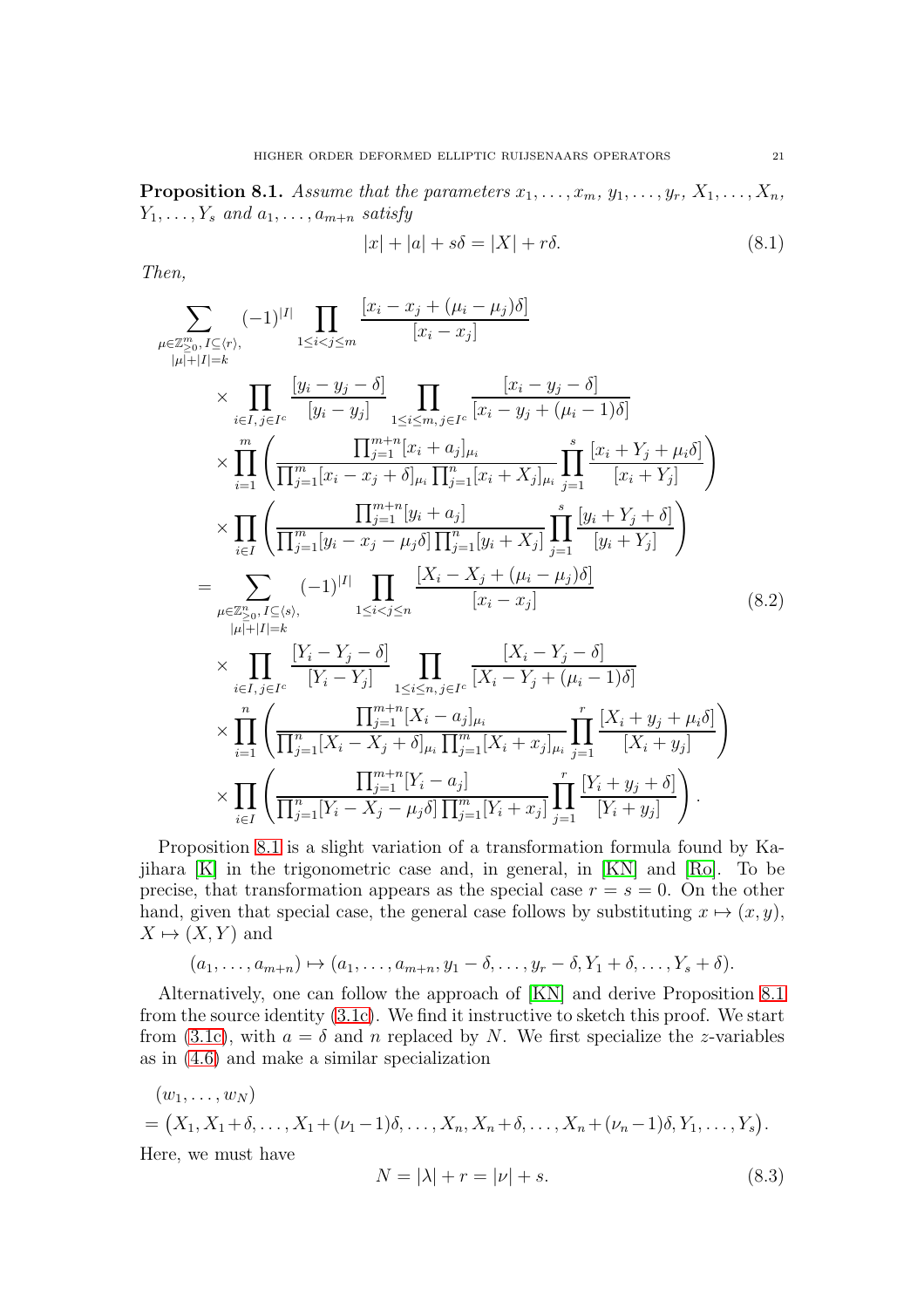Just as in the proof of Proposition [4.1,](#page-10-0) the left-hand side of [\(3.1c\)](#page-7-0) reduces to a sum over  $(\mu_1, \ldots, \mu_m, P)$ , where  $0 \le \mu_j \le \lambda_j$  for each  $j, P \subseteq \langle r \rangle$  and  $|\mu| + |P| = k$ . The resulting expression contains the product

$$
F(\delta) = \prod_{i \in I, j \in I^c} \frac{[z_i - z_j - \delta]}{[z_i - z_j]},
$$

which is computed in  $(4.7)$ . The remaining factors are easily computed in a similar way. Apart from a sign factor  $(-1)^k$ , the left-hand side of  $(4.6)$  takes the form

$$
\sum_{\substack{\mu \in \mathbb{Z}_{\geq 0}^m, P \subseteq \langle r \rangle, \\0 \leq \mu_j \leq \lambda_j, 1 \leq j \leq m, \\ |\mu| + |P| = k}} (-1)^{|P|} \prod_{1 \leq i < j \leq m} \frac{[x_i - x_j + (\mu_i - \mu_j)\delta]}{[x_i - x_j]} \prod_{i,j=1}^m \frac{[x_i - x_j - \lambda_j \delta]_{\mu_i}}{[x_i - x_j + \delta]_{\mu_i}} \\
\times \prod_{i=1}^m \left( \prod_{j \in P} \frac{[x_i - y_j + \lambda_i \delta]}{[x_i - y_j + \mu_i \delta]} \prod_{j \in P^c} \frac{[x_i - y_j - \delta]}{[x_i - y_j + (\mu_i - 1)\delta]} \right) \prod_{i \in P, j \in P^c} \frac{[y_i - y_j - \delta]}{[y_i - y_j]} \\
\times \prod_{\substack{1 \leq i \leq m, \\ 1 \leq j \leq n}} \frac{[x_i + X_j + \nu_j \delta]_{\mu_i}}{[x_i + X_j]_{\mu_i}} \prod_{\substack{1 \leq i \leq m, \\ 1 \leq j \leq s}} \frac{[x_i + Y_j + \mu_i \delta]}{[x_i + Y_j]} \\
\times \prod_{i \in P, 1 \leq j \leq n} \frac{[y_i + X_j + \nu_j \delta]}{[y_i + X_j]} \prod_{i \in P, 1 \leq j \leq s} \frac{[y_i + Y_j + \delta]}{[y_i + Y_j]}.
$$

Here, the restrictions  $\mu_j \leq \lambda_j$  may be ignored, since  $[x_i - x_j - \lambda_j \delta]_{\mu_i}$  vanishes if  $i = j$  and  $\mu_j > \lambda_j$ . We then obtain the left-hand side of [\(8.2\)](#page-20-1), in the special case when

<span id="page-21-0"></span>
$$
(a_1,\ldots,a_{m+n})=(-x_1-\lambda_1\delta,\ldots,-x_m-\lambda_m\delta,X_1+\nu_1\delta,\ldots,X_n+\nu_n\delta). \hspace{0.5cm} (8.4)
$$

By [\(8.3\)](#page-20-2), this is consistent with the balancing condition [\(8.1\)](#page-20-3). It is clear from symmetry considerations that the right-hand side of  $(3.1c)$  reduces to the corresponding right-hand side of [\(8.2\)](#page-20-1). We conclude that [\(8.2\)](#page-20-1) holds in the infinitely many special cases [\(8.4\)](#page-21-0), with  $\lambda_j$  and  $\nu_j$  non-negative integers subject to [\(8.3\)](#page-20-2). Finally, by the same type of analytic continuation argument that was used in the proof of Proposition [6.1,](#page-15-4) [\(8.2\)](#page-20-1) holds for general values of  $a_j$ , as long as [\(8.1\)](#page-20-3) is satisfied. This proves Proposition [8.1.](#page-20-0)

We now turn to the proof of Theorem [2.8.](#page-5-3) We write the kernel function identity as

<span id="page-21-1"></span>
$$
\sum_{\substack{\mu \in \mathbb{Z}_{\geq 0}^m, I \subseteq \langle r \rangle, \\ |\mu| + |I| = k}} C_{\mu, I}(x; y) \frac{\Phi(x + \delta \mu; y - \kappa I; X; Y)}{\Phi(x; y; X; Y)} \n= \sum_{\substack{\mu \in \mathbb{Z}_{\geq 0}^n, I \subseteq \langle s \rangle, \\ |\mu| + |I| = k}} C_{\mu, I}(X; Y) \frac{\Phi(x; y; X + \delta \mu; Y - \kappa I)}{\Phi(x; y; X; Y)}.
$$
\n(8.5)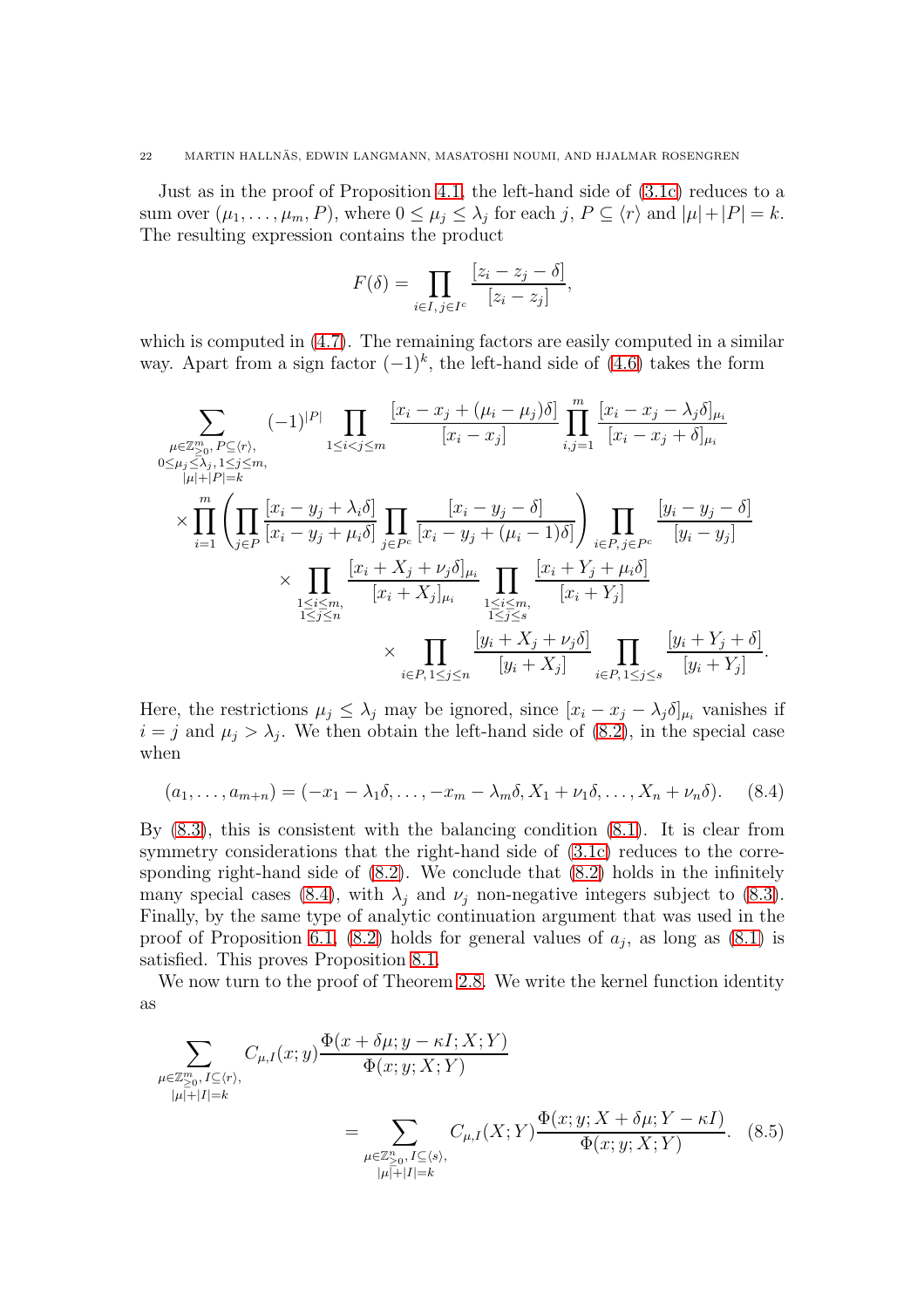It is straight-forward to compute

$$
\frac{\Phi(x+\delta\mu; y-\kappa I; X; Y)}{\Phi(x; y; X; Y)} = \prod_{i=1}^{m} \left( \prod_{j=1}^{n} \frac{[x_i + X_j - \kappa]_{\mu_i}}{[x_i + X_j]_{\mu_i}} \prod_{j=1}^{s} \frac{[x_i + Y_j + \delta \mu_i]}{[x_i + Y_j]} \right) \times \prod_{i \in I} \left( \prod_{j=1}^{n} \frac{[y_i + X_j - \kappa]}{[y_i + X_j]} \prod_{j=1}^{s} \frac{[y_i + Y_j + \delta]}{[y_i + Y_j]} \right).
$$

Inserting [\(2.7b\)](#page-3-2), the left-hand side of [\(8.5\)](#page-21-1) is

$$
\sum_{\substack{\mu \in \mathbb{Z}_{\geq 0}^m, I \subseteq \langle r \rangle, \\ |\mu| + |I| = k}} (-1)^{|I|} \prod_{1 \leq i < j \leq m} \frac{[x_i - x_j + (\mu_i - \mu_j)\delta]}{[x_i - x_j]} \prod_{i \in I, j \in I^c} \frac{[y_i - y_j - \delta]}{[y_i - y_j]}
$$
\n
$$
\times \prod_{i,j=1}^m \frac{[x_i - x_j + \kappa]_{\mu_i}}{[x_i - x_j + \delta]_{\mu_i}} \prod_{i=1}^m \left( \prod_{j \in I} \frac{[x_i - y_j - \kappa]}{[x_i - y_j + \mu_i \delta]} \prod_{j \in I^c} \frac{[x_i - y_j - \delta]}{[x_i - y_j + (\mu_i - 1)\delta]} \right)
$$
\n
$$
\times \prod_{i=1}^m \left( \prod_{j=1}^n \frac{[x_i + X_j - \kappa]_{\mu_i}}{[x_i + X_j]_{\mu_i}} \prod_{j=1}^s \frac{[x_i + Y_j + \delta \mu_i]}{[x_i + Y_j]} \right)
$$
\n
$$
\times \prod_{i \in I} \left( \prod_{j=1}^n \frac{[y_i + X_j - \kappa]}{[y_i + X_j]} \prod_{j=1}^s \frac{[y_i + Y_j + \delta]}{[y_i + Y_j]} \right).
$$

This agrees with the left-hand side of [\(8.2\)](#page-20-1), under the specialization

$$
(a_1,\ldots,a_{m+n})=(\kappa-x_1,\ldots,\kappa-x_m,X_1-\kappa,\ldots,X_m-\kappa).
$$

Note that the balancing condition  $(8.1)$  reduces to  $(2.12)$  in this case. By symmetry, the right-hand side of [\(8.5\)](#page-21-1) reduces to the corresponding right-hand side of [\(8.2\)](#page-20-1). This proves Theorem [2.8.](#page-5-3)

#### Appendix A. Relation to deformed Ruijsenaars model

<span id="page-22-0"></span>The conventions used in this paper differ from the ones that are more common in the physics literature, going back to the work of Ruijsenaars [\[R1\]](#page-28-2). For the convenience of the reader, we explain the relation between these conventions. In particular, we give the precise relation between the operators  $H_{m,r}^{(1)}$  and the deformed Ruijsenaars model introduced in [\[AHL1\]](#page-27-4).

The Ruijsenaars systems are defined by two difference operators,  $S^+$  and  $S^-$ , defining a Hamiltonian  $H = S^+ + S^-$  and a momentum operator  $P = S^+ - S^$ which, together with a boost operator  $B$ , represent the Poincaré algebra in  $1+1$ spacetime dimensions. That is, the commutation relations

<span id="page-22-1"></span>
$$
[H, P] = 0, \quad [H, B] = iP, \quad [P, B] = iH. \tag{A.1}
$$

are satisfied [\[R1\]](#page-28-2). In particular, for the deformed elliptic Ruijsenaars model, the corresponding operators are given by (we rename  $(\beta, \beta g)$  in [\[AHL1,](#page-27-4) Eq. (16)] to  $(i\delta, i\kappa)$  and drop an irrelevant overall constant)

$$
S^{\pm} = \sum_{i=1}^{m} \frac{\left[\kappa\right]}{\left[\delta\right]} A^{\mp}_i e^{\pm \delta \frac{\partial}{\partial x_i}} A^{\pm}_i - \sum_{i=1}^{r} B^{\mp}_i e^{\mp \kappa \frac{\partial}{\partial y_i}} B^{\pm}_i,
$$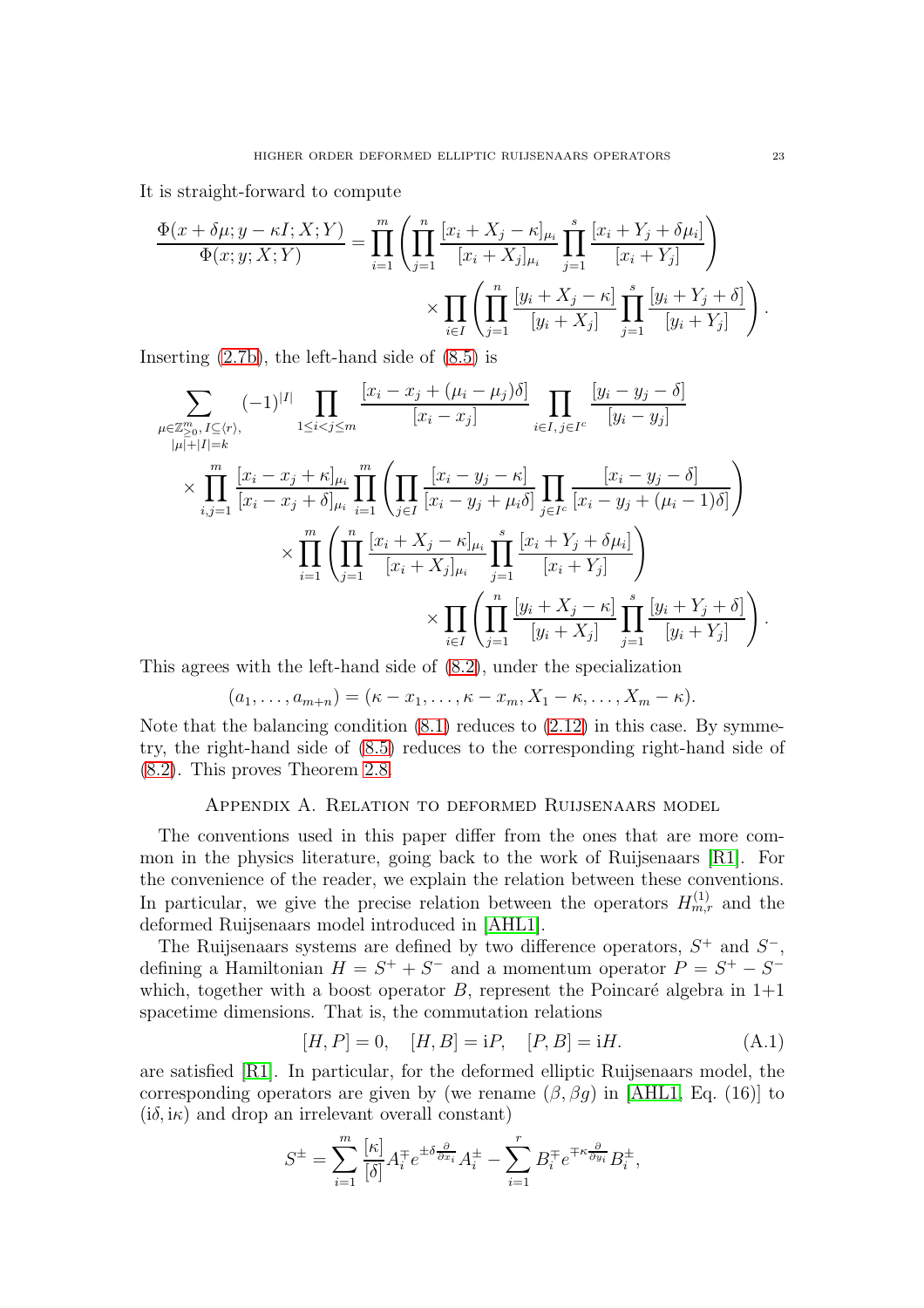where

$$
A_i^{\pm} = \prod_{\substack{1 \le j \le m \\ j \ne i}} \left( \frac{[x_i - x_j \mp \kappa]}{[x_i - x_j]} \right)^{1/2} \prod_{j=1}^r \left( \frac{[x_i - y_j \mp \kappa/2 \pm \delta/2]}{[x_i - y_j \mp \kappa/2 \mp \delta/2]} \right)^{1/2},
$$
  

$$
B_i^{\pm} = \prod_{\substack{1 \le j \le r \\ j \ne i}} \left( \frac{[y_i - y_j \pm \delta]}{[y_i - y_j]} \right)^{1/2} \prod_{j=1}^m \left( \frac{[y_i - x_j \pm \delta/2 \mp \kappa/2]}{[y_i - x_j \pm \delta/2 \pm \kappa/2]} \right)^{1/2}.
$$

One can check that  $H = S^+ + S^-$ ,  $P = S^+ - S^-$ , together with

$$
B = \frac{1}{\delta} \sum_{i=1}^{m} x_i - \frac{1}{\kappa} \sum_{i=1}^{r} y_i,
$$

indeed satisfy [\(A.1\)](#page-22-1).

We will now show that, up to a similarity transformation and shifts of the variables, the operators  $S^+$  and  $S^-$  are equal to, respectively, our operators  $H_{m,r}^{(1)}$ and  $\hat{H}_{m,r}^{(1)}$ . To this end, we introduce the function

$$
\Delta = \prod_{\substack{1 \le i,j \le m \\ i \ne j}} \frac{G_{\delta}(x_i - x_j + \kappa)}{G_{\delta}(x_i - x_j)} \prod_{\substack{1 \le i,j \le r \\ i \ne j}} \frac{G_{-\kappa}(y_i - y_j - \delta)}{G_{-\kappa}(y_i - y_j)} \times \prod_{i=1}^{m} \prod_{j=1}^{r} \frac{1}{[x_i - y_j + \kappa/2 - \delta/2][y_i - x_i + \kappa/2 - \delta/2]}.
$$

A straight-forward computation gives

$$
\Delta^{-1/2} S^{\pm} \Delta^{1/2} = \frac{\kappa}{[\delta]} \sum_{i=1}^{m} \prod_{\substack{1 \le j \le m \\ j \ne i}} \frac{\left[x_i - x_j \pm \kappa\right]}{\left[x_i - x_j\right]} \prod_{j=1}^{r} \frac{\left[x_i - y_j \pm \kappa/2 \mp \delta/2\right]}{\left[x_i - y_j \pm \kappa/2 \pm \delta/2\right]} e^{\pm \delta \frac{\partial}{\partial x_i}}
$$

$$
- \sum_{i=1}^{r} \prod_{\substack{1 \le j \le r \\ j \ne i}} \frac{\left[y_i - y_j \mp \delta\right]}{\left[y_i - y_j\right]} \prod_{j=1}^{m} \frac{\left[y_i - x_j \mp \delta/2 \pm \kappa/2\right]}{\left[y_i - x_j \mp \delta/2 \mp \kappa/2\right]} e^{\mp \kappa \frac{\partial}{\partial y_i}}.
$$

Moreover, the case  $k = 1$  of [\(2.7\)](#page-3-0) and [\(2.8\)](#page-4-5) can be written

$$
H_{m,r}^{(1)} = \frac{\kappa}{\delta} \sum_{i=1}^{m} \prod_{\substack{1 \le j \le m \\ j \ne i}} \frac{\left[x_i - x_j + \kappa\right]}{\left[x_i - x_j\right]} \prod_{j=1}^{r} \frac{\left[x_i - y_j - \delta\right]}{\left[x_i - y_j\right]} e^{\delta \frac{\partial}{\partial x_i}}
$$

$$
- \sum_{i=1}^{r} \prod_{\substack{1 \le j \le r \\ j \ne i}} \frac{\left[y_i - y_j - \delta\right]}{\left[y_i - y_j\right]} \prod_{j=1}^{m} \frac{\left[y_i - x_j + \kappa\right]}{\left[y_i - x_j\right]} e^{-\kappa \frac{\partial}{\partial y_i}},
$$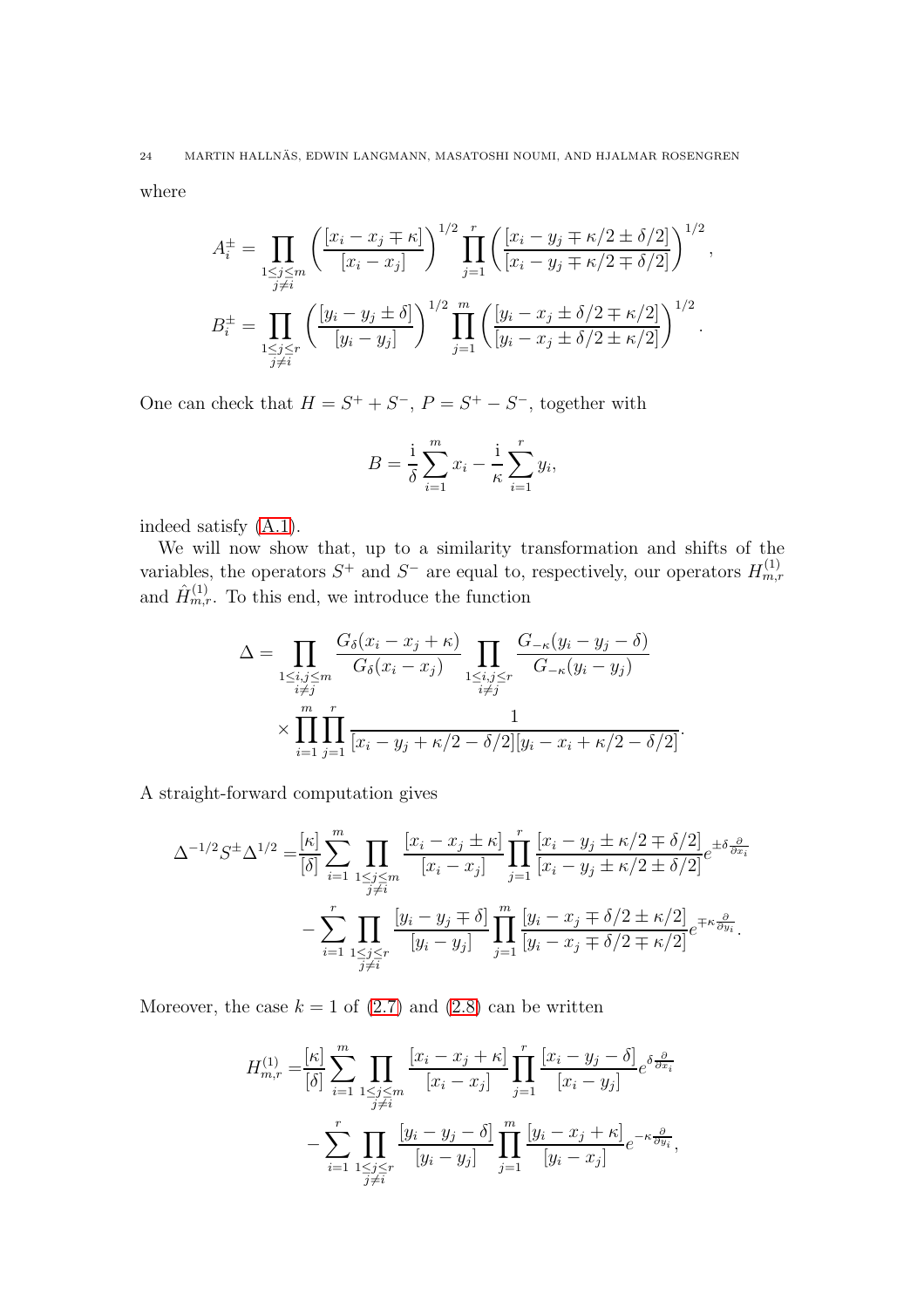HIGHER ORDER DEFORMED ELLIPTIC RUIJSENAARS OPERATORS 25

$$
\hat{H}_{m,r}^{(1)} = \frac{\kappa}{\delta} \sum_{i=1}^{m} \prod_{\substack{1 \le j \le m \\ j \ne i}} \frac{\left[x_i - x_j - \kappa\right]}{\left[x_i - x_j\right]} \prod_{j=1}^{r} \frac{\left[x_i - y_j - \kappa\right]}{\left[x_i - y_j - \delta - \kappa\right]} e^{-\delta \frac{\partial}{\partial x_i}}
$$
\n
$$
- \sum_{i=1}^{r} \prod_{\substack{1 \le j \le r \\ j \ne i}} \frac{\left[y_i - y_j + \delta\right]}{\left[y_i - y_j\right]} \prod_{j=1}^{m} \frac{\left[y_i - x_j + \delta\right]}{\left[y_i - x_j + \kappa + \delta\right]} e^{\kappa \frac{\partial}{\partial y_i}}.
$$

This makes manifest that, after shifting the variables in  $\Delta^{-1/2}S^{\pm}\Delta^{1/2}$  as

<span id="page-24-0"></span>
$$
x_i \to x_i \pm \delta/2, \quad y_j \to y_j \mp \kappa/2 \quad (i = 1, \dots, m, j = 1, \dots, r), \tag{A.2}
$$

one obtains the operators  $H_{m,r}^{(1)}$  and  $\hat{H}_{m,r}^{(1)}$ , respectively.

It is interesting to note that  $\Delta$  is the weight function in a natural scalar product on the space of common eigenfunctions of the operators  $S^{\pm}$  proposed recently in [\[AHL2\]](#page-27-5).

Finally, we comment on the role of the condition [\(2.3\)](#page-2-1). In the elliptic case, we can normalize the function  $[x]$  so that its zero set is  $\mathbb{Z}+\tau\mathbb{Z}$  for some  $\tau$  in the upper half-plane. Then, [\(2.3\)](#page-2-1) means that

$$
\delta, \ \kappa \notin \mathbb{Q} + \tau \mathbb{Q}.
$$

The physically most natural case is when  $\tau \in i\mathbb{R}_{>0}$  and the parameters  $\beta = i\delta$  and  $g = \kappa/\delta$  are real. This gives the conditions

$$
\beta, g\beta \notin i\tau \mathbb{Q}.
$$

We need these conditions to make the operators  $H_{m,r}^{(k)}$  and  $D_{m,r}^{(k)}$  well-defined for all k. If they are violated, the operators still make sense for a finite range of  $k$ , which could conceivably be extended by appropriate renormalization.

## Appendix B. Multiplicative notation

<span id="page-24-1"></span>We have considered our operators as acting by additive shifts. In the trigonometric and elliptic cases, they can also be realized by multiplicative shifts. We will restate our main results in this form, as it is very common in the literature.

Excluding the rational case, the function  $x \mapsto [x]$  can be chosen as periodic. After rescaling the variable, we can assume that the primitive period is 2. We then normalize the function as

<span id="page-24-2"></span>
$$
[x] = e^{-i\pi x} \theta(e^{2i\pi x}; p), \tag{B.1}
$$

where

$$
\theta(z; p) = \prod_{j=0}^{\infty} (1 - p^{j} z) \left( 1 - \frac{p^{j+1}}{z} \right)
$$

and the elliptic nome p satisfies  $|p| < 1$ . The trigonometric case is included as

$$
[x]_{p=0} = e^{-i\pi x} (1 - e^{2i\pi x}) = -2i \sin(\pi x).
$$

If  $z = e^{2i\pi x}$ , the additive shifts  $x \mapsto x + \delta$  and  $x \mapsto x - \kappa$  correspond to  $z \mapsto qz$ ,  $z \mapsto t^{-1}z$ , where

$$
q = e^{2i\pi\delta}, \qquad t = e^{2i\pi\kappa}.
$$

The assumption [\(2.3\)](#page-2-1) means that  $q, t \notin p^{\mathbb{Q}}$ .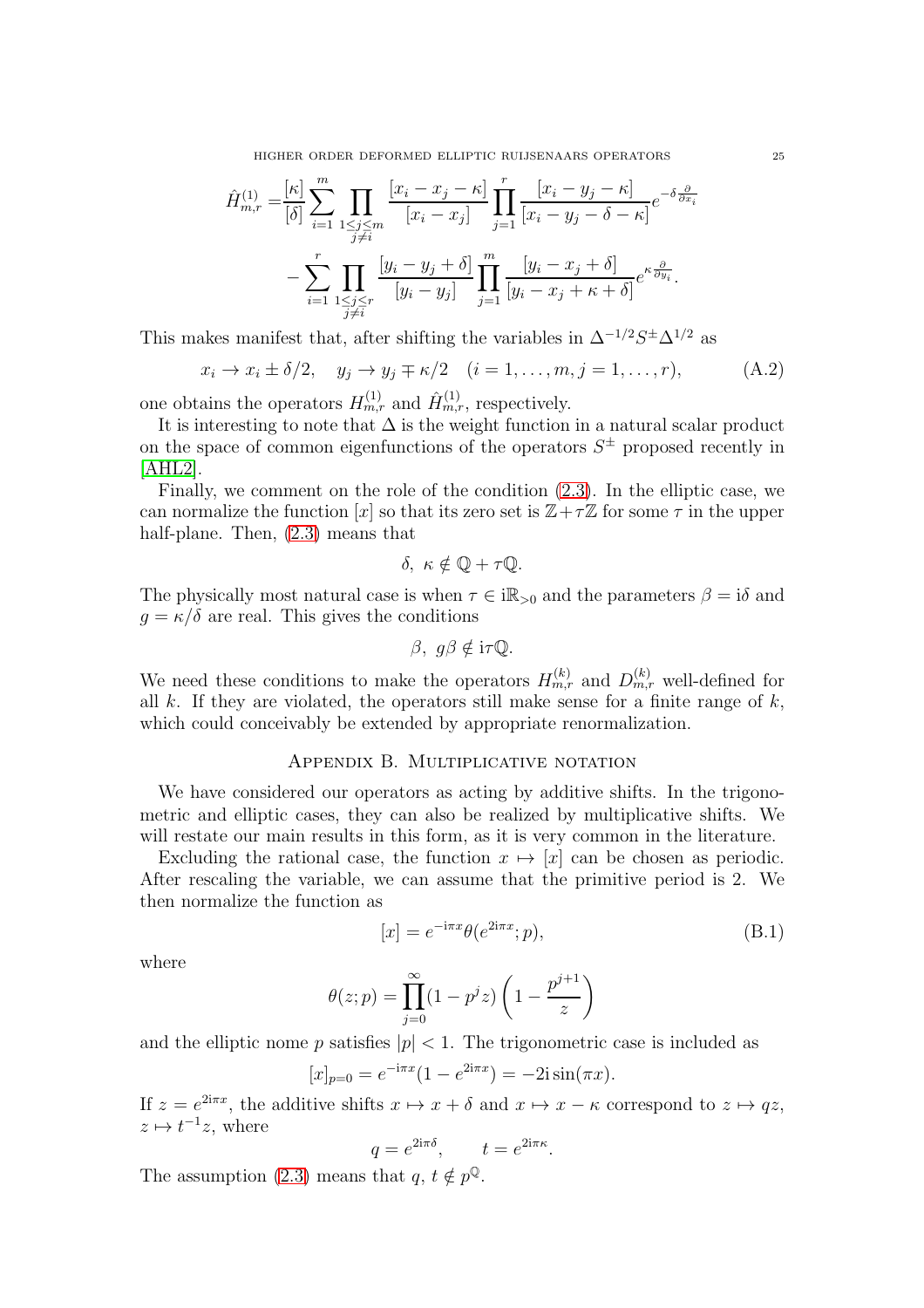Consider the operators  $H_{m,r}^{(k)}$  as acting on functions that are 1-periodic in the variables  $x_j$  and  $y_j$ , and hence can be expressed in terms of  $z_j = e^{2i\pi x_j}$  and  $w_j = e^{2i\pi y_j}$ . We will normalize the resulting multiplicative difference operator as

<span id="page-25-1"></span><span id="page-25-0"></span>
$$
\mathbf{H}_{m,r}^{(k)} = \mathbf{H}_{m,r}^{(k)}(z_1, \dots, z_m; w_1, \dots, w_r; q, t) = e^{i\pi k((r-1)\delta - m\kappa)} H_{m,r}^{(k)}.
$$
 (B.2a)

We also introduce the modified operators

$$
\mathbf{D}_{m,r}^{(k)} = \mathbf{H}_{r,m}^{(k)}(w_1, \dots, w_r; z_1, \dots, z_m; t^{-1}, q^{-1}),
$$
\n(B.2b)

$$
\hat{\mathbf{H}}_{m,r}^{(k)} = \mathbf{H}_{m,r}^{(k)}(q^{-1}z_1, \dots, q^{-1}z_m; tw_1, \dots, tw_r; q^{-1}, t^{-1}),
$$
\n(B.2c)

$$
\hat{\mathbf{D}}_{m,r}^{(k)} = \mathbf{H}_{r,m}^{(k)}(tw_1, \dots, tw_r; q^{-1}z_1, \dots, q^{-1}z_m; t, q),
$$
\n(B.2d)

which are related to the additive operators used in the main text by

<span id="page-25-2"></span>
$$
\mathbf{D}_{m,r}^{(k)} = e^{i\pi k(r\delta - (m-1)\kappa)} D_{m,r}^{(k)},
$$
  
\n
$$
\hat{\mathbf{H}}_{m,r}^{(k)} = e^{i\pi k(m\kappa - (r-1)\delta)} \hat{H}_{m,r}^{(k)},
$$
  
\n
$$
\hat{\mathbf{D}}_{m,r}^{(k)} = e^{i\pi k((m-1)\kappa - r\delta)} \hat{D}_{m,r}^{(k)}.
$$

It is straight-forward to verify that, in the notation

$$
(a;q,p)_k = \theta(a;p)\theta(aq;p)\cdots\theta(aq^{k-1};p),
$$
  
\n
$$
T_{q,z}^{\mu}f(z_1,\ldots,z_m) = f(q^{\mu_1}z_1,\ldots,q^{\mu_m}z_m),
$$

we have

$$
\mathbf{H}_{m,r}^{(k)}=\sum_{\substack{\mu\in\mathbb{Z}_{\geq 0}^m,\,I\subseteq \langle r\rangle,\\|\mu|+|I|=k}}C_{\mu,I}(z;w)\,T_{q,z}^\mu T_{t^{-1},w}^I,
$$

where

$$
C_{\mu,I}(z;w) = (-1)^{|I|} (t^{-m}q^r)^{|\mu|} q^{\binom{|I|}{2}} \prod_{i \in I, j \in I^c} \frac{\theta(qw_j/w_i; p)}{\theta(w_j/w_i; p)} \prod_{i,j=1}^m \frac{(tz_i/z_j; q, p)_{\mu_i}}{(qz_i/z_j; q, p)_{\mu_i}} \times \prod_{1 \leq i < j \leq m} \frac{q^{\mu_j} \theta(q^{\mu_i - \mu_j} z_i/z_j; p)}{\theta(z_i/z_j; p)} \prod_{i=1}^m \left( \prod_{j \in I} \frac{\theta(z_i/tw_j; p)}{\theta(q^{\mu_i} z_i/w_j; p)} \prod_{j \in I^c} \frac{\theta(z_i/qw_j; p)}{\theta(q^{\mu_i - 1} z_i/w_j; p)} \right).
$$

In multiplicative notation, Theorem [2.2,](#page-4-4) Theorem [2.4,](#page-4-2) Corollary [2.5,](#page-5-1) Corollary [2.6](#page-5-4) and Corollary [2.7](#page-5-5) can be summarized as follows.

**Theorem B.1.** For fixed  $m$  and  $r$ , the four infinite families of operators  $(B.2)$ mutually commute. If q and t are generic, the operators [\(B.2a\)](#page-25-1) are algebraically independent for  $1 \leq k \leq m+r$ . The operators [\(B.2a\)](#page-25-1) and [\(B.2b\)](#page-25-2) are related by

$$
\sum_{k+l=N} t^k \theta(q^k t^l) \mathbf{H}_{m,r}^{(k)} \mathbf{D}_{m,r}^{(l)} = 0, \qquad N \ge 1,
$$

and by

$$
\mathbf{H}_{m,r}^{(l)} = (-t)^{-l} \det_{1 \leq i,j \leq l} \left( \frac{\theta(t^{i-j+1}q^{j-1})}{\theta(q^i)} \mathbf{D}_{m,r}^{(i-j+1)} \right),
$$

where one should interpret matrix elements with  $i - j + 1 < 0$  as zero.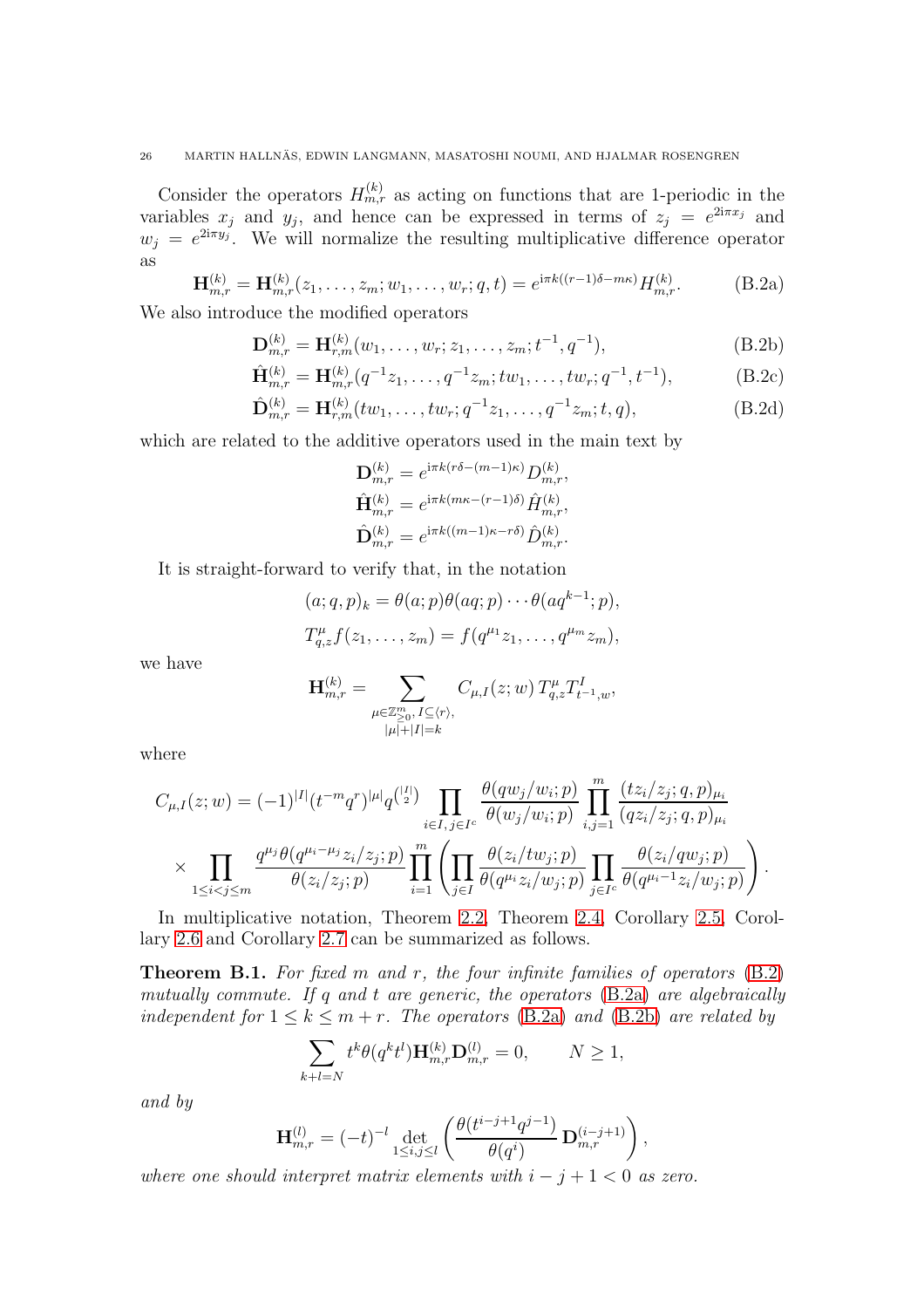To write Theorem [2.8](#page-5-3) in multiplicative notation takes some more work. We will express the kernel function in terms of the elliptic gamma function [\[R2\]](#page-28-10)

$$
\Gamma(z;p,q) = \prod_{j,k=0}^{\infty} \frac{1 - p^{j+1} q^{k+1} / z}{1 - p^j q^k z}, \qquad |p|, |q| < 1,
$$

which satisfies the  $q$ -difference equation

$$
\frac{\Gamma(qz;p,q)}{\Gamma(z;p,q)} = \theta(z;p).
$$

Equivalently, the function

<span id="page-26-0"></span>
$$
G_{\delta}(x) = e^{\frac{i\pi x(\delta - x)}{2\delta}} \Gamma(e^{2i\pi x}; p, q)
$$
 (B.3a)

satisfies [\(2.11\)](#page-5-6). This solution is valid for  $|q| < 1$ , that is, Im( $\delta$ ) > 0. If Im( $\delta$ ) < 0, one can instead take

$$
G_{\delta}(x) = \frac{e^{\frac{i\pi x(\delta - x)}{2\delta}}}{\Gamma(q^{-1}e^{2i\pi x}; p, q^{-1})}.
$$
\n(B.3b)

In either case, the general solution of  $(2.11)$  is  $G_{\delta}$  times an arbitrary  $\delta$ -periodic meromorphic function. The construction of solutions to  $(2.11)$  with real  $\delta$  (that is,  $|q| = 1$ ) is more complicated [\[S\]](#page-28-11), so we will assume for simplicity that  $|q|, |t| \neq 1$ . In the case  $|q| < 1 < |t|$ , we introduce the multiplicative kernel function

$$
\Phi^{(m,r,n,s)}(z_1, \ldots, z_m; w_1, \ldots, w_r; Z_1, \ldots, Z_n; W_1, \ldots, W_s)
$$
\n
$$
= \prod_{\substack{1 \le i \le m, \\ 1 \le j \le n}} \frac{\Gamma(t^{-1} z_i Z_j; p, q)}{\Gamma(z_i Z_j; p, q)} \prod_{\substack{1 \le i \le r, \\ 1 \le j \le s}} \frac{\Gamma(q w_i W_j; p, t^{-1})}{\Gamma(w_i W_j; p, t^{-1})}
$$
\n
$$
\times \prod_{\substack{1 \le i \le m, \\ 1 \le j \le s}} \theta(z_i W_j; p) \prod_{\substack{1 \le i \le r, \\ 1 \le j \le n}} \theta(w_i Z_j; p). \quad (B.4)
$$

If one or both the parameters |q| and  $|t^{-1}|$  is larger than 1, we define  $\Phi$  by the expression obtained from [\(B.4\)](#page-26-1) after making the formal replacement

<span id="page-26-1"></span>
$$
\Gamma(x;p,s) \mapsto \frac{1}{\Gamma(sx;p,1/s)}, \qquad |s| > 1.
$$

<span id="page-26-3"></span>**Theorem B.2.** Assuming  $t^{m-n} = q^{r-s}$ , the kernel function identity

<span id="page-26-2"></span>
$$
\mathbf{H}_{m,r}^{(k)}(z;w)\mathbf{\Phi}^{(m,r,n,s)}(z;w;Z;W) = \mathbf{H}_{n,s}^{(k)}(Z;W)\mathbf{\Phi}^{(m,r,n,s)}(z;w;Z;W) \tag{B.5}
$$

holds.

In particular, [\(B.5\)](#page-26-2) holds if  $m = n$  and  $r = s$ .

To prove Theorem [B.2,](#page-26-3) we insert [\(B.1\)](#page-24-2) and [\(B.3\)](#page-26-0) into [\(2.13\)](#page-6-4). In terms of the multiplicative variables  $z_j = e^{2i\pi x_j}$ ,  $w_j = e^{2i\pi y_j}$ ,  $Z_j = e^{2i\pi X_j}$  and  $W_j = e^{2i\pi Y_j}$ , the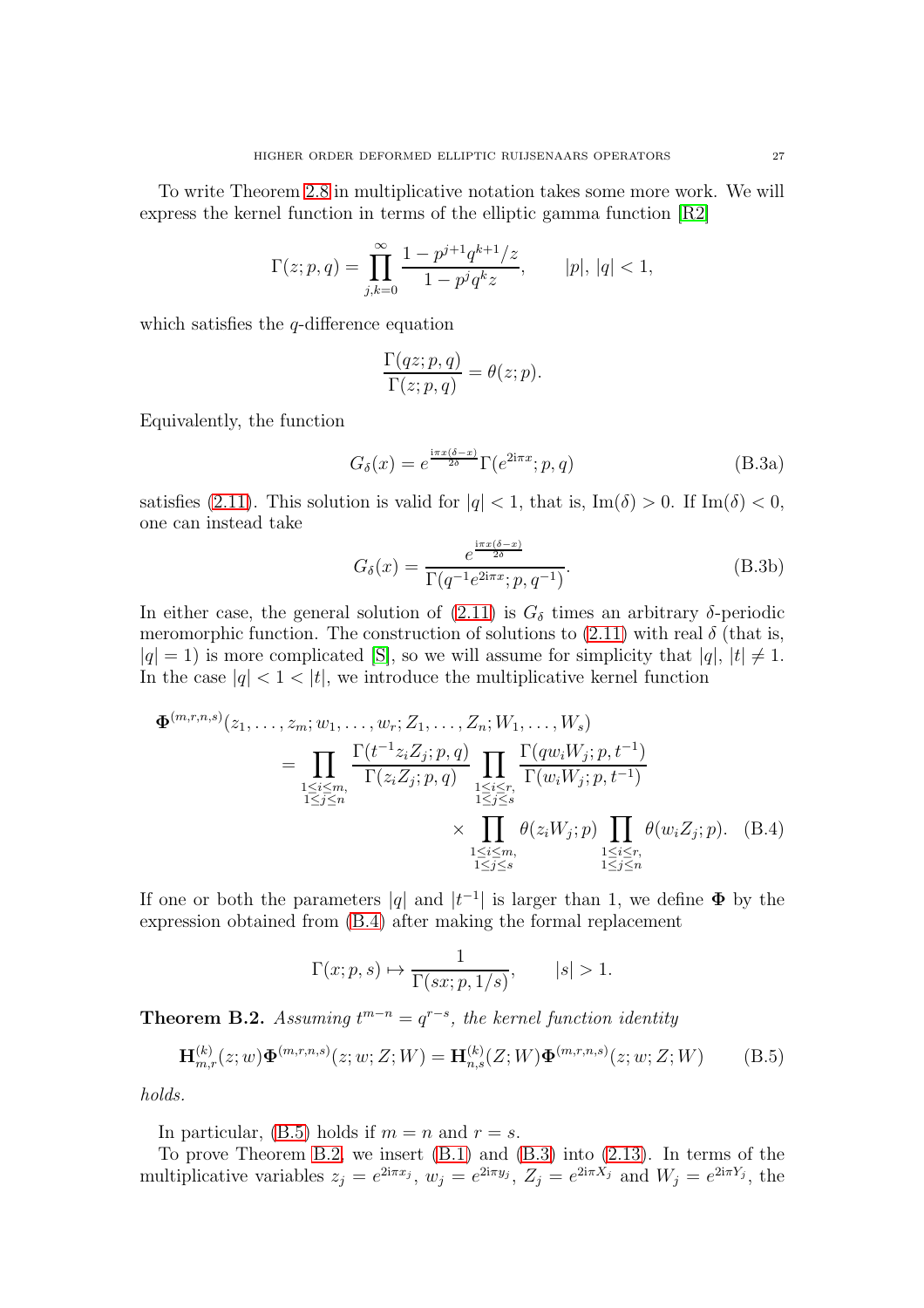additive and multiplicative kernel functions are related by

$$
\frac{\Phi^{(m,r,n,s)}(x;y;X;Y)}{\Phi^{(m,r,n,s)}(z;w;Z;W)}
$$
\n
$$
= \prod_{\substack{1 \leq i \leq m, \\ 1 \leq j \leq n}} \frac{e^{i\pi(x_i+X_j-\kappa)(\delta-x_i-X_j+\kappa)/2\delta}}{e^{i\pi(x_i+X_j)(\delta-x_i-X_j)/2\delta}} \prod_{\substack{1 \leq i \leq r, \\ 1 \leq j \leq s}} \frac{e^{-i\pi(y_i+Y_j+\delta)(-\kappa-y_i-Y_j-\delta)/2\kappa}}{e^{-i\pi(y_i+Y_j)(-\kappa-x_i-X_j)/2\kappa}}
$$
\n
$$
\times \prod_{\substack{1 \leq i \leq m, \\ 1 \leq j \leq s}} e^{-i\pi(x_i+Y_j)} \prod_{\substack{1 \leq i \leq r, \\ 1 \leq j \leq n}} e^{-i\pi(y_i+X_j)} = Ce^{i\pi(A(x;y)+B(X;Y))},
$$

where C is an irrelevant constant and

$$
A(x; y) = \frac{\kappa}{\delta} n|x| + \frac{\delta}{\kappa} s|y| - s|x| - n|y|,
$$
  

$$
B(X; Y) = \frac{\kappa}{\delta} m|X| + \frac{\delta}{\kappa} r|Y| - r|X| - m|Y|.
$$

We can now write the kernel function identity [\(2.14\)](#page-6-0) as

$$
e^{-i\pi A(x;y)} H_{m,r}^{(k)}(x;y) e^{i\pi A(x;y)} \mathbf{\Phi}^{m,r,n,s}(z;w;Z;W)
$$
  
= 
$$
e^{-i\pi B(X;Y)} H_{n,s}^{(k)}(X;Y) e^{i\pi B(X;Y)} \mathbf{\Phi}^{(m,r,n,s)}(z;w;Z;W).
$$
 (B.6)

The operator on the left is a sum of terms of the form

$$
e^{-i\pi A(x;y)}T_x^{\delta\mu}T_y^{-\kappa I}e^{i\pi A(x;y)} = e^{i\pi (A(x+\delta\mu;y-\kappa I)-A(x;y))}T_x^{\delta\mu}T_y^{-\kappa I} = e^{i\pi k(n\kappa-s\delta)}T_x^{\delta\mu}T_y^{-\kappa I}.
$$

Hence,

$$
e^{-{\rm i}\pi A(x;y)}H_{m,r}^{(k)}e^{{\rm i}\pi A(x;y)}=e^{{\rm i}\pi k(n\kappa-s\delta)}H_{m,r}^{(k)}=e^{{\rm i}\pi k((m+n)\kappa-(r+s-1)\delta)}\mathbf{H}_{m,r}^{(k)}.
$$

On the right-hand side of [\(B.6\)](#page-27-12), the same exponential prefactor appears and can be canceled. This proves Theorem [B.2.](#page-26-3)

#### <span id="page-27-12"></span>**REFERENCES**

- <span id="page-27-4"></span>[AHL1] F. Atai, M. Hallnäs and E. Langmann, Source identities and kernel functions for deformed (quantum) Ruijsenaars models, Lett. Math. Phys. 104 (2014), 811–835.
- <span id="page-27-5"></span>[AHL2] F. Atai, M. Hallnäs and E. Langmann: Super-Macdonald polynomials: orthogonality and Hilbert space interpretation, [arXiv:2103.07400.](http://arxiv.org/abs/2103.07400)
- <span id="page-27-1"></span>[Ca] F. Calogero, Solution of the one-dimensional N-body problems with quadratic and/or inversely quadratic pair potentials, J. Math. Phys. 12 (1971), 419–436.
- <span id="page-27-2"></span>[C1] O. A. Chalykh, Duality of the generalized Calogero and Ruijsenaars problems, Russian Math. Surveys 52 (1997), 1289–1291.
- <span id="page-27-3"></span>[C2] O. A. Chalykh, Macdonald polynomials and algebraic integrability, Adv. Math. 166 (2002), 193–259.
- <span id="page-27-0"></span>[CFV] O. Chalykh, M. Feigin and A. Veselov, New integrable generalizations of Calogero–Moser quantum problem, J. Math. Phys. 39 (1998), 695–703.
- <span id="page-27-6"></span>[FS] M. Feigin and A. Silantyev, Generalized Macdonald–Ruijsenaars systems, Adv. Math. 250 (2014), 144– 192.
- <span id="page-27-10"></span>[F] F. G. Frobenius, Uber die elliptischen Functionen zweiter Art ¨ , J. Reine Angew. Math. 93 (1882) 53–68.
- <span id="page-27-9"></span>[HLNR] M. Hallnäs, E. Langmann, M. Noumi, H. Rosengren, From Kajihara's transformation formula to deformed Macdonald–Ruijsenaars and Noumi–Sano operators, [arXiv:2105.01936.](http://arxiv.org/abs/2105.01936)
- <span id="page-27-11"></span>[K] Y. Kajihara, Euler transformation formula for multiple basic hypergeometric series of type A and some applications, Adv. Math. 187 (2004), 53–97.
- <span id="page-27-7"></span>[KN] Y. Kajihara and M. Noumi, Multiple elliptic hypergeometric series. An approach from the Cauchy determinant, Indag. Math. 14 (2003), 395–421.
- <span id="page-27-8"></span>[LSW] R. Langer, M. J. Schlosser and S. O. Warnaar, Theta functions, elliptic hypergeometric series, and Kawanaka's Macdonald polynomial conjecture, SIGMA 5 (2009), Paper 055.